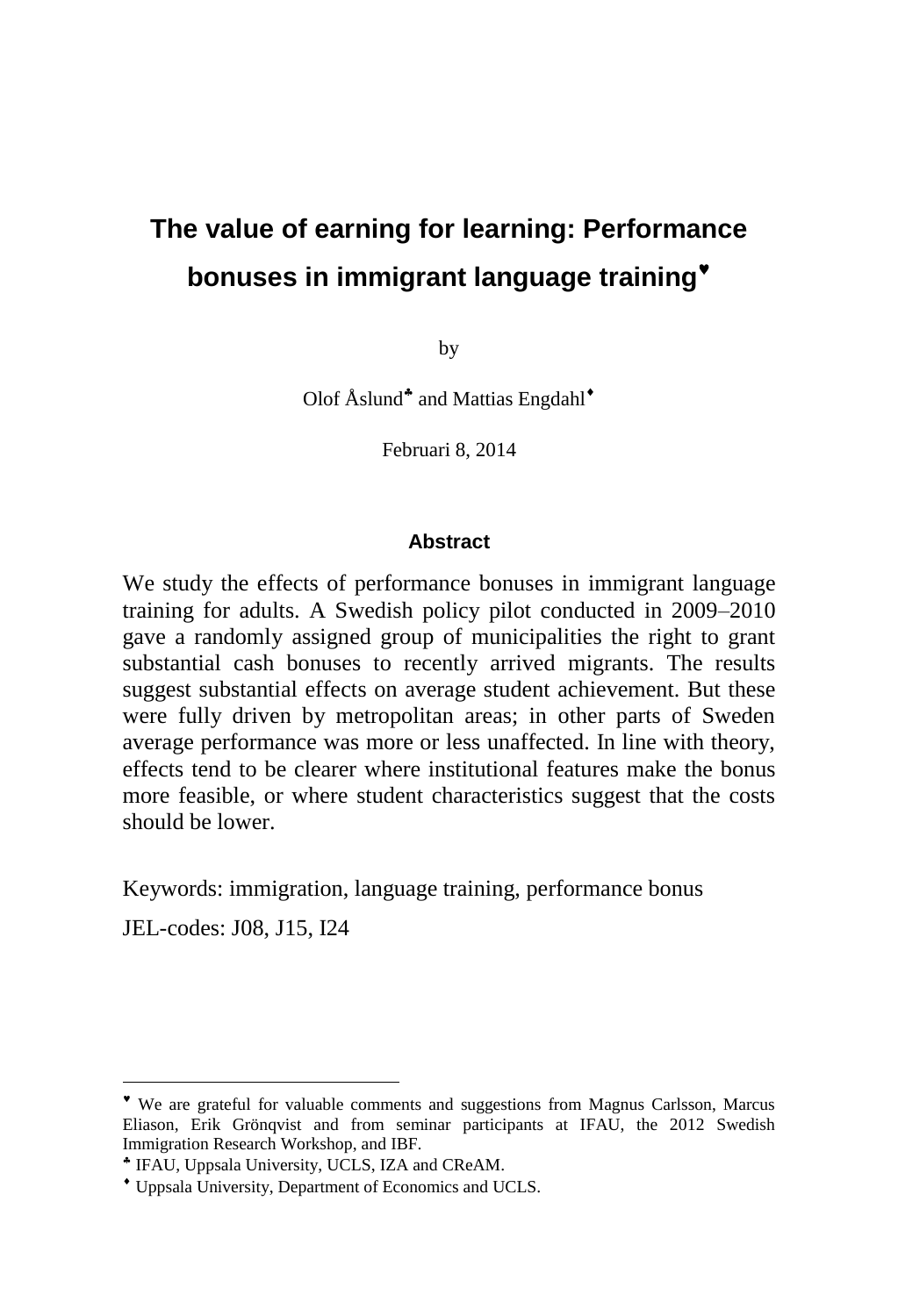## **1 Introduction**

A central idea in economics is that we act on economic incentives: increasing the rewards for a certain type of behavior will make us more likely to behave in that way. Despite the theoretical predictions, the empirical evidence from education research is mixed. While a number of randomized trials suggest that financial incentives do improve student achievement (e.g. Angrist, Lang and Oreopoulos 2009, Angrist et al. 2002, Kremer, Miguel and Thornton 2009, Angrist and Lavy 2009, Dearden et al. 2009, Dee 2009 and Pallais 2009) there is also evidence of more limited or no effects (e.g. Angrist, Oreopoulos and Williams 2010, Fryer 2011, Bettinger 2008 and Sharma 2010).

This paper evaluates a pay for performance scheme from a setting not studied before: performance bonuses in language training for immigrants. The experiment is unique in the sense that it tests how financial rewards affect basic human capital accumulation among adults and because it is an incentive program targeted at immigrants. The lack of economic and social integration among the immigrant population is a major concern for policy makers throughout most of the industrialized world and host country language proficiency is generally considered a key factor in promoting economic as well as political and social inclusion. There is plenty of evidence that the labor market rewards such skills<sup>1</sup> and many countries spend substantial resources on language training for immigrants. Whether costs are considered too high or the perceived benefits are seen as too low is hard to tell, but it is a fact that many immigrants never come to master the host country language (Tubergen and Kalmijn 2005; Rooth and Åslund  $2006$ )<sup>2</sup>

Our data come from a Swedish policy pilot implemented in 2009–2010 within the already existing Swedish language tuition program for immigrants. Municipalities which had expressed an interest in participating in the pilot were matched into pairs, and then allocated to treatment and control by pair-wise randomization. In treated municipalities, migrants passing a bonus-rewarding course within fifteen months after immigration but no later than a year after the course start were awarded up to SEK 12,000 (about 1,350 Euros). The data used include all immigrants since 2006 and

<sup>1</sup> See, for example, Bleakley and Chin (2004), Chiswick and Miller (2002), Carnevale and Lowell (2001), Chiswick and Miller (2010), and Carliner (1999) for the US, Dustmann and Fabbri (2003) for the UK, Dustmann (1994) and Dustmann and Van Soest (2002) for Germany, Chiswick and Miller (1995) for Australia, Chiswick (1998) for Israel. The list is not exhaustive. Early work includes McManus, Gould and Welch (1983), Borjas (1984), Carliner (1980), Tainer (1988) and Kossoudji (1988). Swedish evidence is given in Rooth and Åslund  $(2006)$ .

 $2$  This is also true for migrant youth; see for example OECD (2012).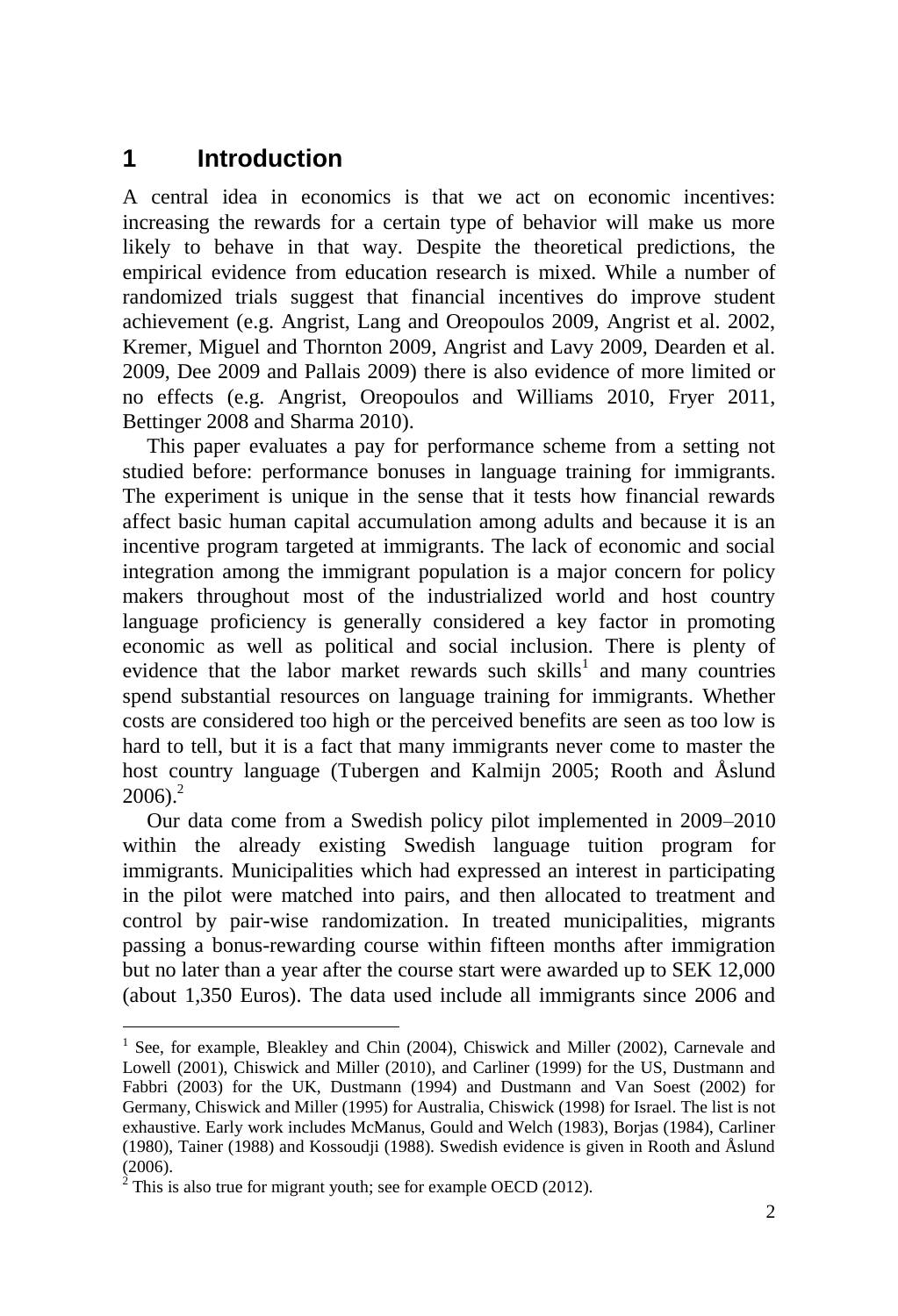we are able to investigate both performance and enrollment effects, as well as heterogeneous effects in terms of student and course characteristics.

The analysis shows that the introduction of performance bonuses had a substantial positive average effect on student achievement. However, the effects are concentrated to the metropolitan areas in the sample; in the other participating municipalities, performance was not affected. In the metropolitan areas, student achievement improved both for courses qualifying directly for a bonus, i.e. continuation courses, and for beginner's courses, even though the relative impact was higher for the bonus-awarding courses. The only clear impact on enrollment is found for bonus-awarding courses in metropolitan areas.

The previous literature suggests that economic incentives may or may not be an effective tool in education. Our analysis gives several indications that perceived feasibility and learning costs may be important. The performance criteria for earning the bonus were quite strict relative to outcomes in the system. We show that the probability of meeting them depends strongly on starting early after arriving, and that the institutions of the metropolitan areas (where effects are found) were more beneficial to early starts already before the trial. The impact is also clearer in the study paths containing the more skilled students and exhibiting the shortest average completion times throughout the observation period. Furthermore, the impact is particularly strong for EEA (European Economic Area) migrants, whose native language and family situation are likely to make learning costs lower. Similarly, we see greater effects among the young, where costs are likely to be lower and financial rewards arguably higher valued.

The paper proceeds as follows: in Section 2 we discuss theoretical arguments and expected impacts, empirical evidence on financial incentives in education, and the link between economic integration of immigrants and language skills. Section 3 describes the Swedish tuition system for immigrants in which the experiment was conducted. In Section 4 we present the policy pilot and in Section 5 we discuss the data and some initial descriptive statistics. Section 6 first presents the empirical strategy and specification, and then turns to the empirical results and robustness checks. Section 7 concludes.

## **2 Theoretical Considerations and Previous Evidence**

#### **2.1 Financial Awards in Education – Motivations and Expectations**

In a stylized world, one could argue that there are essentially two reasons for why policy wants to consider influencing individual decisions and actions: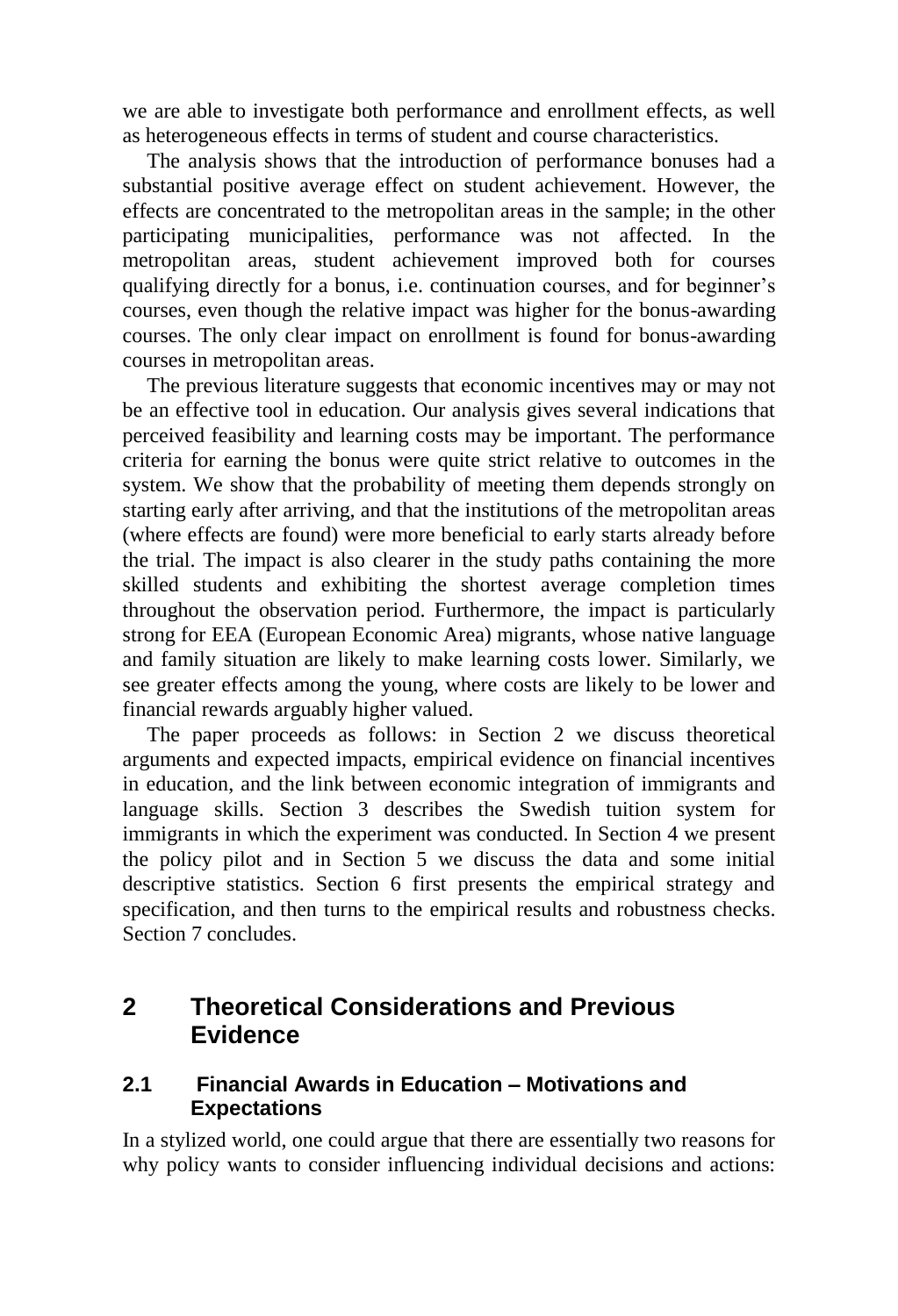(i) people do not know their own good (i.e. paternalism); (ii) there are externalities that are not internalized by individual decisions.

Regarding the first argument, people may underinvest in education, including language skills, if they have time inconsistent preferences or misperceive education costs to be too high or the returns to be too low (Rodriguez-Planas 2010). Under such circumstances, influencing an individual to invest more in education will increase his/her utility (ex post).

The second argument considers the utilities of others, or society at large. There are numerous possible spillover effects from having a more welleducated population. For example, it has been suggested that it positively affects economic growth, innovation, democratic stability, and so forth (e.g. Moretti 2004 and Krueger and Lindahl 2001). Given such effects, it may be optimal for society to stimulate investments in education. In a welfare state such as Sweden's, there are of course also more mundane external effects; immigrants who learn the host country language are more likely to be employed and pay taxes and less likely to depend on social benefits (more on this link below).

Whether behavior is actually influenced by the introduction of new forms of economic incentives, depends on the comparison between costs and gains, which is likely to vary across individuals and groups. A potential drawback of performance bonuses is that there may be deadweight losses, if not only those who change their behavior earn the bonus. Both these arguments consider the possibilities of designing the bonus scheme in an appropriate way to maximize the incentive effect while minimizing deadweight costs. There may also be directly negative performance effects of a bonus, if it, for example, causes stress or affects people to opt for more risky study strategies. It has, for example, been suggested that economic rewards crowd out self-motivation and curiosity among other things (e.g. Deci et al. 2001).<sup>3</sup>

So far the arguments circle around individual behavior and decisions. But it can also be argued that implementing a bonus in one setting and (as in our example) for some participants can have positive or negative effects on others. Positive peer effects can arise if students aiming for a bonus encourage their peers to also work harder. Opposite effects can arise, for example, due to jealousy or crowding-out of teaching resources. If the bonus is seen as unfair, it is also possible that it would trigger negative sentiments at an aggregate level.

<sup>&</sup>lt;sup>3</sup> There is a long debate in psychology on whether extrinsic motivation crowds out intrinsic motivation; see, for example, Deci et al. (2001) and Cameron and Pierce (2002) for opposing views, and Rodríguez-Planas (2010) for an overview of mechanisms. Moreover, see Leuven et al. (2010) for evidence of financial awards crowding out intrinsic motivation for weak student groups.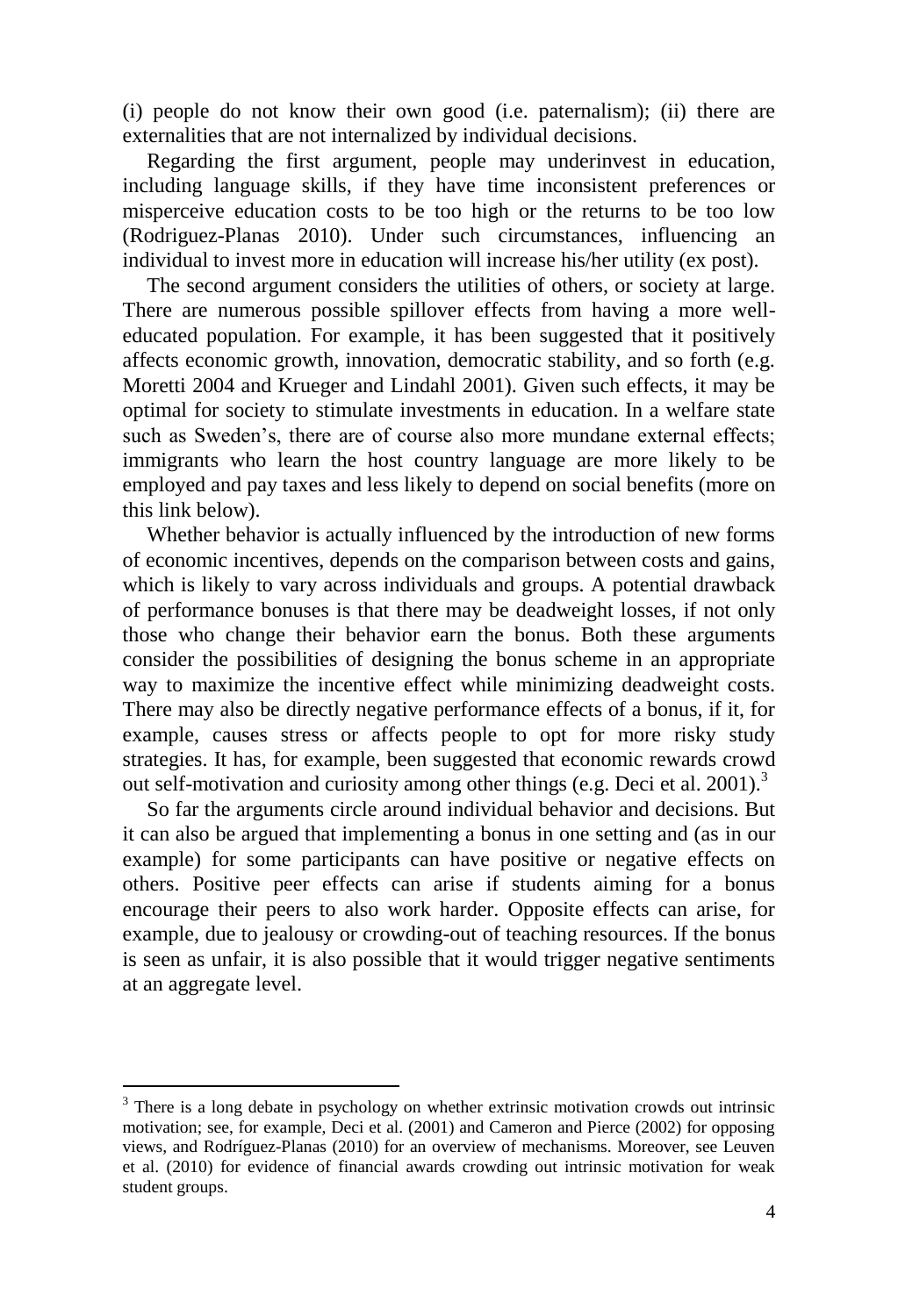### **2.2 Empirical Evidence on Economic Incentives in Education**

A number of randomized trials have been carried out to test whether financial awards alone or in combination with educational support services can improve student achievement or lower dropout rates.<sup>4</sup> The collected evidence is mixed.

Positive effects on student achievement and/or dropout rates of introducing financial awards to students in elementary schools, secondary schools and colleges are found in studies from various countries (e.g. Angrist, Lang and Oreopoulos 2009, Angrist et al. 2002, Kremer, Miguel and Thornton 2009, Angrist and Lavy 2009, Dearden et al. 2009, Dee 2009, Jackson 2010, and Pallais 2009). For example, in an attempt to improve student performance at a Canadian college, academic support services and/or financial incentives were assigned by randomization to new students (Angrist, Lang and Oreopoulos 2009). The results show that the take-up for services was higher for women and that the combination of economic rewards and support services had a positive effect on study results for this group. Furthermore, the effects were not limited to the year of the intervention.

In contrast, there is also evidence from randomized experiments from the US, Canada and elsewhere suggesting that financial incentives play a limited role or are not effective (Angrist, Oreopoulos and Williams 2010, Fryer 2011, Bettinger 2008, and Sharma 2010). Probably the largest experiment up to date was carried out on more than 200 elementary schools in three different metropolitan areas in the US (see Fryer 2011). Interventions were randomized on the school level and included financial incentives for reading books, improved classroom grades and awards for interim assessments. Overall, the study gives little support for this type of interventions.<sup>5</sup>

Thus, what to expect a priori from the experiment analyzed in this paper is not obvious. Furthermore, none of the experiments discussed in this section were directed towards newly arrived immigrants or adults, nor did they focus on language proficiency. Financial incentives appear to have an effect on achievement in some settings, but the evidence also suggests that it is no panacea working in all cases.

### **2.3 Immigrant Language Skills and Labor Market Outcomes**

A prime reason for the political interest in promoting host country language acquisition is its expected impact on labor market outcomes. Like many other OECD countries, Sweden exhibits major native-immigrant differences in the labor market (e.g. Sébastien et al. 2010). In 2009, employment in the

<sup>&</sup>lt;sup>4</sup> For a more extensive overview see Rodriguez-Planas (2010).

 $<sup>5</sup>$  In an attempt to summarize the literature, Angrist, Oreopoulos and Williams (2010) draw the</sup> conclusion that if incentives work they appear to have larger effects in elementary and secondary schools than on the university level.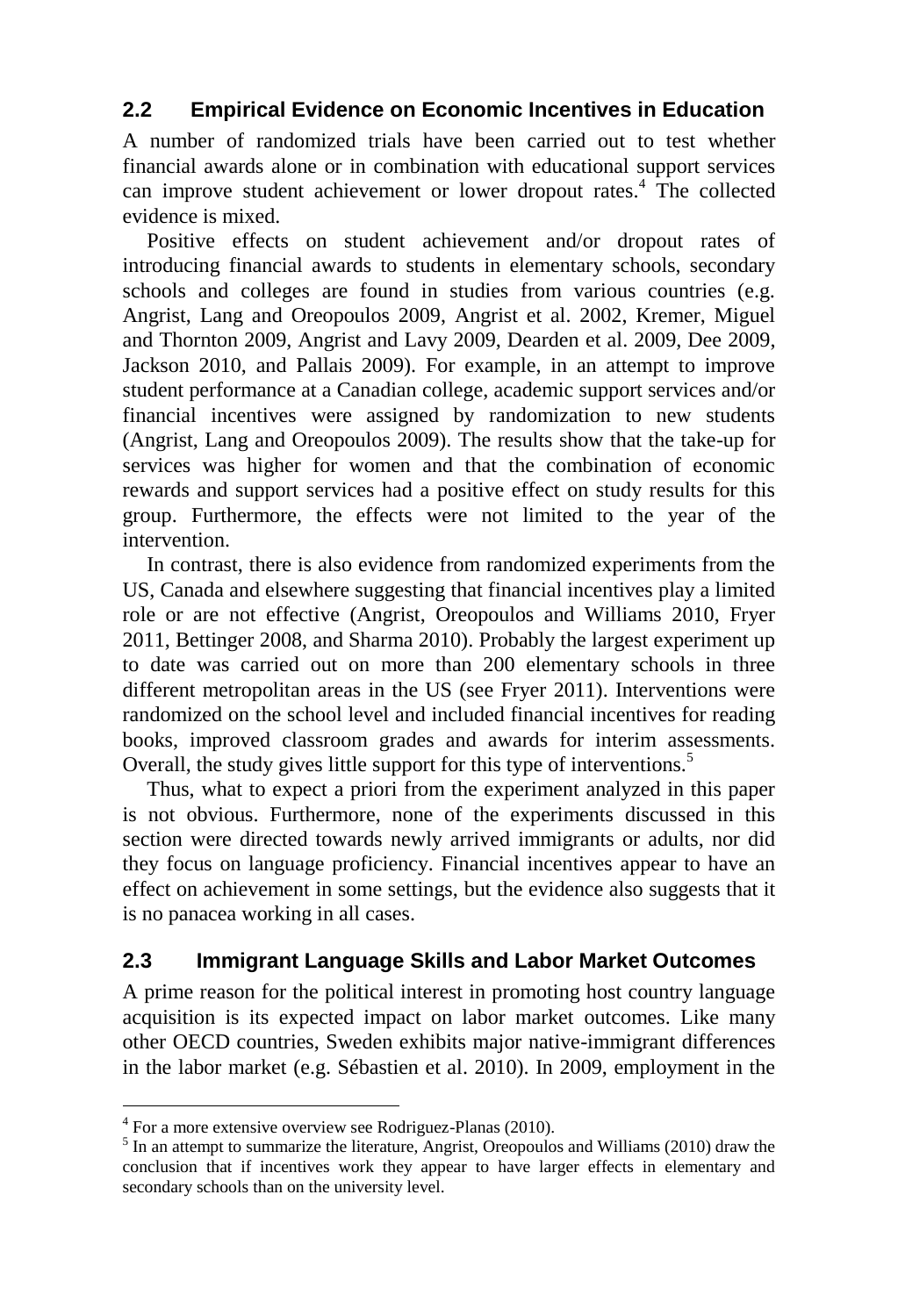foreign-born population was 62.5 percent. This could be compared to 75.7 percent among natives (Eriksson 2011). There are naturally also big discrepancies within the group of foreign-born. In general, immigrants arriving for humanitarian reasons and succeeding family members perform substantially worse than immigrants arriving from OECD countries.<sup>6</sup>

Language proficiency is arguably a key component of the skill acquisition often assumed to explain much of the relatively sharp increase in earnings among recently arrived migrants (see e.g. Borjas 1999, LaLonde and Topel 1997 for overviews, or Friedberg 2000, Bratsberg and Ragan 2002, and Berman, Lang and Siniver 2003). The literature contains abundant evidence that migrants who master the dominant language of the destination country have higher earnings than migrants who lack such skills. Moreover, destination country language skills have been suggested to be associated with lower unemployment rates and higher employment levels as well as decreasing consumption costs (Chiswick and Miller 1998). Better language skills could, for example, lower the search cost for housing or other particular goods.

An inherent problem in the literature is to establish whether the acquisition of host country language skills has an effect on labor market outcomes or whether it is merely an association. If language proficiency is correlated with individual ability this unobserved heterogeneity is likely to bias the estimates of simple correlation studies. It has also been pointed out that measurement errors are common when measuring language skills (e.g. Dustmann and van Soest, 2001 and 2002). The more recent literature tries to address these issues (e.g. Bleakley and Chin 2004, Dustmann and Fabbri, 2003, and Dustmann and Van Soest, 2002) and to no surprise the overall message stands; i.e. the acquisition of destination country language skills is of importance for the labor market success of immigrants.<sup>7</sup>

Despite the potential benefits, many immigrants never become proficient in the language of the host country (e.g. Tubergen and Kalmijn 2005 and Rooth and Åslund 2006, (for results on Sweden)). Other factors that may be important for fluency is exposure to the language of the host country and efficiency (e.g. Chiswick and Miller 1995 and Chiswick and Miller 1998). Some studies find that host country language proficiency is inversely related

 $6$  The inflow of immigrants to Sweden has been relatively large the last decades and in the end of 2011 about fifteen percent of the Swedish population was born abroad. This corresponds to an increase of four percentage points (423,000 individuals) since the year 2000 (SCB, 2012). The five largest source countries among immigrants arriving in 2011 were Iraq, Poland, Afghanistan, Somalia and China (SCB, 2012). During the last decade, on average, 15 percent of all residence permits were granted to refugees, 36 percent to family members of earlier immigrants or Swedish born residents and 37 percent to labor immigrants including immigrants from the European Economic Area (EEA) and the rest of the world (Migrationsverket, 2012).

<sup>&</sup>lt;sup>7</sup> One exception is Hayfron (2001) who does not find a link between language training for Thirld world immigrants in Norway and earnings. See footnote 1 for addtional references.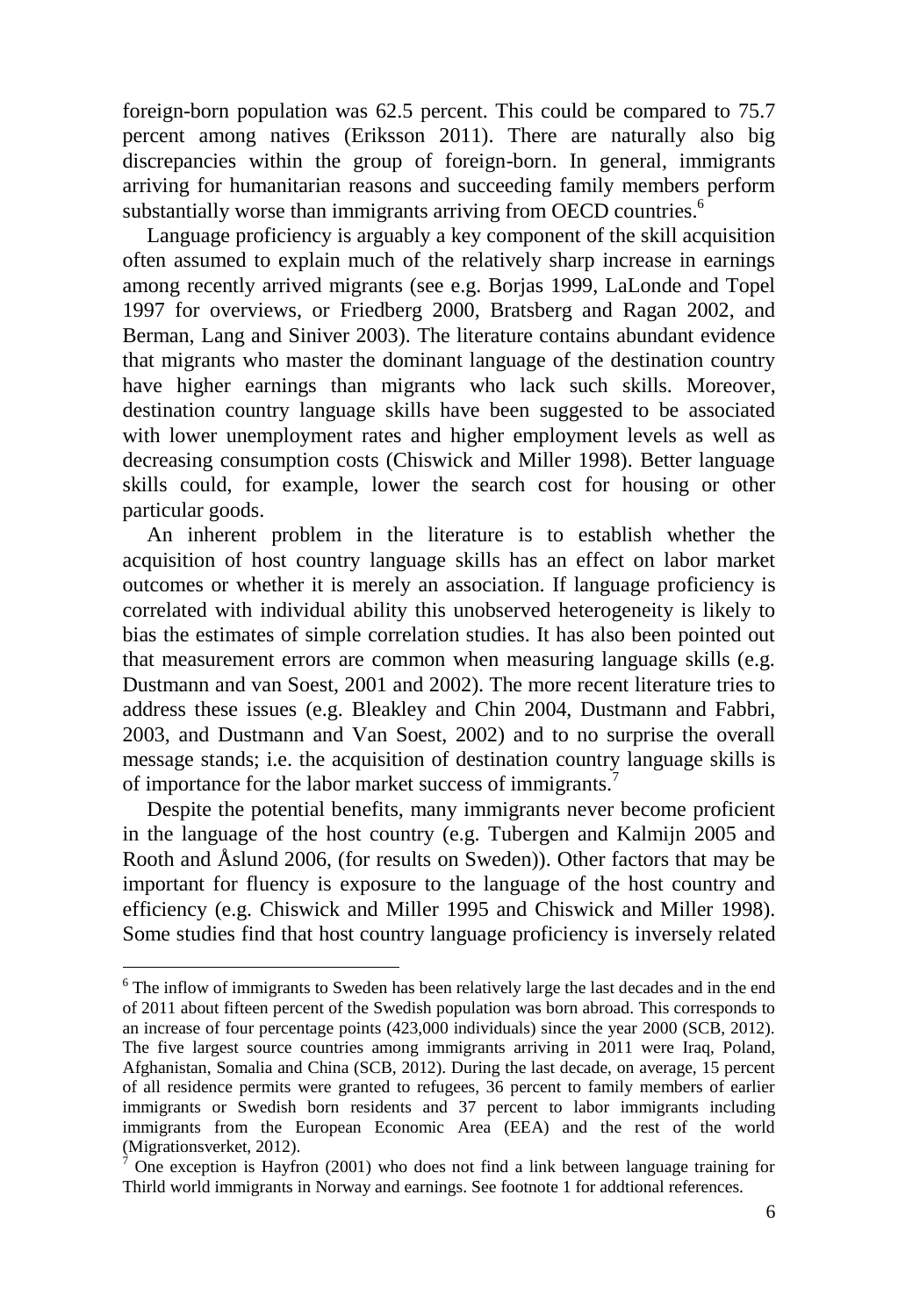to the size of the individual's linguistic community (Lazear 1999; Borjas 2013). Efficiency refers to the process of translating exposure into actual skills (Chiswick and Miller 1998) and, for example, age at the time of migration appears to be of importance; young individuals are more likely to become more fluent in a second language (Long 1990). The educational background of immigrants similarly appears to affect the possibilities of acquiring language skills. In general, immigrants with more schooling pick up language skills more easily (Chiswick and Miller 1998). The linguistic distance between the native language and the dominant language probably also affects the pace at which language skills are acquired.

## **3 The Swedish Language Tuition System for Immigrants**

The bonus scheme under study was implemented within the Swedish tuition system for immigrants. Immigrants to Sweden have been offered Swedish tuition in one form or another since the 1960s (Kennerberg and Sibbmark 2005). The aim of this educational program is to provide adult immigrants with basic Swedish language skills (Skollag  $2010:800$ )<sup>8</sup>. The scheme known as Sfi (Swedish for immigrants) is free of charge and also aims to provide basic reading and writing training to immigrants lacking such skills.

It is an ambitious program. In 2011 around 102,400 people were enrolled. About 66 percent of the long-term migrants between 1994 and 2003 aged 20 to 55 years old (excluding immigrants from Norway, Denmark and Finland) started Sfi within a year after immigration (Kennerberg and Åslund 2010). The number of immigrants enrolling into Sfi for the first time is naturally related to the number of immigrants to Sweden a particular year.

It is the responsibility of the municipalities to provide language training programs but the municipalities can contract other providers. In 2010 about 35 percent of the students were enrolled in courses offered by private institutions, adult educational associations (studieförbund) and folk high schools (folkhögskolor) (Swedish National Agency for Education 2010A).<sup>9</sup> The municipalities finance the basic language training by a combination of grants from the state and local taxes. The state compensates municipalities that receive refugees and this compensation normally covers the cost of providing language courses, among other things. For other groups of immigrants the municipalities finance the program through the tax system (Kennerberg and Sibbmark 2005). Since 2007 municipalities also receive a lump sum from the central government for refugees who have either passed

<sup>8</sup> This law from 2010 replaced Skollag 1985:1100 that had been in place since 1985 but the purpose of the scheme however remained the same.

All providers participated in the experiment studied here.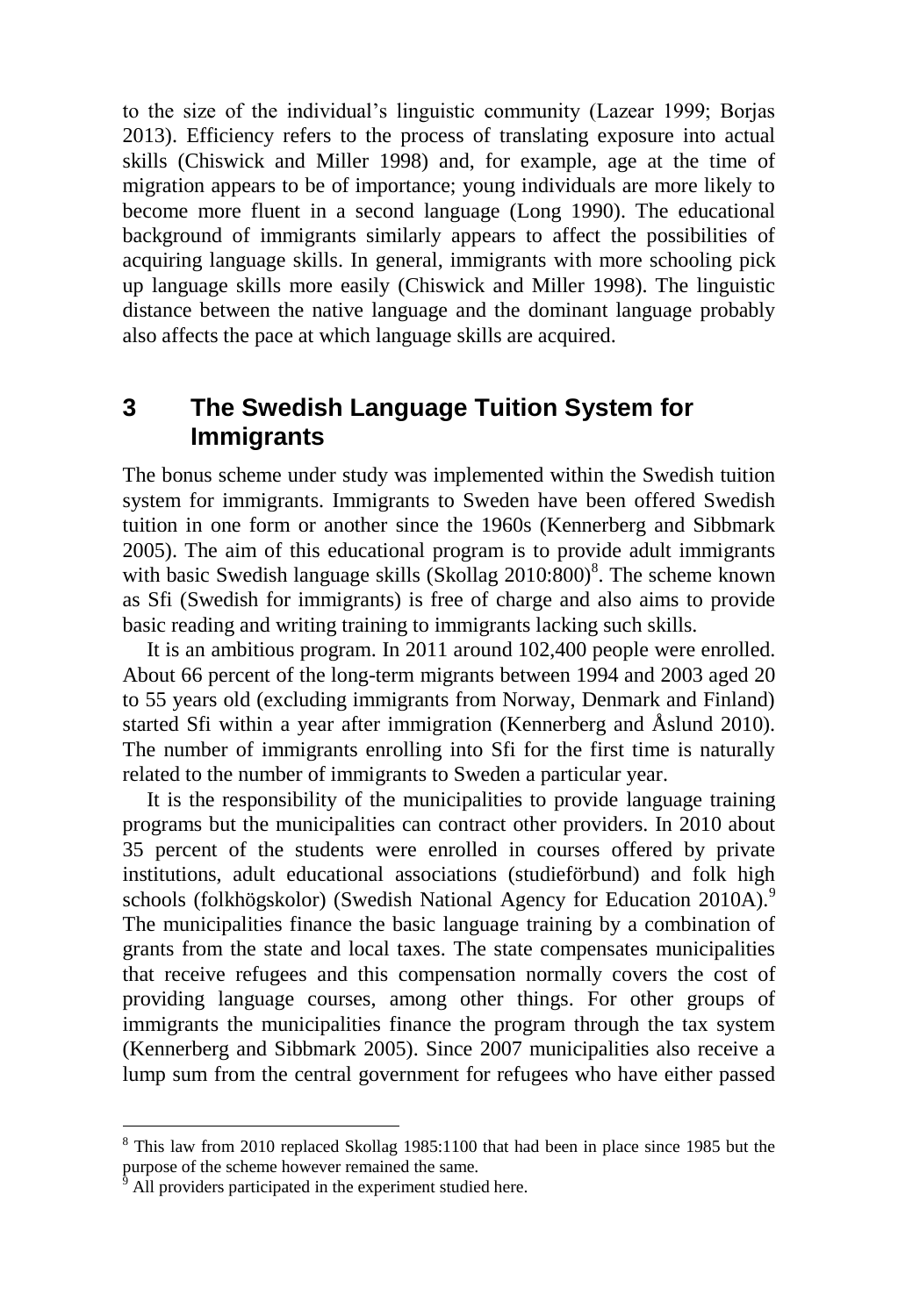a Sfi course within 12 months after immigration, or if a refugee has worked or had an internship for at least 5 months during the first 12 months in Sweden (SFS 2007 and SFS 2009).<sup>10</sup>

Immigrants interested in enrolling into Sfi should be offered a place within three months after fulfilling the requirements to participate. Apart from lacking basic Swedish skills the only additional criteria for admission is that the immigrant should be registered as a resident in a municipality and be at least sixteen years old.<sup>11</sup> In general immigrants that apply to participate can be divided into two groups: refugees and other immigrants. About one third belong to the former group (Swedish Schools Inspectorate 2010) and this group is often assigned to language training through the introduction programs organized for refugees. The second group is more heterogeneous; some students are directed to Swedish tuition through the social insurance system or the employment services, others enroll voluntarily.

The bonus program was thus implemented in a setting where there are already strong incentives to participate (in addition to those provided by the expected gains from learning the Swedish language). The conditions vary depending on immigrant category and individual characteristics and situation, but for a large share of the immigrants going to the language courses can be considered mandatory for receiving financial and other forms of support from society.

The Swedish tuition system for immigrants is regulated in more detail by SKOLFS 2009:2 (replaced in 2012 by SKOLFS 2012:13). It is a regulation that describes the purpose and aim of the educational program as well as the structure of the training programs. Detailed goals for the courses are also specified. The structure of the educational scheme is roughly sketched in Figure 1.

It contains three study paths: Sfi1, Sfi2, and Sfi3. The different study paths are targeted to groups that differ in their educational background. On average the language courses should include at least 15 classroom hours per week. The length of a course could vary depending on the educational background of the participants, but there is a target (although not a limit) of 525 hours. Standardized tests are used as a tool for grading on course B, C and D indifferent of the study path and the tests are given throughout the year.

The student group is heterogeneous, which is partly reflected by the differences in schooling from the home country. For example, the average years of schooling for students following path 1 is only 4.5 years which could be compared to fourteen years for students on study path 3 (Figure 1).

 $10$  In principle, this would be an interesting topic for an(other) evaluation.

<sup>&</sup>lt;sup>11</sup> A few exceptions exist. Norwegian and Danish citizens are in general not eligible to the scheme. Furthermore, Finnish citizens residing in Finland but working in Sweden are under certain criteria eligible to language training programs.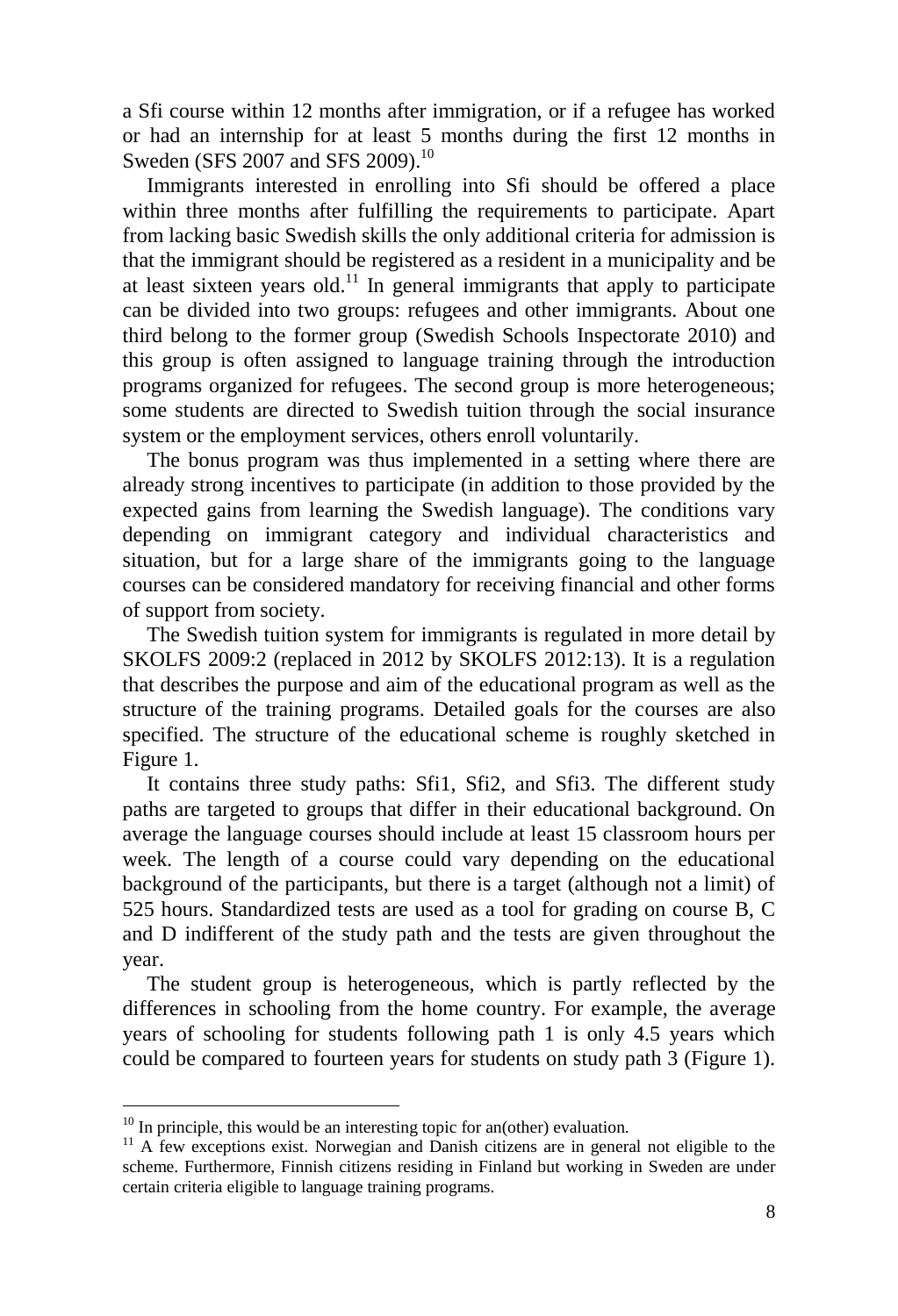Each study path contains two courses. A course is either a beginner's course or a more advanced course depending on the study path. One example is course B in study path 1 and 2 that has the same goals indifferent of the study path, but different structures to better fit the educational background of the students and their previous knowledge of Swedish. After finishing a course the student can make progress by starting a new course. All students have the right to progress up to the most advanced course, i.e. course D on study path 3.



Figure 1. The Swedish language tuition system for immigrants

Notes: The bottom row shows mean years of schooling in the source country. The average is calculated for beginners of Sfi between 2009-07-01 and 2010-06-30. A circle indicates that the course entitles for a bonus payment under certain criteria (see Section 4.1).

### **3.1 Previous Studies of the Sfi Tuition System**

Deficiencies of the tuition system have been stressed in a number of reports (e.g. Statskontoret 2009, Riksrevisionen 2008 and Eriksson 2007, Swedish Schools Inspectorate 2010). For example, the share of dropouts and the number of students still enrolled after three years in the system has been highlighted as potential problems (Eriksson 2007 and Statskontoret 2009). Official statistics show that of those enrolling in 2009, 60 percent had completed at least one course by 2011, 29 percent had dropped out temporarily or permanently, and 11 percent were still enrolled. Outcomes were somewhat better among women than among men, and the recent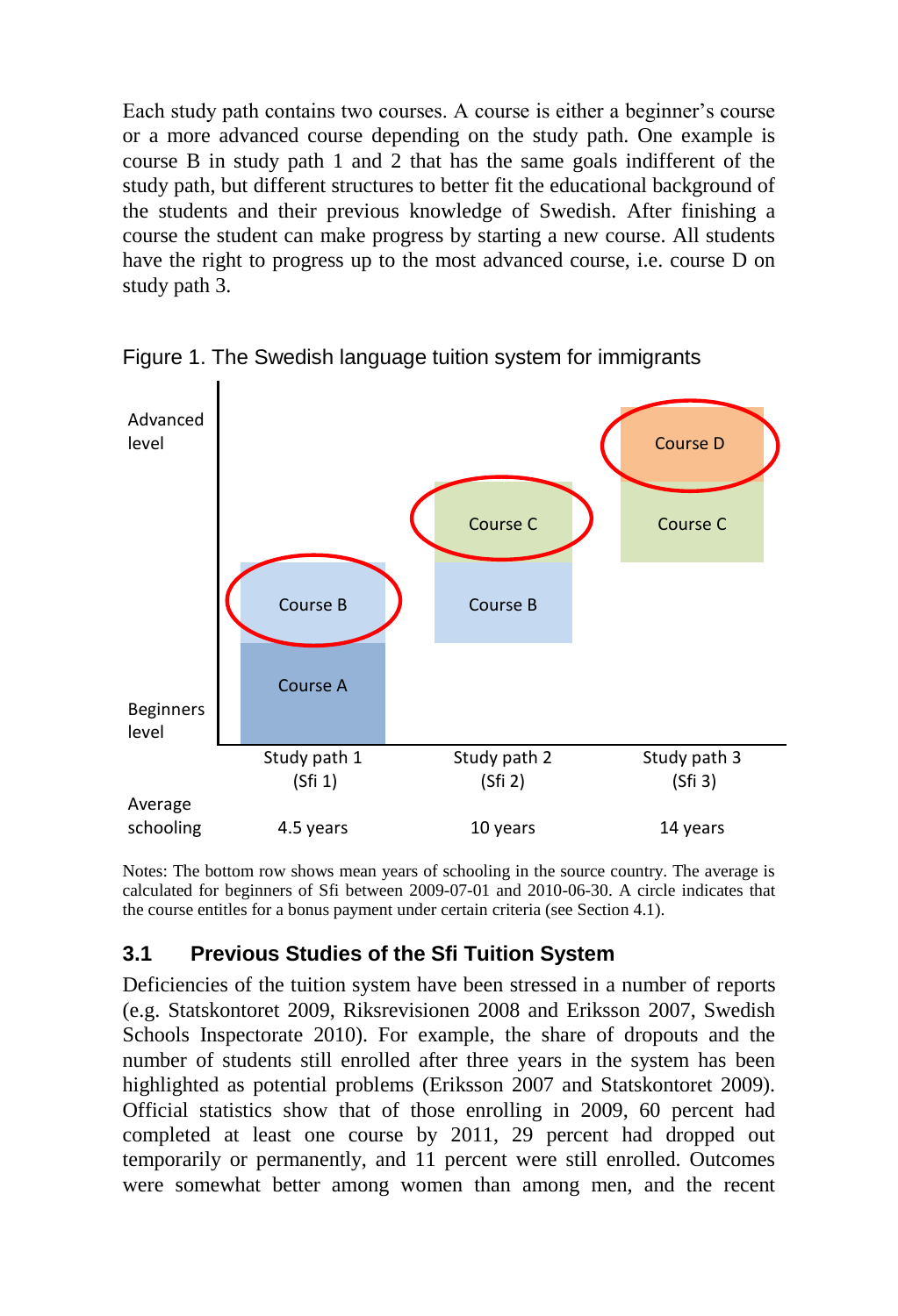figures compare favorably to statistics from earlier years (Swedish National Agency for Education 2012).

Whether the results of Sfi are satisfying or not does not only depend on the actual pass rate of the courses but also on the alternatives to taking the courses. If a person drops out because he or she finds a job it is questionable whether that should be considered a failure of the system. Non-participants work to a larger extent than participants. On the other hand there is a considerable group that has not enrolled into Sfi that has a rather weak position on the labor market or depend on social assistance (Kennerberg 2009).

Despite the scope of the program, its labor market effects have received little scholarly attention. Kennerberg and Åslund (2010) studied the correlation between participation in Sfi and the later success on the labor market by the use of a matching procedure. They concluded that immigrants who enrolled into Sfi initially had lower employment rates and earnings relative to "comparable" non-participants, but that earnings converged after ten years in the country and that employment rates were surpassed by around five percentage points. A strict causal interpretation of the results is not possible, however, due to methodological constraints. A thorough discussion and various approaches to an empirical analysis can also be found in Riksrevisionen (2008).

## **4 The Design of the Policy Pilot**

The intention of the policy pilot was to test whether providing economic incentives improve student achievement and/or attract more immigrants to language training courses. Increased language skills were in turn hoped to ease the transition to the labor market (Prop. 2008/09:156). To this end a performance bonus (in Sweden known as Sfi-bonus) was introduced in a limited number of municipalities. The policy pilot was run by the central government, which cooperated with the Institute for Evaluation of Labour Market and Education Policy (IFAU) in designing the experiment.

A selected group of fifty municipalities, based on a "sufficiently" high number of students in the municipality (given the even number of inquiries one may suspect that the cut-off was somewhat arbitrary), were inquired about their willingness to participate in the policy pilot by the Central Government Offices. The municipalities were informed that participants would receive additional funds for quality improvements within Sfi and that a maximum of fifteen municipalities would be entitled the right to pay out performance bonuses funded by the central government. Indicating an interest the municipality agreed to participate, regardless of whether it was assigned to the treatment or to the control group. Thirty-five of the fifty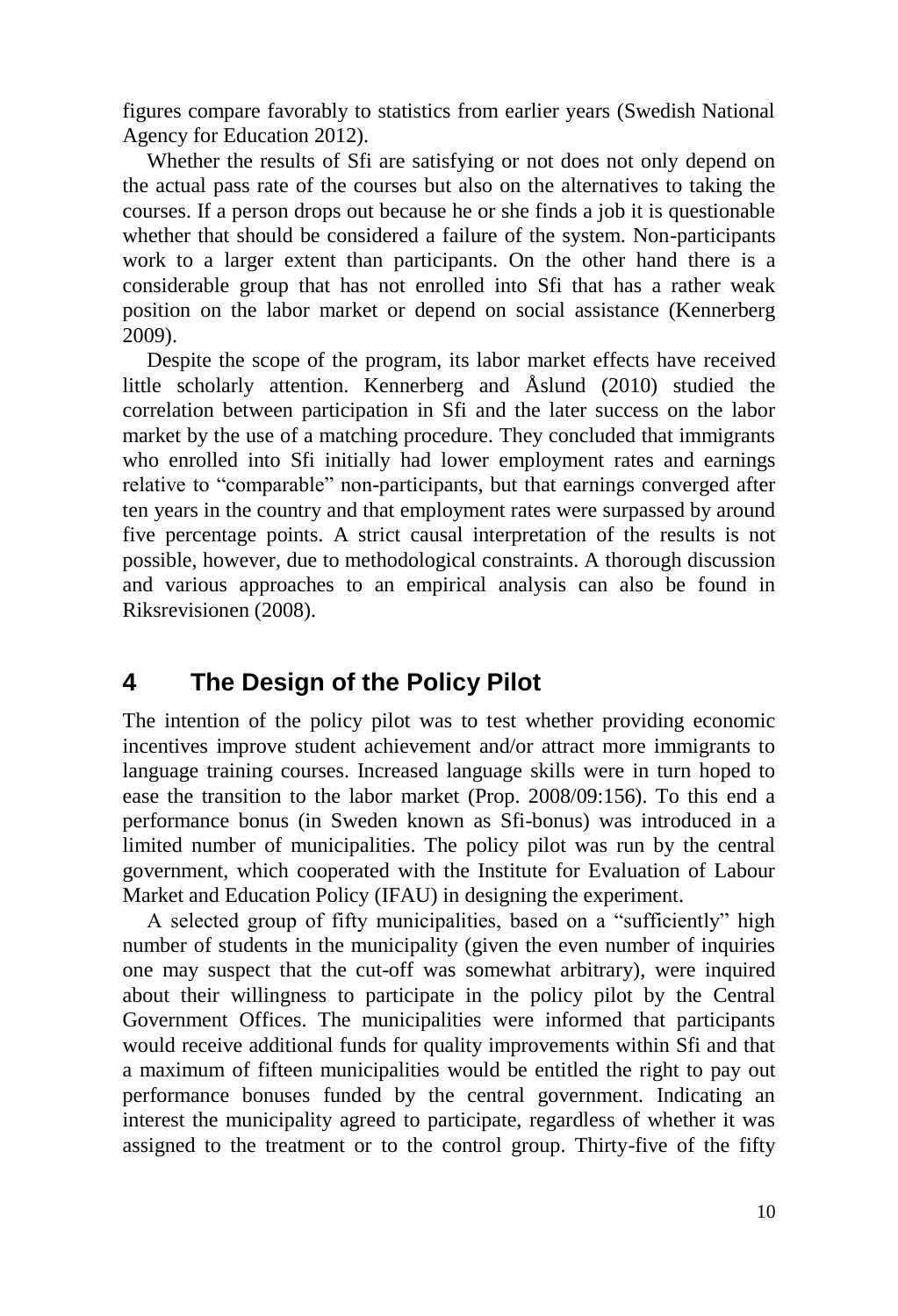municipalities that received the proposal indicated their interest to participate.

Given this, there were five types of municipalities: (i) municipalities that would be able to pay out performance bonuses and receive additional funds for quality improvements; (ii) municipalities that would receive additional funds; (iii) municipalities that had shown interest in participating, but were not included in the pilot; (iv) municipalities that rejected the proposal; and (v) municipalities that were not offered to participate. By comparing group (i) and (ii) it is possible to evaluate the effect of the bonus.<sup>12</sup>

The next step was to divide the 35 municipalities that had accepted the proposal to participate into group (i), (ii) or (iii). Five broad criteria were used. First, a maximum of 15 municipalities were allowed to pay out performance bonuses. Second, group (i) and (ii) should include a high and similar number of expected participants. Third, group (i) and (ii) should be roughly comparable in terms of population size, labor market conditions and geography. Fourth, the whole country should be represented, and fifth, the major cities of Stockholm, Göteborg and Malmö (who were all interested in the pilot) should be represented in each of (i), (ii) and (iii).

Following these criteria, pools of pairs of municipalities were constructed. One exception to the sample criteria was that the municipality pair including Stockholm and Göteborg was balanced by adding Uppsala and Södertälje (who both belong to the Stockholm local labor market region) to Göteborg. To meet the criteria of the large cities being represented in group  $(i) - (iii)$ , Malmö was chosen not to be included in the pilot. Thus, 13 pools of municipalities were constructed to not exceed the maximum limit of 15 municipalities getting the right to pay out the performance bonus. Out of the pool of the 35 municipalities that showed interest in participating, seven municipalities were assigned to group  $(iii)$ .<sup>13</sup> Finally, within the pairs treatment was assigned randomly (the outcome of the randomization process is discussed below).

#### **4.1 The Performance Bonus**

 $\overline{a}$ 

The municipalities belonging to group (i), the experimental group, were permitted to pay out a performance bonus to students within the Swedish tuition system for immigrants under certain conditions. To be eligible for a performance bonus the following rules applied:

 $12$  By comparing outcomes in (ii) with (iii) and (iv) the effect of additional funds can also be evaluated to some extent (however, without the random component). Åslund and Engdahl (2012) present results from such an analysis, suggesting no impact on performance but a possible faster enrollment from the additional funds.

<sup>&</sup>lt;sup>13</sup> These municipalities were excluded as no suitable municipality pair was found and because the Government had set the maximum number of municipalities that could implement the bonus scheme to fifteen.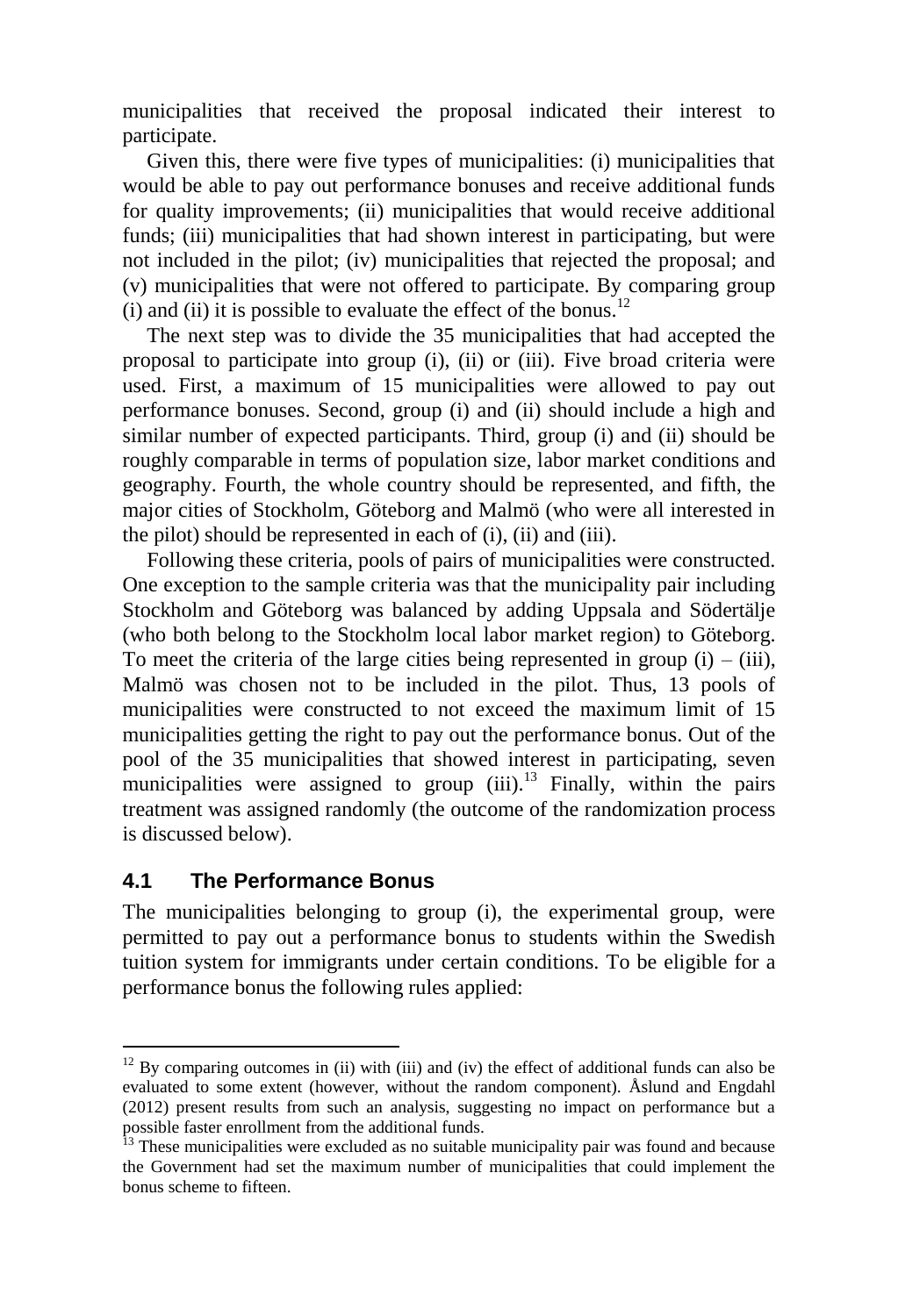- i. The immigrant must have registered as a resident in any municipality for the first time between the 1st of July 2009 and 30th of June 2010 and should have revived a residence permit in accordance with Aliens Act, Chapter 5, paragraph 1, 2, 3, 3a, 4, 5 or 6.
- ii. The participant in the Swedish tuition system for immigrants should be between 18 and 64 years old.
- iii. The participant should have received a pass or a pass with distinction on one of the following courses: study path 1, course B; study path 2, course C; or study path 3, course D in one of the treated municipalities.
- iv. The grade should have been received within 12 months after the course start but no later than 15 months after immigration.

The types of residence permits that were required include, in general, permits granted to refugees and family immigrants. Thus, labor migrants and guest students were not eligible. Consequently, most immigrants from EEA/EU were not eligible while the majority of the immigrants from other parts of the world fulfilled the requirement.<sup>14</sup> Municipalities that introduced the bonus system were also required to inform newly arrived immigrants about the conditions and requirements surrounding the bonus system.

Regarding the time frame, the average number of weeks between course start and completion varies across study paths and courses. For immigrants enrolling into Sfi for the first time in 2008, the average number of weeks before receiving at least a pass on any course was 59 weeks. For beginners on the bonus courses, i.e. course B, study path 1, the average was 57 weeks; course C, study path 2, the average was 50 weeks; and for course D, study path 3, 19 weeks (Swedish National Agency for Education 2010B). Note that these averages are not restricted to newly arrived immigrants.

If fulfilling these requirements an immigrant could apply for a bonus payment from the municipality.<sup>15</sup> The application should have been handed in no later than three months after the completion of the course. The size of the performance bonus depended on the course. Bonus courses are highlighted by a circle in Figure 1.Course B, study path 1, yielded a bonus of SEK 6,000; course C, study path 2, gave SEK 8,000; and course D, study path 3, gave SEK 12,000. As a student had the right to progress until course

<sup>&</sup>lt;sup>14</sup> Within the group of immigrants from EEA/EU, migrants granted residence permits were eligible, including family migrants applying for permits following the national legislation, but not immigrants with the "right of residence" (uppehållsrätt) that follow EU rules. The latter group dominates the group.

 $15$  The municipalities were reimbursed by the Swedish National Agency for Education for the payment of the bonuses and its related administrative costs.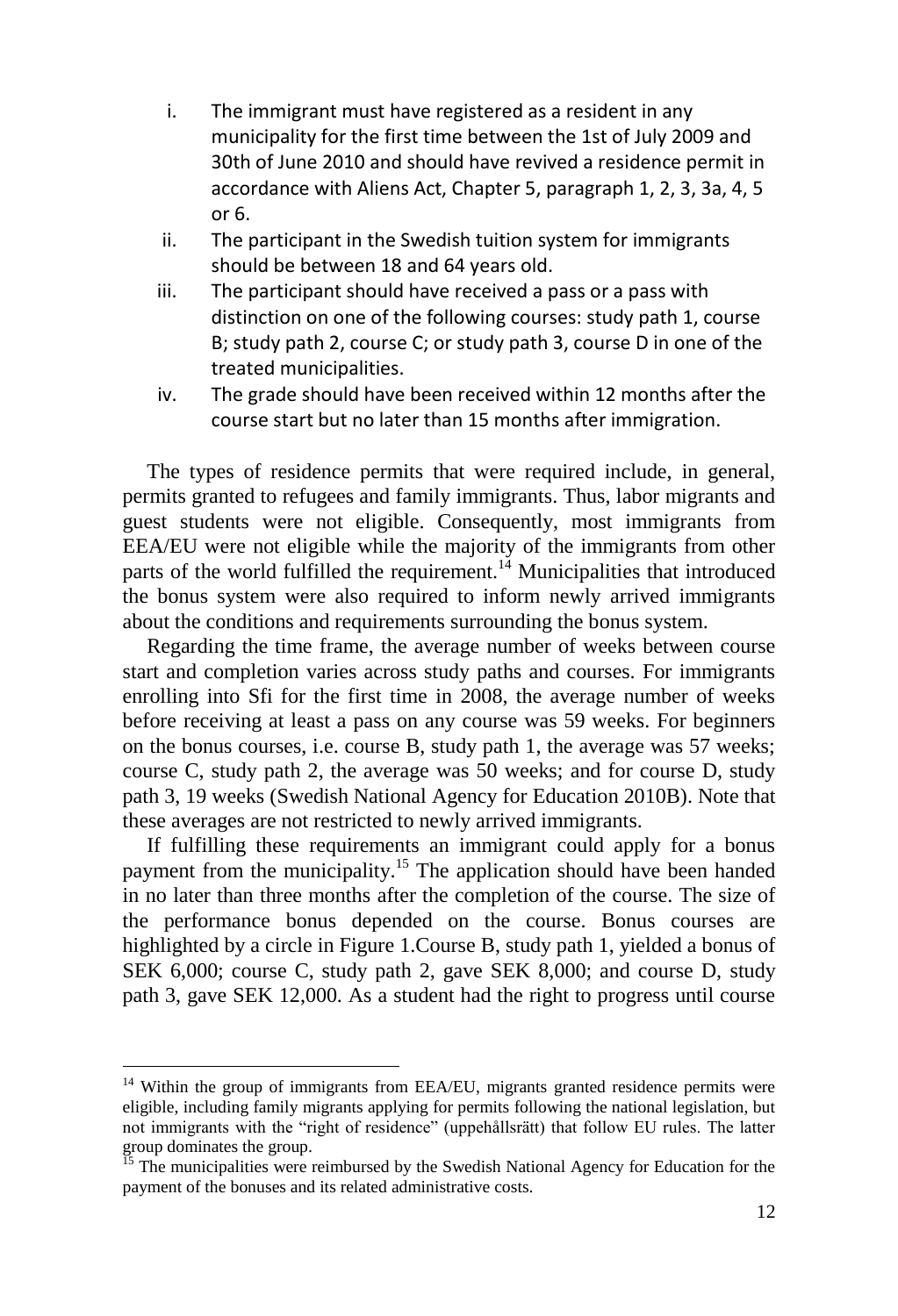D on study path 3, more than one bonus payment is possible per student. The total amount that a student could receive was however set to SEK 12,000.

#### **4.2 Limitations of the Design**

From a scientific perspective, there are endless ways of designing a bonus experiment. For practical implementation, however, it has to be politically feasible. While the bonus scheme provided a rare opportunity of a controlled large-scale design in a politically important and sensitive issue, it had its limitations.

In the process of setting up the pilot, a common objection was that it was unfair to offer the bonus in some locations but not in others. For this reason and for practical purposes, varying treatment across individuals in the same location was not an option. While the relatively few municipalities inquired covered a very large share of the Sfi students, it also means that randomization will only be across a limited number of units. The within-pair randomization was an attempt to make sure that the treatment and control group did not end up being too different. But while the ambition was to create similar matches with respect to the number of Sfi participants, geography and labor market characteristics, the small number of alternatives necessarily made some matches rather poor.

In section 6 we will discuss what the design did and did not bring, and how this affected the choice of empirical specification. First we turn to our data sources.

## **5 Data Sources and Descriptive Statistics**

#### **5.1 Data on the Foreign-Born Population and the Participants in Language Training**

The database used for the evaluation contains a rich set of individual demographic variables as well as information on earnings, employment, and other labor market indicators. It covers the total Swedish population between 18 and 64 years old during 2006 to 2010. The content was mainly collected by Statistics Sweden (SCB). We also have access to information on country (group) of birth and to a table including the date of immigration of all individuals that have immigrated since 1985. We also make use of a register on participants in Swedish tuition for immigrants (Sfi) containing, among other things, individual information on enrollment into courses, course starts, the completion date, reasons for dropping out, and grades received. All registers are linked with a personal identifier.

The sample used in the main empirical analysis is restricted to immigrants who arrived to municipalities that were affected by the reform, i.e. introduced the bonus scheme, or belonged to the control group. We include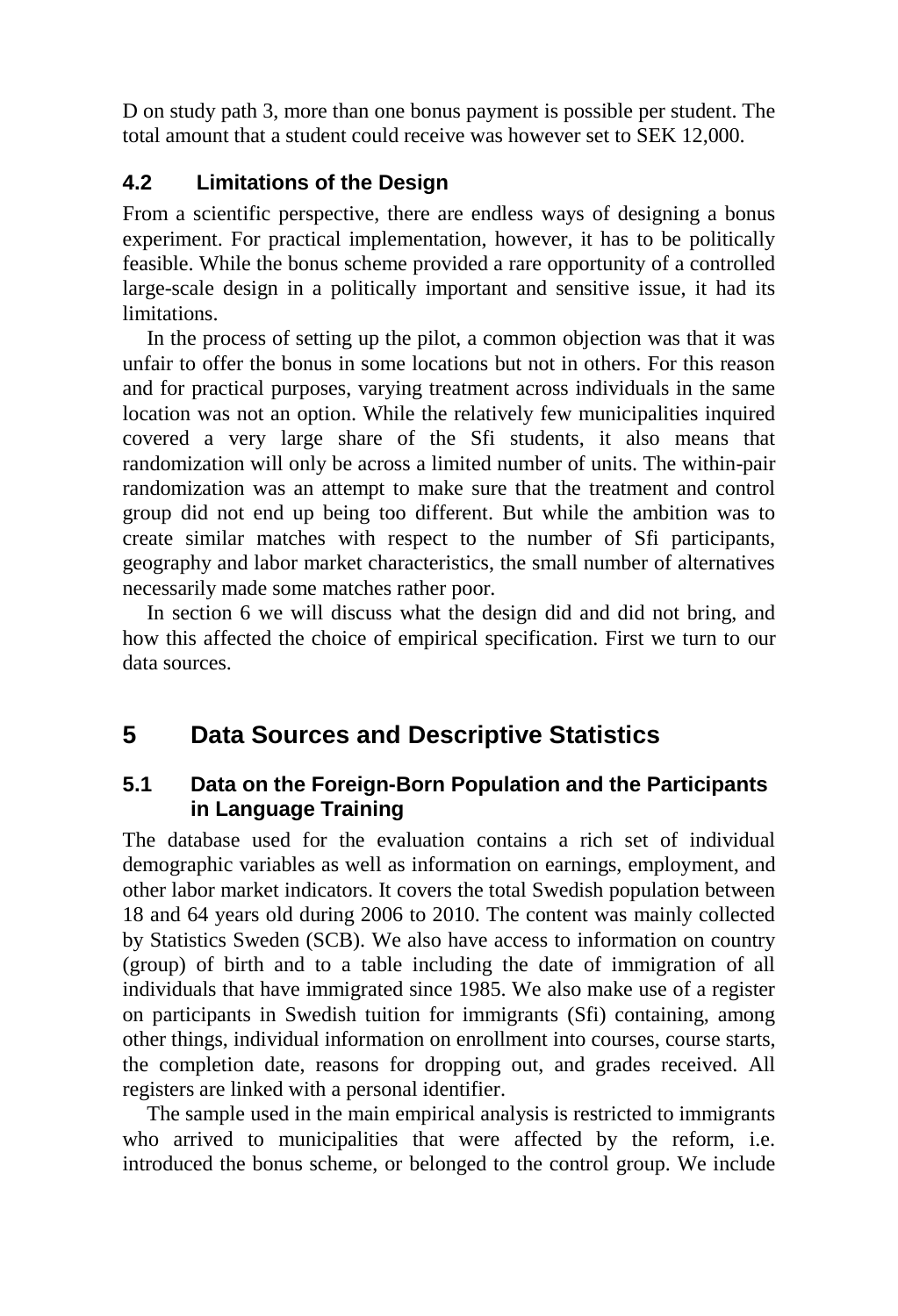foreign-born people that immigrated for the first time (since 1985) between July 1, 2006 and June 30, 2010, but apply a few exceptions. Following the criteria for receiving a bonus we restrict the sample to those 18–64 years old. Immigrants from Norway, Finland and Denmark are also excluded as they in general are not eligible for language training courses.<sup>16</sup>

The Stockholm–Göteborg/Södertälje/Uppsala group dominates the sample, making up about sixty percent of the total number of the observations. We will therefore present three sets of estimates throughout: for the group containing Stockholm (hereafter referred to as metropolitan areas), other municipalities, and all municipalities. In some instances we will also split the sample in other dimensions, for example, region of origin, gender, and age. All demographic and labor market related characteristics are measured in the year of arrival.

Table 1 presents some characteristics of immigrants to the treated and non-treated areas.<sup>17</sup> The statistics refer to the pre-reform period to give a picture of how comparable the groups were prior to the intervention. In metropolitan areas, the immigrants were on average 31 years old, slightly more than half were men, half were married, and a little bit less than a quarter had children under 18 living at home. These demographics are wellbalanced across treatment and control. People in the latter group, however, had a weaker economic position upon arrival: a larger fraction received social assistance, and earnings were lower on average. In terms of region-oforigin there are also differences. For example, immigrants from the Horn of Africa and Sudan are overrepresented in the treated areas and immigrants from Iraq are overrepresented in the control group (see columns 2 and 3).

<sup>&</sup>lt;sup>16</sup> Immigrants from Iceland are also excluded as they are grouped together with Norwegians for confidentiality reasons (see discussion above). This is likely to be a small concern as this is a small group of migrants.

 $17$  The full regression sample is found in Table A1 in the appendix.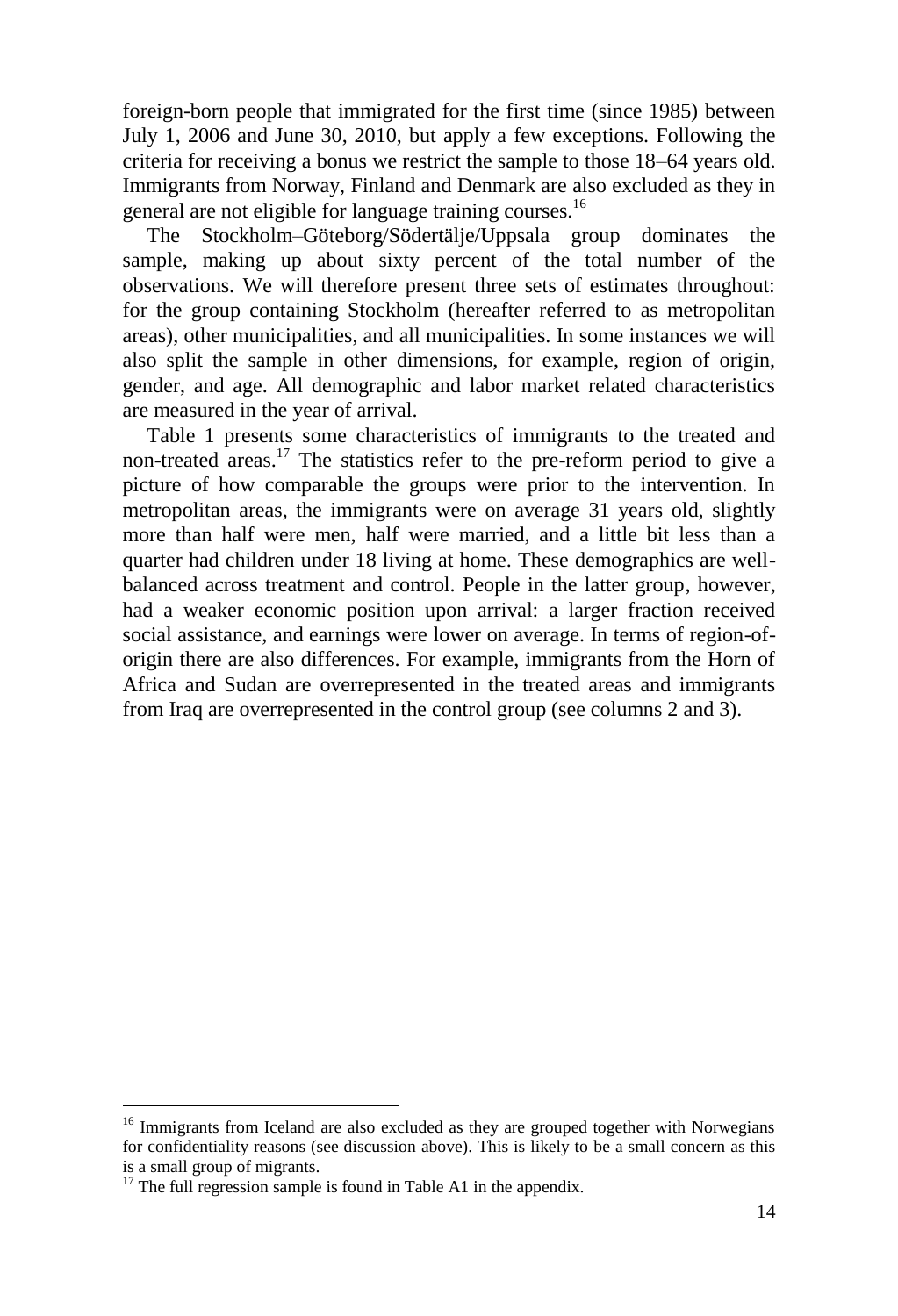|                           | Metropolitan areas |       |       | Other          | All   |                |  |
|---------------------------|--------------------|-------|-------|----------------|-------|----------------|--|
|                           |                    |       |       | municipalities |       | municipalities |  |
|                           | Treated            | Contr | Treat | Control        | Treat | Contr          |  |
|                           |                    | ol    | ed    |                | ed    | ol             |  |
| Age                       | 31.26              | 31.06 | 31.68 | 30.91          | 31.41 | 30.99          |  |
| Gender (0=women)          | 0.54               | 0.54  | 0.53  | 0.51           | 0.53  | 0.53           |  |
| Married or partner        | 0.46               | 0.48  | 0.53  | 0.52           | 0.48  | 0.50           |  |
| Children                  | 0.21               | 0.23  | 0.28  | 0.26           | 0.24  | 0.24           |  |
| Social assistance         | 0.13               | 0.26  | 0.27  | 0.27           | 0.18  | 0.27           |  |
| Annual earnings           | 430.3              | 268.7 | 284.9 | 299.5          | 378.0 | 282.3          |  |
| Bosnia & Herzegovina      | 0.00               | 0.01  | 0.01  | 0.01           | 0.01  | 0.01           |  |
| Former Yugoslavia         | 0.01               | 0.03  | 0.05  | 0.05           | 0.03  | 0.04           |  |
| Poland                    | 0.10               | 0.08  | 0.11  | 0.10           | 0.11  | 0.09           |  |
| Ireland & UK              | 0.03               | 0.02  | 0.02  | 0.02           | 0.03  | 0.02           |  |
| Germany                   | 0.00               | 0.00  | 0.00  | 0.00           | 0.00  | 0.00           |  |
| Mediterranean countries   | 0.05               | 0.03  | 0.02  | 0.03           | 0.04  | 0.03           |  |
| <b>The Baltics</b>        | 0.03               | 0.02  | 0.03  | 0.02           | 0.03  | 0.02           |  |
| East. Europe & fmr Soviet | 0.09               | 0.08  | 0.09  | 0.07           | 0.09  | 0.08           |  |
| <b>Central Europe</b>     | 0.01               | 0.02  | 0.02  | 0.02           | 0.02  | 0.02           |  |
| France & Benelux          | 0.04               | 0.04  | 0.02  | 0.02           | 0.03  | 0.03           |  |
| US & Canada               | 0.02               | 0.02  | 0.01  | 0.01           | 0.02  | 0.02           |  |
| <b>Central America</b>    | 0.01               | 0.01  | 0.01  | 0.01           | 0.01  | 0.01           |  |
| Chile                     | 0.01               | 0.01  | 0.01  | 0.01           | 0.01  | 0.01           |  |
| South America             | 0.04               | 0.02  | 0.03  | 0.03           | 0.04  | 0.02           |  |
| Horn of Africa & Sudan    | 0.08               | 0.05  | 0.05  | 0.06           | 0.07  | 0.06           |  |
| North Africa & Midd. East | 0.06               | 0.06  | 0.06  | 0.06           | 0.06  | 0.06           |  |
| Sub-Saha. Africa & Egypt  | 0.03               | 0.04  | 0.03  | 0.03           | 0.03  | 0.04           |  |
| Iran                      | 0.03               | 0.05  | 0.04  | 0.03           | 0.03  | 0.04           |  |
| Iraq                      | 0.08               | 0.18  | 0.16  | 0.16           | 0.11  | 0.17           |  |
| Turkey                    | 0.02               | 0.02  | 0.03  | 0.03           | 0.02  | 0.03           |  |
| East Asia                 | 0.06               | 0.07  | 0.04  | 0.07           | 0.05  | 0.07           |  |
| South East Asia           | 0.04               | 0.04  | 0.06  | 0.06           | 0.05  | 0.05           |  |
| South Asia                | 0.08               | 0.06  | 0.07  | 0.05           | 0.08  | 0.06           |  |
| Australia and the Pacific | 0.01               | 0.01  | 0.00  | 0.01           | 0.01  | 0.01           |  |
| Not classified            | 0.00               | 0.00  | 0.00  | 0.00           | 0.00  | 0.00           |  |
| Course start 3 months     | 0.29               | 0.21  | 0.29  | 0.25           | 0.29  | 0.23           |  |
| Course start 6 months     | 0.41               | 0.39  | 0.44  | 0.43           | 0.42  | 0.41           |  |
| Course start 12 months    | 0.48               | 0.51  | 0.54  | 0.53           | 0.50  | 0.51           |  |
| Passed any course         | 0.16               | 0.20  | 0.23  | 0.23           | 0.18  | 0.21           |  |
| Passed a bonus course     | 0.06               | 0.10  | 0.09  | 0.11           | 0.07  | 0.10           |  |
| Passed other course       | 0.14               | 0.19  | 0.21  | 0.20           | 0.17  | 0.19           |  |
| N                         | 24910              | 21218 | 14016 | 16916          | 38926 | 38134          |  |

## Table 1. Pre-reform characteristics

Notes: The sample includes all immigrants to Sweden that arrived to Sweden between 2006- 07-01 and 2009-06-30, i.e. before the reform, aged 18-64 years old residing in a municipality that implemented the bonus scheme or a control municipality. Immigrants from Norway, Finland and Denmark are excluded as they normally are not eligible for language training programs. All demographic and labor market characteristics are measured the year of arrival. Children refer to the presence of children under 18 in the household. Annual earnings are measured in 1000s of SEK. The outcome variables course start within 3/6/12 months refers to time before the first course start within Sfi after immigration. The outcome variables passed any course/a bonus course/other course are set to unity if an individual have completed a course within 15 months after immigration but no longer than 12 months after immigration, i.e. the bonus requirement was fulfilled.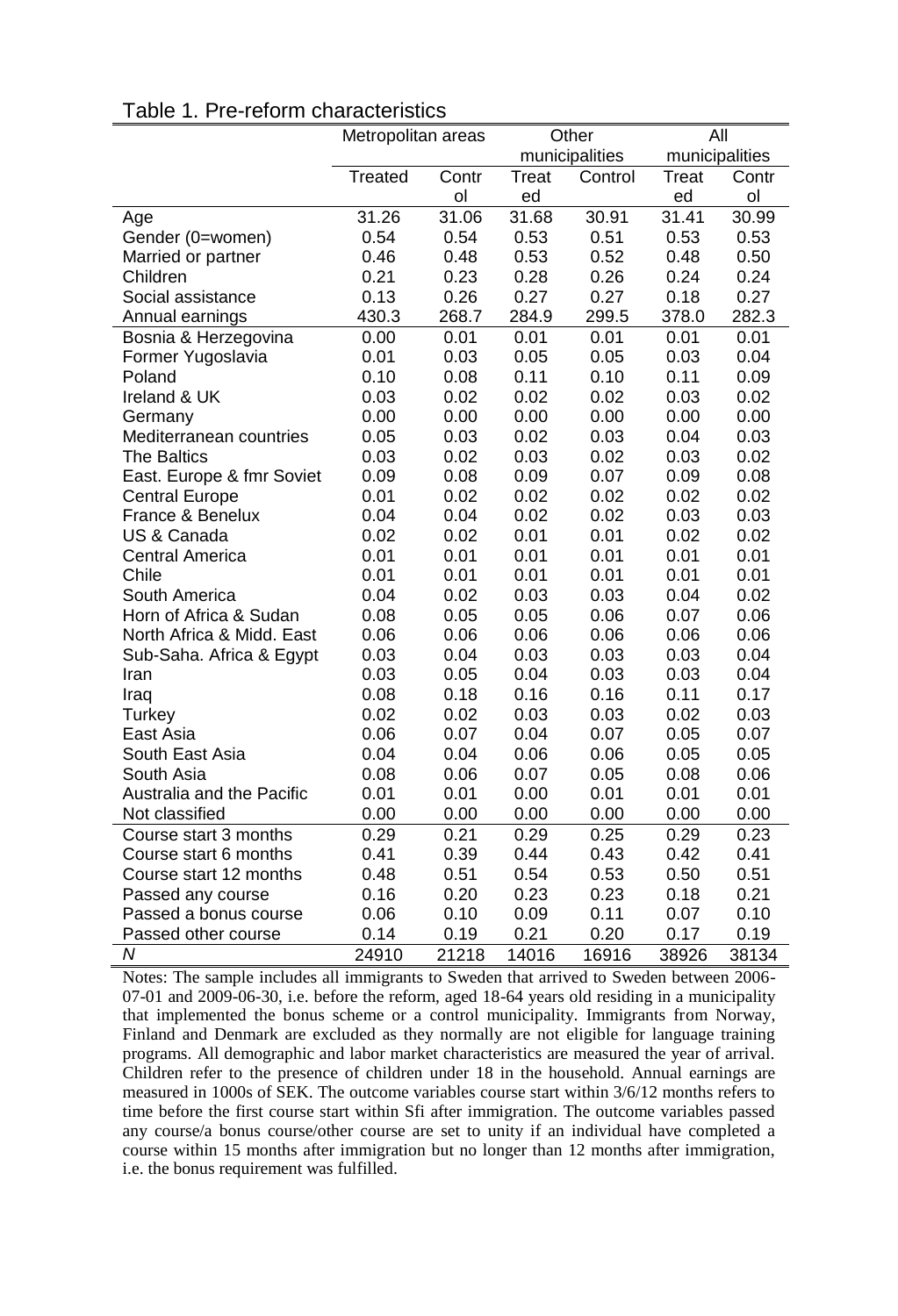Regarding "other municipalities" the differences between the group that implemented the bonus scheme and the control municipalities are small in terms of demographics and labor market outcomes (columns 4 and 5).

In the empirical analysis we focus primarily on study performance, specifically course completion, varying some of the criteria, for example time frames and types of courses). Table 1 reveals that for metropolitan areas, there are differences between the treatment and the control group in favor of the control group. In the next section we will address how these differences affect the empirical analysis. For other municipalities the differences in outcomes are small.

We will also present results on enrollment. The statistics shown in Table 1 here show that prior to the bonus pilot there was a substantial difference between the treatment and the control group in the fraction starting a course rapidly in metropolitan areas. Six months after immigration, however, the numbers had evened (see also figures B1-B3 in the appendix for a graphical presentation of this pattern).

While the data are quite rich, they lack two components of interest: (i) residence permit classification that would enable us to more accurately identify bonus eligibility at the individual level; (ii) information on whether the individual applied for and received a bonus. The first restriction means that to the extent that we wish to identify only those eligible, we would need to use some proxy based on country of birth and other variables (in addition to immigration date). This is perhaps not a great concern as one could argue that an evaluation should capture the overall effect of the reform, i.e. allowing for crowding-out and spillover effects. The second restriction mostly matters for descriptive purposes and is handled through another data source not linked to the main data (see immediately below).

#### **5.2 Bonus Payments**

The Swedish National Agency for Education constructed a database containing information on all the performance bonuses that have been paid out since the start of the experiment, and a limited set of individual characteristics. Using this data source in combination with database used for the evaluation, Table 2 shows that during our observation period a total of 1,005 bonuses were awarded. This corresponds to around seven percent of the immigrants that arrived to the municipalities that introduced the bonus scheme receiving a bonus. The variation between municipalities is large. More than half of the bonuses were paid out to students on course D on study path 3, i.e. the most advanced course within the tuition system (see Figure 1). The mean age of the individuals receiving a bonus was 30 years and the gender distribution was fairly equal. The table also shows that the number of bonus payments varies considerably across municipalities.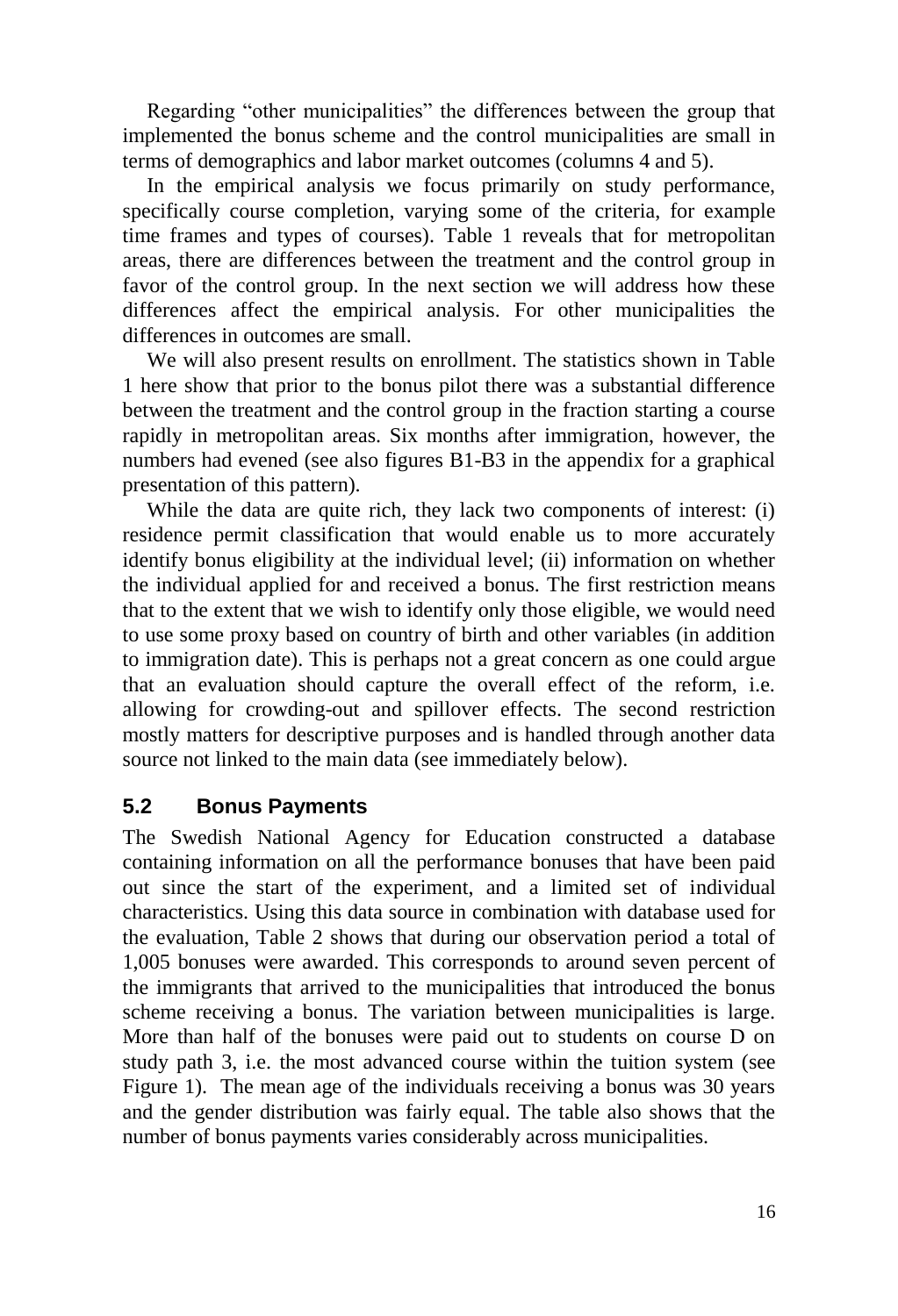| Municipality      | Number<br>of<br>bonuses | Share of<br>migrants<br>receiving<br>the<br>bonus | Men  | Age  | Study<br>Path 1.<br>Course<br>B | Study<br>Path 2.<br>Course<br>С | Study<br>Path 3.<br>Course<br>D |
|-------------------|-------------------------|---------------------------------------------------|------|------|---------------------------------|---------------------------------|---------------------------------|
| Borås             | 81                      | 0.13                                              | 0.58 | 28.4 | 0.16                            | 0.46                            | 0.38                            |
| Halmstad          | 52                      | 0.12                                              | 0.48 | 28.1 | 0.02                            | 0.17                            | 0.81                            |
| Huddinge          | 57                      | 0.05                                              | 0.33 | 30.1 | 0.02                            | 0.16                            | 0.82                            |
| Karlstad          | 55                      | 0.15                                              | 0.49 | 28.8 | 0.11                            | 0.16                            | 0.73                            |
| Katrineholm       | 27                      | 0.15                                              | 0.56 | 30.0 | 0.00                            | 0.00                            | 1.00                            |
| Nacka             | 51                      | 0.09                                              | 0.49 | 28.1 | 0.04                            | 0.18                            | 0.78                            |
| Sandviken         | 20                      | 0.12                                              | 0.35 | 29.4 | 0.10                            | 0.05                            | 0.85                            |
| Sollentuna        | 93                      | 0.20                                              | 0.51 | 30.7 | 0.25                            | 0.44                            | 0.31                            |
| Stockholm         | 361                     | 0.04                                              | 0.50 | 29.9 | 0.03                            | 0.25                            | 0.72                            |
| Trelleborg        | 9                       | 0.05                                              | 0.78 | 25.4 | 0.00                            | 0.00                            | 1.00                            |
| Uddevalla         | 18                      | 0.11                                              | 0.39 | 29.4 | 0.17                            | 0.06                            | 0.78                            |
| Växjö             | 148                     | 0.25                                              | 0.49 | 28.4 | 0.33                            | 0.44                            | 0.23                            |
| Örnskölds-<br>vik | 33                      | 0.24                                              | 0.64 | 29.7 | 0.00                            | 0.09                            | 0.91                            |
| Total             | 1005                    | 0.07                                              | 0.50 | 29.3 | 0.11                            | 0.27                            | 0.62                            |

Table 2. Characteristics of the recipients of the bonus

Notes: Sample includes all migrants that received a bonus payment and that immigrated between 2009-07-01 and 2010-06-30. The share of migrants receiving the bonus is the share of immigrants receiving the bonus following data from Skolverket divided by the number of immigrants arriving to the treated municipalities during the treatment window. Source: Skolverkets Sfi-bonusdatabas and dataset used for the main analysis (see Section 5), own tabulations.

## **6 Empirical Analysis**

Below we first discuss the choice of empirical strategy, based on the design of the pilot and descriptive statistics. This leads to an econometric specification used to retrieve the estimates on student achievement. After presenting the baseline results together with an investigation of heterogeneous impacts, we discuss a number of specification checks and also present some evidence on enrollment and achievement conditional on enrollment.

### **6.1 Choosing an Empirical Strategy**

The design of the pilot in combination with the data available gives several options for the empirical strategy. The aim of this section is to outline the arguments guiding this choice.

In a randomized experiment with a sufficiently large number of observation units over which randomization is done, one could simply compare the mean outcomes of interest in the treatment and control groups to get the treatment effect. Table 3 presents statistics for student achievement in the municipal pairs studied (see Table A2 in the appendix for a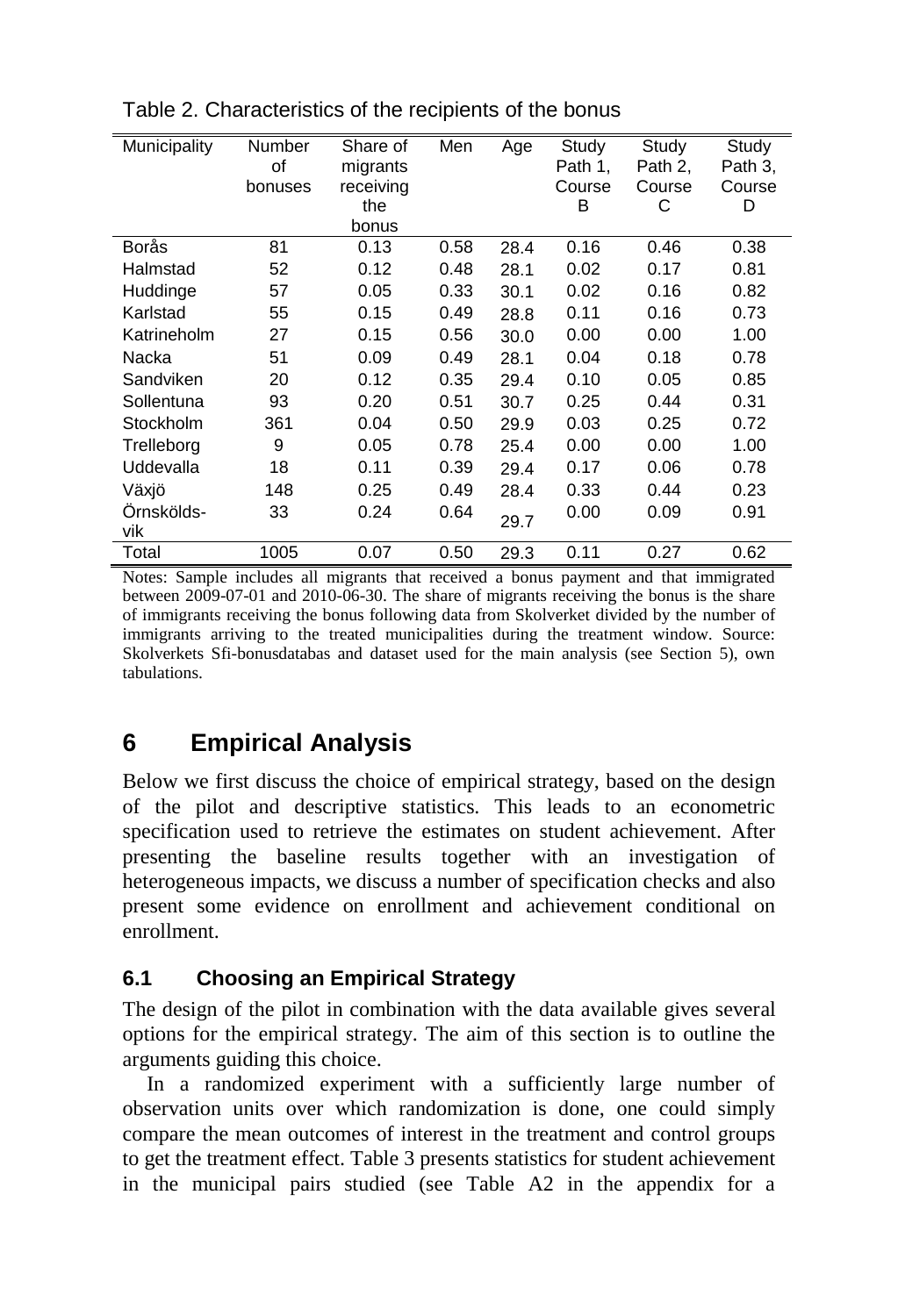corresponding presentation of course starts). The pair-wise comparisons in the pilot period show significantly positive differences in four cases, negative in three cases, and no significant difference in six of the municipal pairs. The population-weighted difference presented in the top row of the table suggests no difference in the outcomes.

If one believed strongly in the outcome of the randomization, this could be it. But making the same comparison in the pre-period casts doubt on such a belief: outcomes were in fact significantly better in the control group prior to the reform. As for the pairs, some of the differences we saw in the pilot period existed already before. There are also examples of substantial changes within control municipalities over time, suggesting that outcomes in Sfi are affected by several factors outside the reform, and probably also includes substantial random variation.

A second alternative is thus to use a regression-discontinuity approach (see Lee and Lemieux 2010), exploiting the fact that treatment (in the sense of being eligible for a bonus) switches from one day to another based on the date of registration. This would mean largely ignoring the control group (and the randomization) and focusing on the potential shift in the treated regions just around the introduction of the bonus. While there may also be principal caveats to such an analysis (treatment effects could, for example, be gradual, and there are possible spillover effects or general equilibrium effects affecting also those arriving shortly prior to the reform), inspection of the data suggests that important conditions for an RD analysis are not met. In our context, the "running variable" along which the RD uses a discontinuity in treatment would be time. From Figure 2 and 3 below it is clear that there is a lot of seasonal variation in the outcome variable along this dimension (this is true also for course starts; see figures B1-B3 in the appendix).<sup>18</sup>

 $18$  Immigrants arriving during the summer months on average have poorer Sfi outcomes. This is likely to depend on both the composition of the arriving migrants as well on institutional features. More labor migrants arrive during the summer for seasonal work. This group is less likely to be interested in starting Sfi. Similarly, migrants arriving during the summer holidays are more likely to miss the course starts in the autumn as it takes time to screen and place new migrants into Sfi. Furthermore, there is a sharp discontinuity starting in August, which for 2009 means the second month of treatment. Further inspection shows that the number of immigrants as well as their characteristics (gender, age, children) appear to change nonsmoothly around the discontinuity. There is a peak in the number of residence permits that are granted in August/September in comparison with June, and immigrants arriving in the former months are on average younger and a larger share is male. Even though there are techniques for handling some of these problems, our interpretation is that the setting is not appropriate for an RD analysis.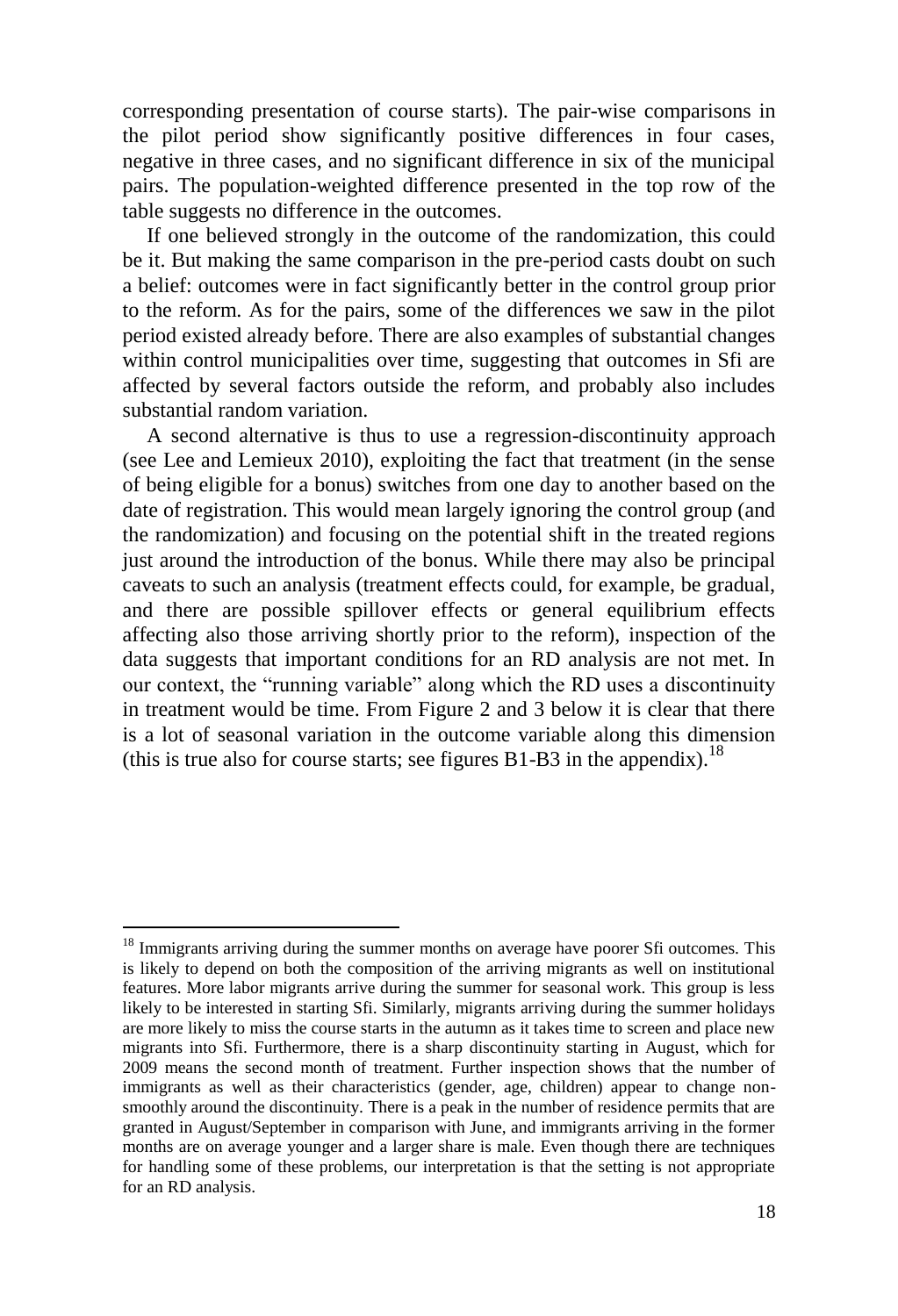|                   |              |              | Pilot period    |         | Before pilot |              |                 |         |  |
|-------------------|--------------|--------------|-----------------|---------|--------------|--------------|-----------------|---------|--|
|                   | Mean pass    | Mean pass    | Diff. (Treated- | P-value | Mean pass    | Mean pass    | Diff. (Treated- | P-value |  |
|                   | rate treated | rate control | Control)        |         | rate treated | rate control | Control)        |         |  |
|                   | group        | group        |                 |         | group        | group        |                 |         |  |
| All treated-all   | 0.203        | 0.211        | $-0.008$        | 0.110   | 0.185        | 0.214        | $-0.029$        | 0.000   |  |
| untreated         |              |              |                 |         |              |              |                 |         |  |
| Stockholm-        | 0.180        | 0.191        | $-0.012$        | 0.055   | 0.157        | 0.200        | $-0.043$        | 0.000   |  |
| Göteborg          |              |              |                 |         |              |              |                 |         |  |
| Huddinge-         | 0.171        | 0.219        | $-0.048$        | 0.011   | 0.195        | 0.233        | $-0.037$        | 0.001   |  |
| Haninge           |              |              |                 |         |              |              |                 |         |  |
| Borås-Jönköping   | 0.297        | 0.320        | $-0.023$        | 0.398   | 0.270        | 0.159        | 0.111           | 0.000   |  |
| Växjö-Kalmar      | 0.276        | 0.155        | 0.121           | 0.000   | 0.250        | 0.187        | 0.063           | 0.001   |  |
| Sandviken-Gävle   | 0.298        | 0.252        | 0.046           | 0.227   | 0.351        | 0.325        | 0.026           | 0.281   |  |
| Nacka-Täby        | 0.088        | 0.177        | $-0.089$        | 0.000   | 0.101        | 0.189        | $-0.088$        | 0.000   |  |
| Sollentuna-Solna  | 0.279        | 0.119        | 0.159           | 0.000   | 0.186        | 0.122        | 0.064           | 0.000   |  |
| Halmstad-         | 0.266        | 0.215        | 0.050           | 0.042   | 0.294        | 0.281        | 0.013           | 0.405   |  |
| Helsingborg       |              |              |                 |         |              |              |                 |         |  |
| Karlstad-Västerås | 0.225        | 0.372        | $-0.147$        | 0.000   | 0.306        | 0.322        | $-0.016$        | 0.405   |  |
| Trelleborg-       | 0.144        | 0.111        | 0.032           | 0.265   | 0.127        | 0.133        | $-0.006$        | 0.742   |  |
| Landskrona        |              |              |                 |         |              |              |                 |         |  |
| Örnsköldsvik-     | 0.421        | 0.429        | $-0.007$        | 0.917   | 0.416        | 0.307        | 0.109           | 0.003   |  |
| Härnösand         |              |              |                 |         |              |              |                 |         |  |
| Uddevalla-        | 0.453        | 0.289        | 0.164           | 0.000   | 0.380        | 0.247        | 0.133           | 0.000   |  |
| Trollhättan       |              |              |                 |         |              |              |                 |         |  |
| Katrineholm-      | 0.506        | 0.412        | 0.094           | 0.059   | 0.223        | 0.405        | $-0.182$        | 0.000   |  |
| Nyköping          |              |              |                 |         |              |              |                 |         |  |

Table 3. Student achievement, t-test

Notes: The sample includes all immigrants to Sweden that arrived to Sweden between 2006-07-01 and 2010-06-30, aged 18-64 years old residing in a municipality that implemented the bonus scheme or a control municipality. Immigrants from Norway, Finland and Denmark are excluded as they normally are not eligible for language training programs. The outcome is defined as having passed a course within 15 months after immigration but no longer than 12 months after the course start, i.e. the requirement for receiving a bonus.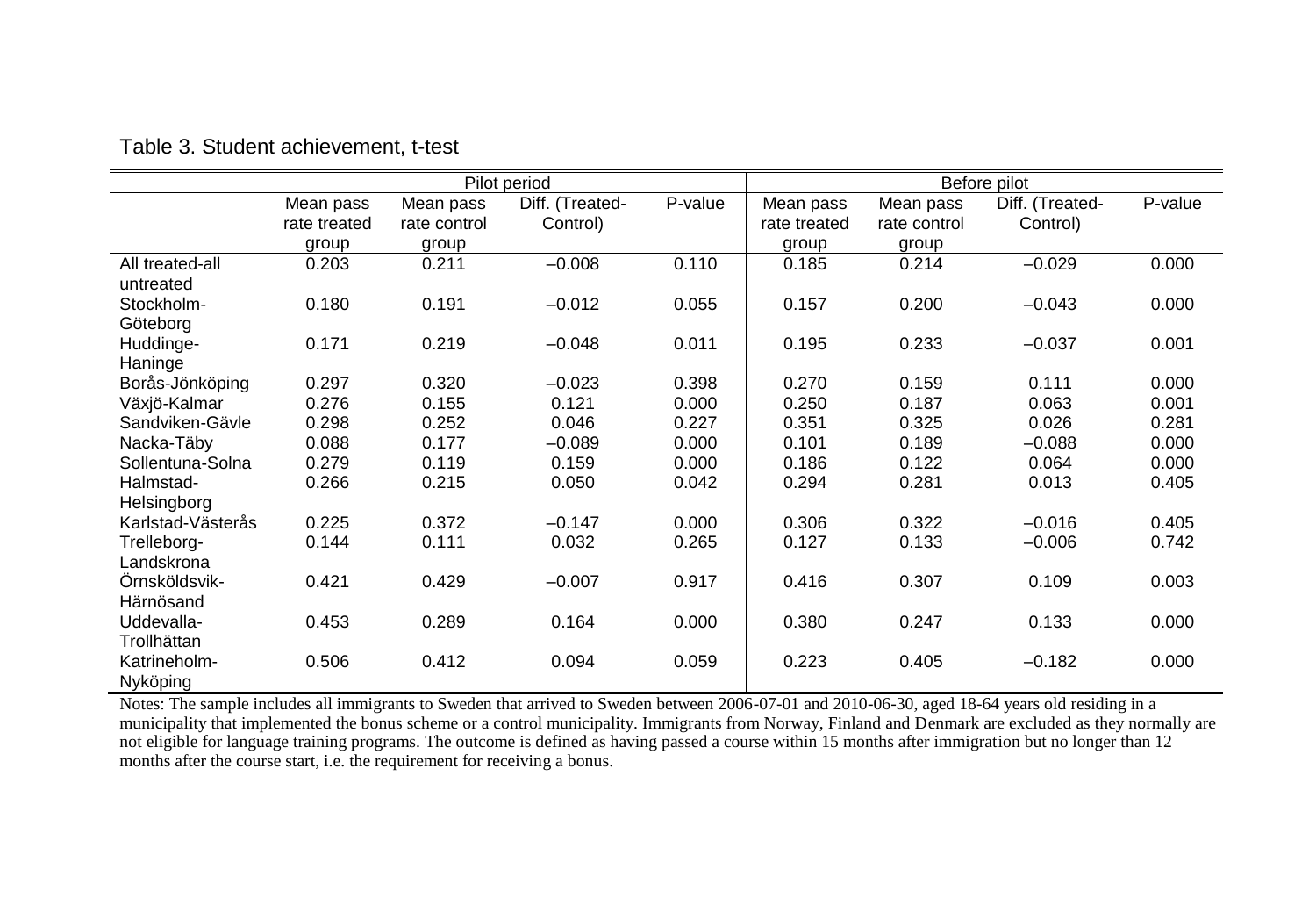A natural alternative is then to consider a difference-in-differences (DD) approach, i.e. assuming that in absence of the bonus, the average development of outcomes over time is expected to be similar in the two groups. The identifying assumption is then that absent the reform, the development over time around the reform would have been the same in the treated and non-treated areas. While treatment is simply a before-after, the approach allows for controlling for general time effects in a flexible manner (for example, dummies for month of immigration). Given the patterns of Figure 2 and Figure 3, this is important. As will be discussed below, we will investigate the plausibility of the assumptions of the DD approach using several specification checks.<sup>19</sup>



Figure 2. Metropolitan areas

Notes: The figure shows the fraction of the immigrant population, by month of immigration, arriving between 2006-07-01 and 2010-06-30 that completes any course within 15 months from immigration but no more than 12 months after the course start unconditional on enrollment. The vertical line represents the introduction of the bonus scheme that occurred on the  $1<sup>st</sup>$  of July 2009.

<sup>&</sup>lt;sup>19</sup> Note that since there is by definition no observed history for the studied population (the clock starts ticking when they register in Sweden for the first time), we are unable to use many of the more flexible estimators (e.g. conditional difference-in-differences) discussed in the literature (e.g. Heckman et al. 1999, and Bergemann et al. 2009).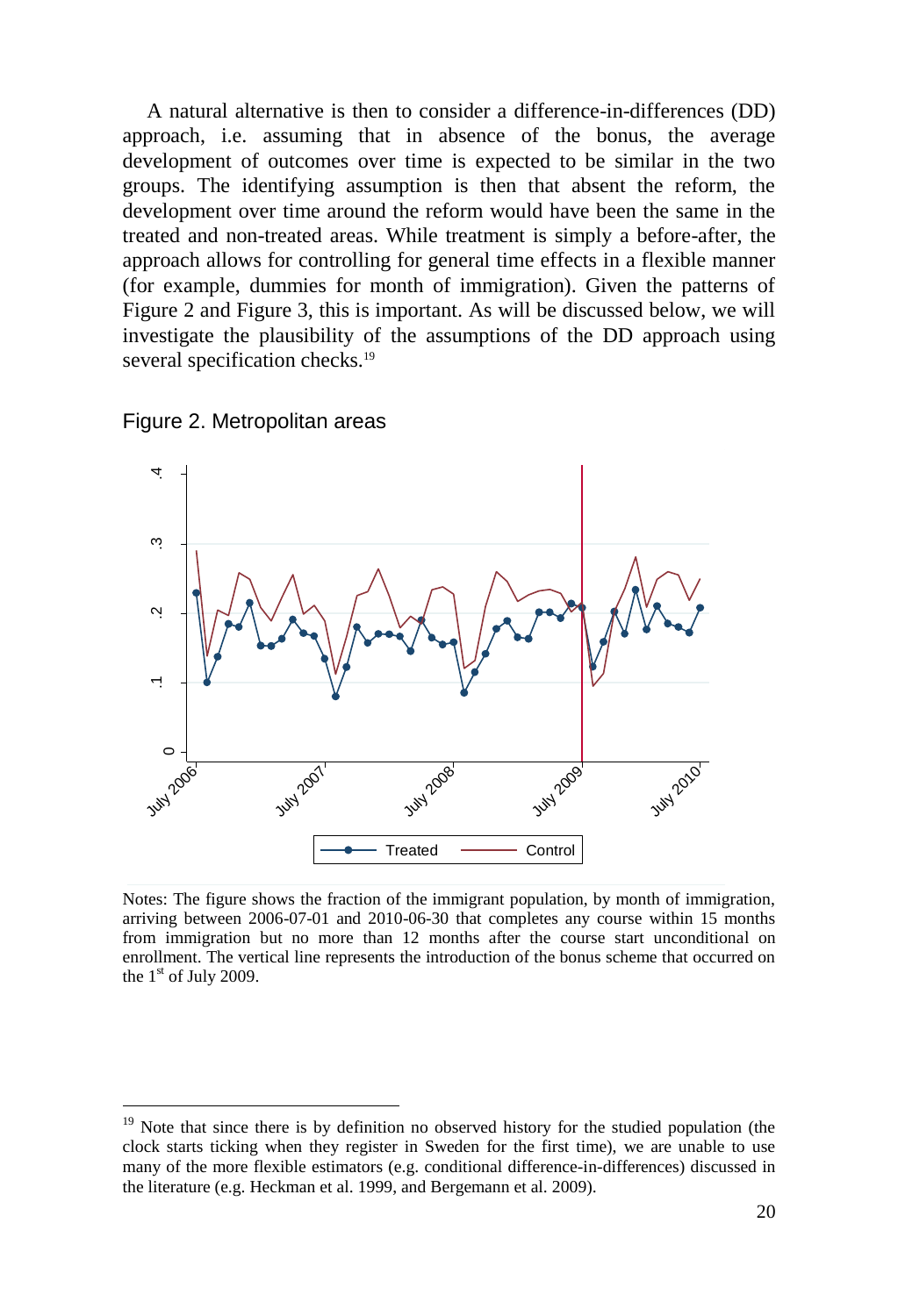Figure 3. Other municipalities



Note: See note Figure 2.

Given these considerations it is relevant to ask what the randomization process brings in terms of benefits for the empirical evaluation. First, a major advantage is that selection into the pilot was similar in the treatment and the comparison group; all the municipalities stated their willingness to participate in the trial under the same expectations. Second, within this group it was a random draw that decided treatment status – it was not the most interested among the interested that eventually got to try the bonus. Thus, even though the number of municipalities was not large enough to perfectly balance pre-reform outcomes and covariates, we may arguably be less concerned of selection on potential future outcomes; by definition, there is no self-selection.

#### **6.2 Empirical Specification**

Based on the discussion above, we specify the baseline model in the following way:

$$
y_{ijt} = a + X_{it}\beta + \varnothing_t + \theta_j + D_{it}\gamma + \varepsilon_{ijt} \tag{1}
$$

 $y_{iit}$  is the outcome of interest (completion of a course with at least a pass, course starts).  $X_{it}$  is a vector of control variables including age, age squared, gender (0 if a woman), civil status, the presence of children in the household, and country or region of birth.  $\varphi_t$  is a vector of immigration month fixed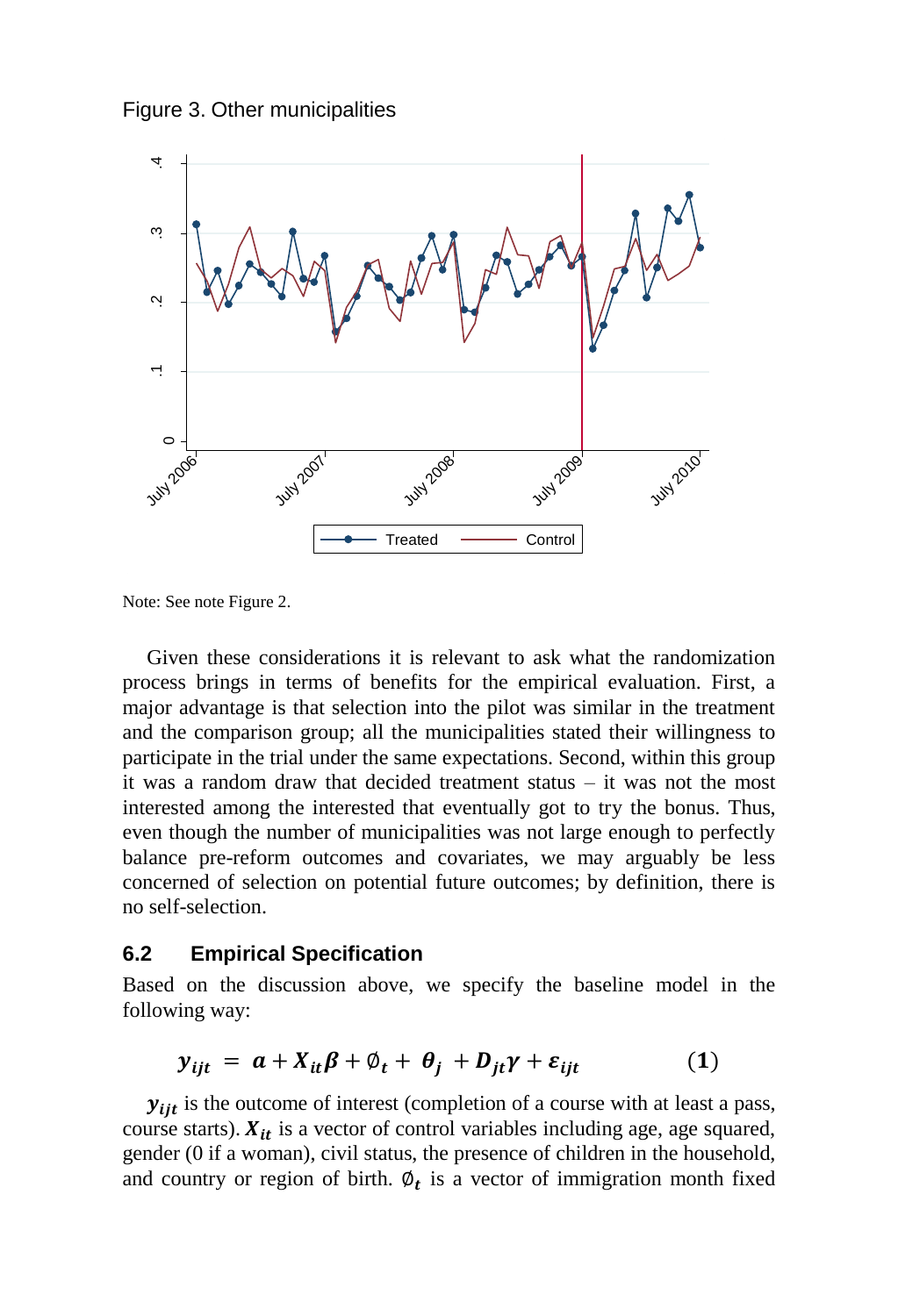effects,  $\theta_i$  is a set of municipality fixed effects. Finally  $D_{it}$  is an indicator taking the value one for immigrants settling on or after July 1, 2009, in municipalities that were included in the treatment group.  $\gamma$  is thus the average treatment effect of the reform.

Even though the specification above is quite flexible in terms of allowing for general time and location effects as well as individual covariates, it builds on some leap of faith. A somewhat formal way of testing the plausibility of the model is to run "placebo" regressions pretending that the bonus scheme was implemented on July 1, 2008, i.e. one year prior to the actual reform.<sup>20</sup> The idea is that if we see "effects" where there should be none, one should be cautious when interpreting the main estimates. We will also try augmenting the model with a group-specific linear time trend (thus allowing for a gradual divergence starting before the reform and assumed to be continuing after).

An always-present question in this type of analysis is whether and how to cluster the standard errors. We choose to cluster the baseline analysis on municipality interacted by immigration month. At this level some sort of dependence appears plausible, e.g. due to people being in the same class and meeting the same labor market opportunities. An alternative would be to use municipalities per se, i.e. the units over which randomization was done. This is a common choice in the literature (e.g. Angrist and Lavy 2009). For this reason the appendix presents estimates using this level of clustering (Table A3 and A10).  $21$ 

On an opposite view, one can in fact argue that clustering leading to greater standard errors could be problematic in our setting. As discussed below we will to some extent lean on "placebo" regressions in interpreting the results. Here, a procedure resulting in larger standard errors means a higher risk of disregarding problematic pre-reform patterns. Åslund and Engdahl (2012) present the results using robust but not clustered standard errors in the baseline setting; the picture is the same as the one presented here.

In section 6.5 we discuss several robustness checks, including alternative definitions of outcomes and covariates, and restrictions of the sample.

#### **6.3 Effects on Student Achievement**

 $\overline{a}$ 

We now turn to investigate the effects on student achievement. Our baseline empirical setup is chosen to allow for the reform to affect outcomes through

<sup>&</sup>lt;sup>20</sup> We have also run placebo regressions pretending that treatment occurred on July  $1^{st}$  2007, i.e. two year before the real reform limiting the observation window to  $+/$ -12 months around the fictive reform. The results are in line with the placebo estimates discussed below.

<sup>&</sup>lt;sup>21</sup> With this alternative the number of clusters  $(28)$  is then smaller than the level recommended by e.g. Angrist and Pischke (2009) to achieve the asymptotic properties. This problem becomes acute when we run separate regressions for metropolitan areas (4 clusters).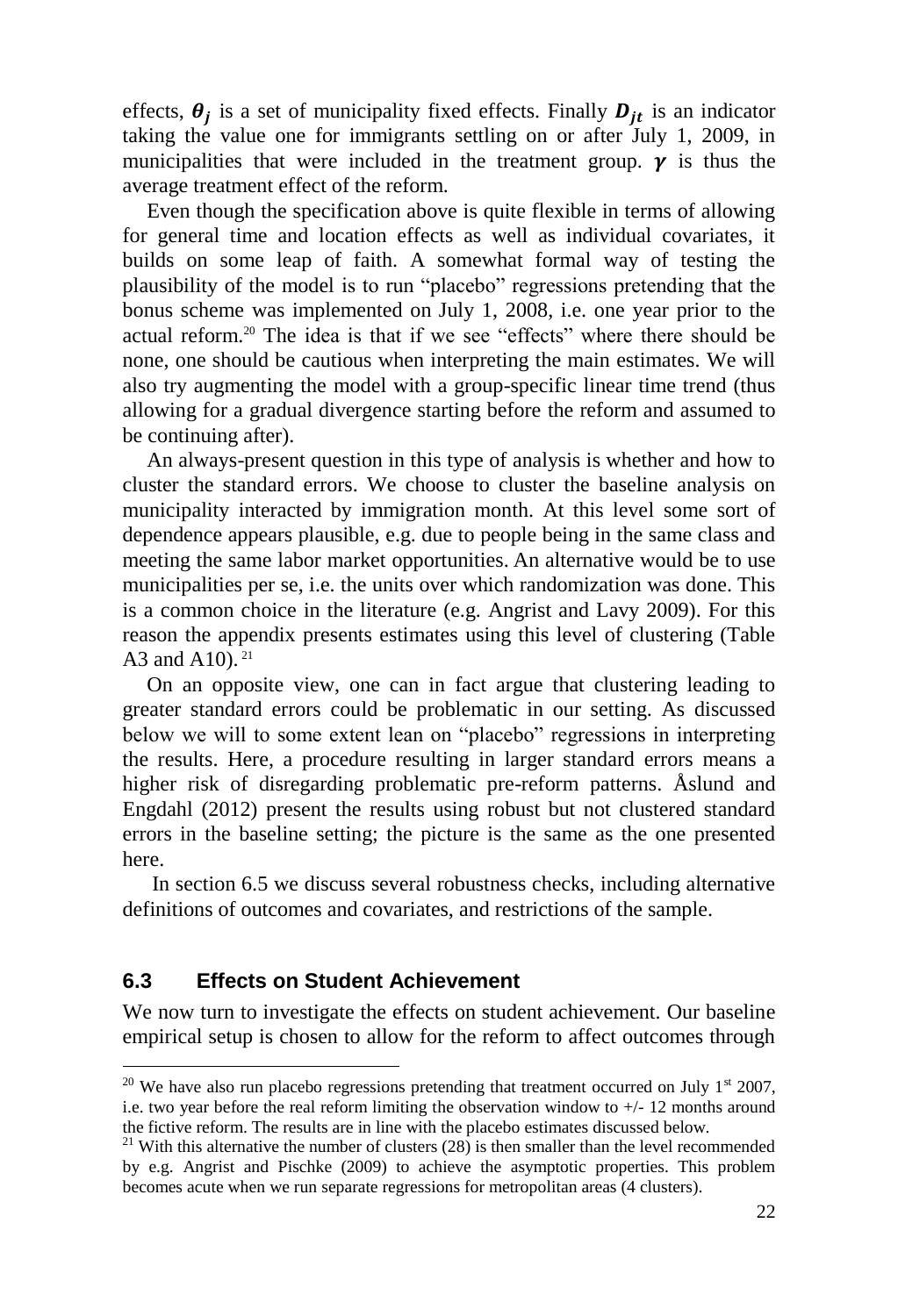any channel. By starting at immigration, we allow for the possibility that outcomes improve because more/other people register in the courses (although we find no strong support for the latter notion; see below). We also include all immigrants since also the non-eligible individuals in the treated areas may be positively or negatively affected by the existence of a bonus. The performance criterion for receiving a bonus was that one finished a bonus-granting course no more than 15 months after immigration and within a year from the course start. The introduction of the bonus may have influenced also other courses (e.g. through people being motivated by the bonus to advance faster within the system). It is thus relevant to investigate effects at different levels of aggregation. Table 4 therefore begins by showing the impact on any course completion, and then proceeds to look at different (types of) courses separately.

The estimates suggest that the effect on the probability of completing any course is statistically and economically significant in the metropolitan areas, but zero in other treated areas. Since metropolitan areas dominate the sample, the average effect for the overall treatment group is also positive and significant. The third row of estimates shows that courses not qualifying for the bonus were also affected. This is likely to be because most individuals start out in non-qualifying courses; working for the prize of a bonus then more or less requires passing the first course. It could however also be taken to indicate spillover through peer effects or through overall changes in teaching or local institutions. The effect on bonus courses is however twice as large as the effect on other courses evaluated at their respective pass rates.

Moving down the table to the estimates for individual courses, it is clear that the effects are greater for the more advanced tracks. For 3D, there is also a significant positive impact in treated municipalities outside the metropolitan areas. For 1B—the bonus course for the least advanced track the estimate is actually negative and significant, although limited in economic terms. The same pattern arises in the analysis conditional on enrollment (see Section 6.5.2), and can partly be due to selection with people opting for paths where the pace and thus the probability of completing on time for the bonus are higher (although it is uncertain to which degree students can choose track; see below). The pattern signals that institutional features matter for the impact; we find effects where historic performance suggests that the bonus is more feasible. We will return to this issue.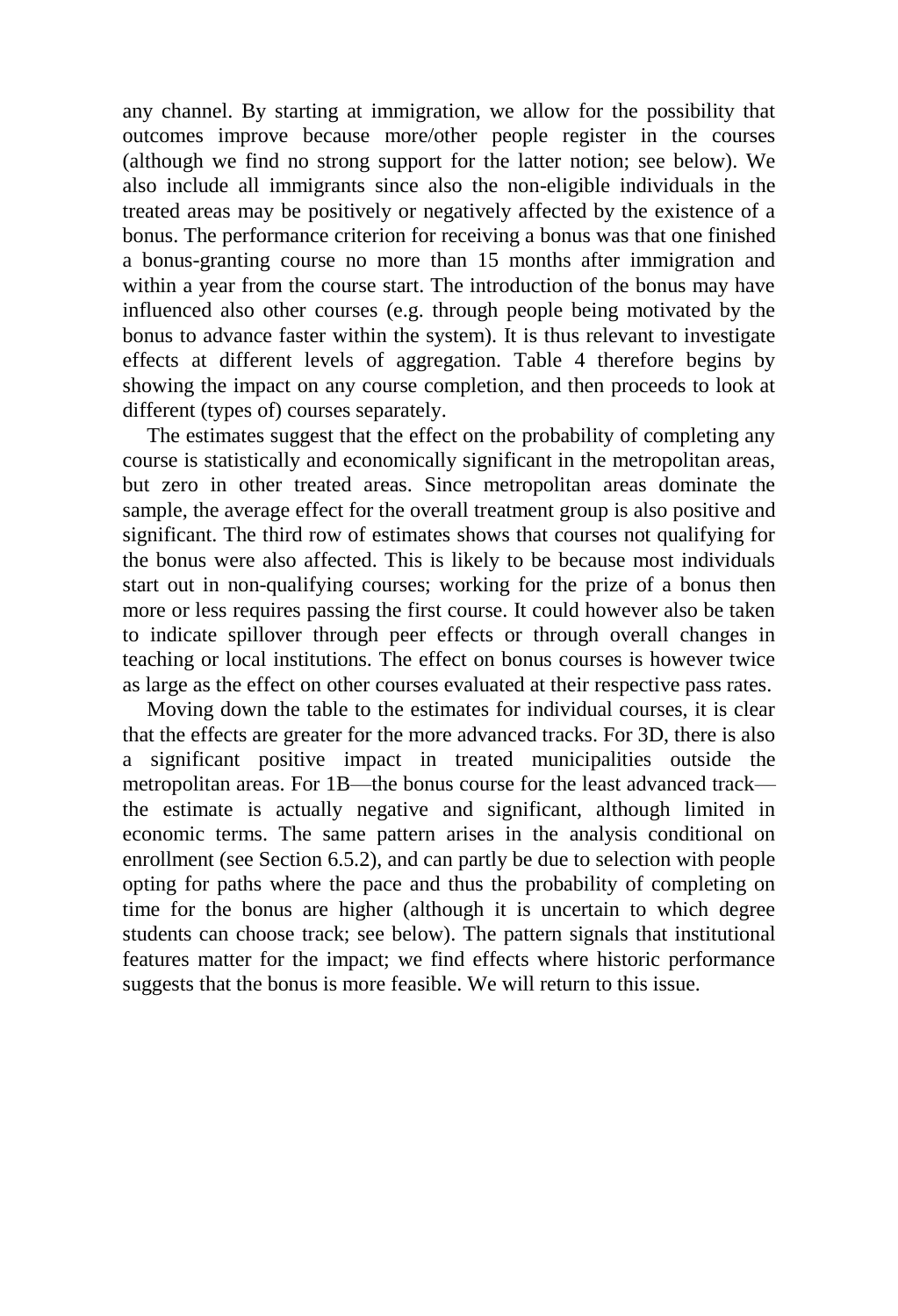|                              | Metropolitan areas |         | Other municipalities |         | All municipalities |         |  |
|------------------------------|--------------------|---------|----------------------|---------|--------------------|---------|--|
| Passed the following course: | <b>ATE</b>         | (S.E.)  | ATE                  | (S.E.)  | ATE                | (S.E.)  |  |
| Any course (1A-3D)           | 0.032              | (0.010) | 0.005                | (0.012) | 0.020              | (0.008) |  |
| Bonus courses (1B, 2C, 3D)   | 0.034              | (0.006) | 0.007                | (0.009) | 0.022              | (0.005) |  |
| Other courses (1A, 2B, 3C)   | 0.031              | (0.009) | 0.005                | (0.012) | 0.019              | (0.008) |  |
| 1A                           | $-0.001$           | (0.003) | 0.000                | (0.004) | 0.000              | (0.003) |  |
| 1B                           | $-0.004$           | (0.002) | $-0.007$             | (0.003) | $-0.005$           | (0.002) |  |
| 2B                           | 0.023              | (0.004) | 0.001                | (0.008) | 0.013              | (0.004) |  |
| 2C                           | 0.015              | (0.003) | $-0.006$             | (0.005) | 0.005              | (0.003) |  |
| 3C                           | 0.011              | (0.006) | 0.006                | (0.008) | 0.008              | (0.005) |  |
| 3D                           | 0.028              | (0.005) | 0.016                | (0.006) | 0.022              | (0.004) |  |
| N                            | 62589              |         | 41918                |         | 104507             |         |  |
|                              |                    |         | Mean pass rates      |         |                    |         |  |
| Any course                   | 0.18               |         | 0.23                 |         | 0.20               |         |  |
| Bonus courses                | 0.08               |         | 0.10                 |         | 0.09               |         |  |
| Other courses                | 0.16               |         | 0.21                 |         | 0.18               |         |  |
| 1A                           | 0.01               |         | 0.03                 |         | 0.02               |         |  |
| 1B                           | 0.00               |         | 0.01                 |         | 0.01               |         |  |
| 2Β                           | 0.06               |         | 0.09                 |         | 0.07               |         |  |
| 2C                           | 0.02               |         | 0.03                 |         | 0.03               |         |  |
| ЗC                           | 0.09               |         |                      | 0.10    |                    | 0.10    |  |
| 3D                           | 0.06               |         |                      | 0.07    |                    | 0.06    |  |

#### Table 4. Effects on student achievement

Notes: Robust standard errors clustered on municipality interacted by immigration month within parentheses (see Table A3 for clustered standard errors on the municipality level). The outcomes are defined as having passed a course within 15 months after immigration and 12 months after the course start. The sample includes all immigrants to Sweden that arrived to Sweden between 2006-07-01 and 2010-06-30 aged 18-64 years old residing in a municipality that implemented the bonus scheme or a control municipality. Immigrants from Norway, Finland and Denmark are excluded as they normally are not eligible for language training programs. Treatment is defined as the interaction between residing in a bonus-municipality and the immigration period (pre- or post-2009- 07-01, i.e. before or after the reform). Controls include the immigration month fixed effects, age, age squared, gender, civil status, children under 18 in household and country of birth. Each cell represents separate regressions.

\*  $<0.05$  \*\*  $<0.01$  \*\*\*  $<0.001$ .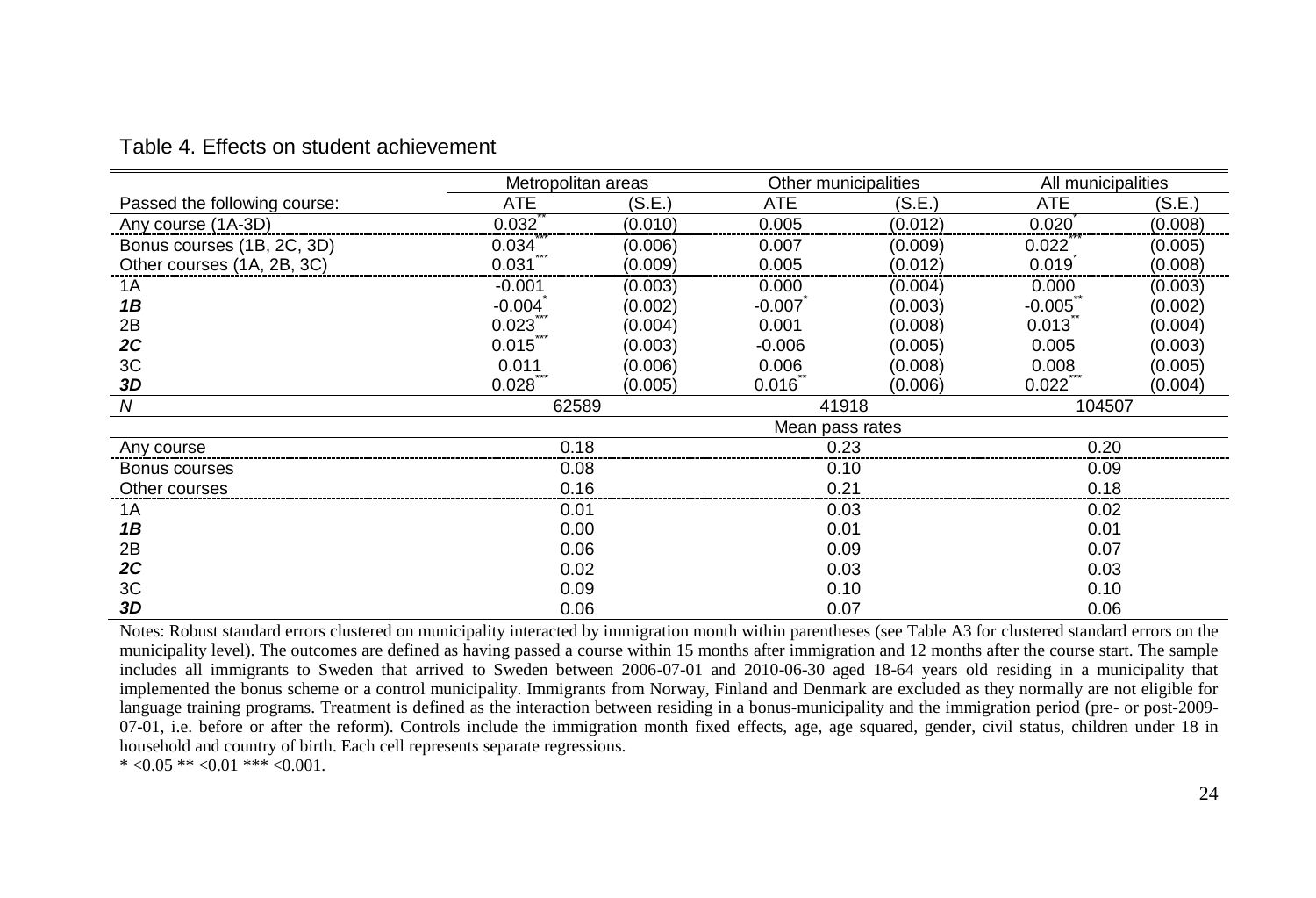It is quite likely that the effects of a bonus may vary depending on individual characteristics. Table 5 shows estimates for subgroups defined by region of origin, age, gender, income and receipt of social benefits. Splitting the sample by broad region of origin (EEA vs. Non-EEA) provides a crude indicator of eligibility as well as expected socioeconomic position; most in the former are not in a residence permit category covered by the bonus, most in the latter are.<sup>22</sup> As can be seen in the table below, the estimated effects for the two origin groups are similar in metropolitan areas. For the other municipalities there is a tendency to an effect for the EEA immigrants, but the estimate is not statistically significant. The placebo estimate for the EEA migrants (Table A6), however, suggests that we should be somewhat cautious in interpreting these differences.

The mean of the dependent variable is twice as high among the Non-EEA migrants, making effects smaller in the relative sense. This may be surprising considering that a greater fraction in this group were eligible. On the other hand, it can be argued that EEA immigrants have on average lower costs for learning the language (for example, a native language closer to Swedish, see also the discussion in section 2.1). Furthermore, the most common type of residence permits for those eligible in this group is based on family ties and it is likely that this group has a particular advantage as they immigrate to someone already living in the country. Worth noting is also that the share of this group in the total sample is relatively small (25 percent of the full sample) and even smaller when considering only those that have enrolled in Sfi (about 15 percent of all enrolled students).<sup>23</sup> A back-of-theenvelope calculation suggests that if the EEA effect is only driven by individuals eligible for the bonus<sup>24</sup>, it is required that one in ten respond to the incentives provided by the reform. This is indeed a large effect that potentially reflects the particular advantages of this group (see above).

 $22$  Due to the fact that some countries are grouped together in the data our classification of EEA does not follow the actual definition. The following countries are included: Poland, Ireland, the UK, Germany, Greece, Italy, Malta, Monaco, Portugal, San Marino, Spain, Estonia, Latvia, Lithuania, Slovak Republic, Czech Republic, Hungary, Andorra, Belgium, France, Liechtenstein, Luxemburg, the Netherlands, Switzerland, Austria.

 $23$  Dividing the sample into finer regions of origin (or even separate source countries) largely confirms the baseline picture of a positive impact in Stockholm but not in the other areas. It should however be noted that statistical precision becomes a concern and that there are examples of substantial negative but insignificant point estimates.

<sup>&</sup>lt;sup>24</sup> Around one third of the EEA migrants fulfilled the requirements to participate in the experiment. The estimate is based on information on the types of residence permits that were granted by the Swedish Migration Board during the time period.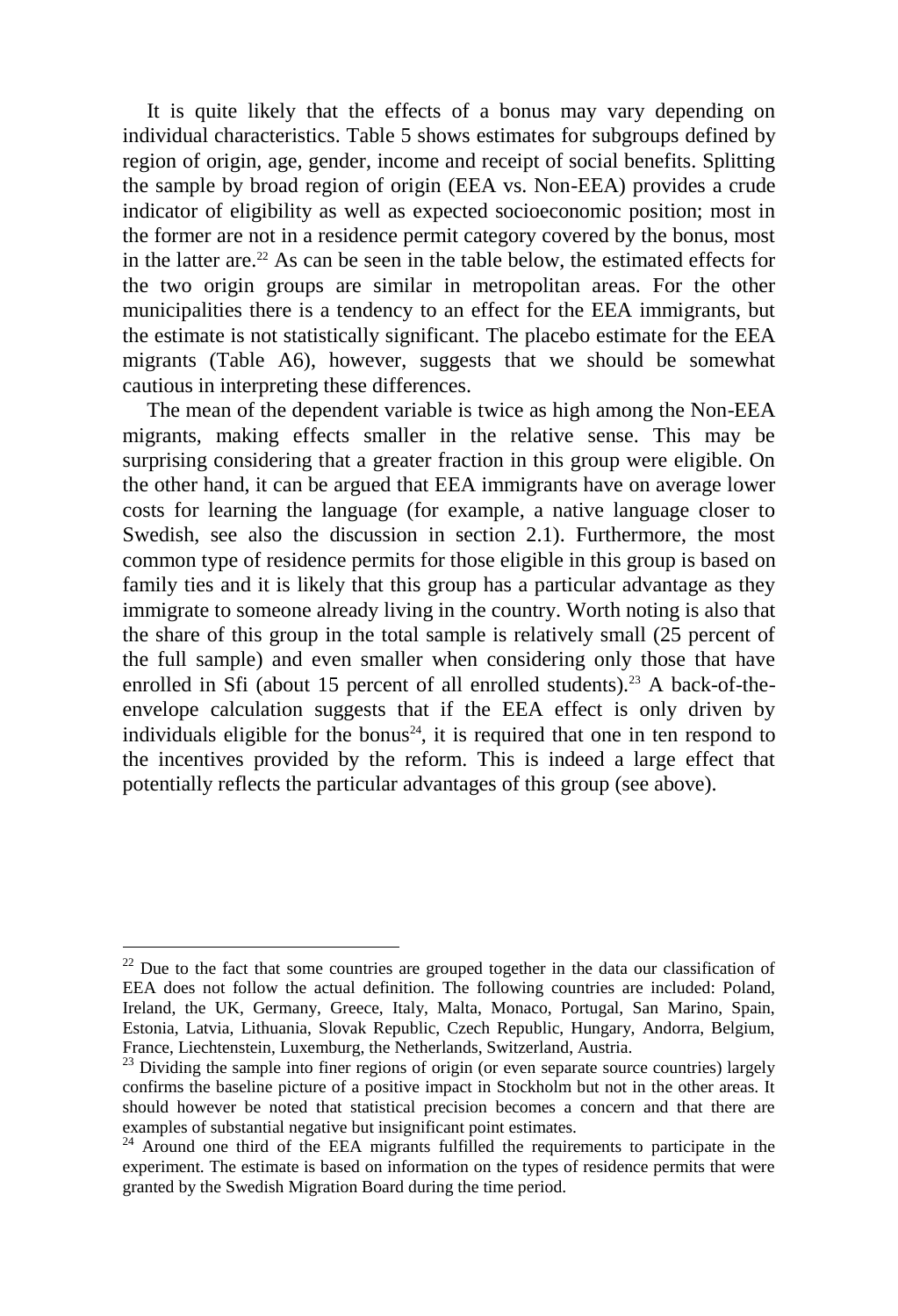|                        | Metropolitan areas |         | Other municipalities |         | All municipalities |         |  |
|------------------------|--------------------|---------|----------------------|---------|--------------------|---------|--|
| Passed any course:     | <b>ATE</b>         | (S.E.)  | <b>ATE</b>           | (S.E.)  | ATE                | (S.E.)  |  |
| EEA                    | 0.034              | (0.010) | 0.024                | (0.015) | 0.031              | (0.009) |  |
| Non-EEA                | 0.029              | (0.011) | $-0.000$             | (0.015) | 0.016              | (0.010) |  |
| Women                  | 0.033              | (0.011) | $-0.001$             | (0.017) | 0.019              | (0.010) |  |
| Men                    | 0.031              | (0.011) | 0.011                | (0.014) | 0.021              | (0.009) |  |
| 18-29 years old        | 0.045              | (0.010) | 0.002                | (0.015) | 0.026              | (0.010) |  |
| 30-64 years old        | 0.017              | (0.012) | 0.004                | (0.014) | 0.012              | (0.009) |  |
| Controlling for income | 0.032              | (0.010) | 0.004                | (0.012) | 0.020              | (0.008) |  |
| Household on SA        | 0.039              | (0.022) | 0.025                | (0.027) | 0.035              | (0.018) |  |
| Household not on SA    | $0.029$ ***        | (0.008) | 0.002                | (0.011) | 0.017              | (0.007) |  |
|                        | Mean pass rates    |         |                      |         |                    |         |  |
| EEA                    | 0.10               |         | 0.13                 |         | 0.11               |         |  |
| Non-EEA                | 0.21               |         | 0.27                 |         | 0.23               |         |  |
| Women                  | 0.22               |         | 0.28                 |         | 0.25               |         |  |
| Men                    | 0.14               |         | 0.19                 |         | 0.16               |         |  |
| 18-29 years old        | 0.19               |         | 0.24                 |         | 0.21               |         |  |
| 30-64 years old        | 0.17               |         | 0.22                 |         | 0.20               |         |  |
| Controlling for income | 0.18               |         | 0.23                 |         | 0.20               |         |  |
| Household on SA        | 0.31               |         | 0.37                 |         | 0.34               |         |  |
| Household not on SA    | 0.15               |         | 0.19                 |         | 0.16               |         |  |

#### Table 5. Student achievement – Heterogeneous effects

Notes: Robust standard errors clustered on municipality interacted by immigration month within parentheses. Outcome defined as having passed a course within 15 months after immigration and 12 months after the course start. See also note Table 4.

\*  $<0.05$  \*\*  $<0.01$  \*\*\*  $<0.001$ .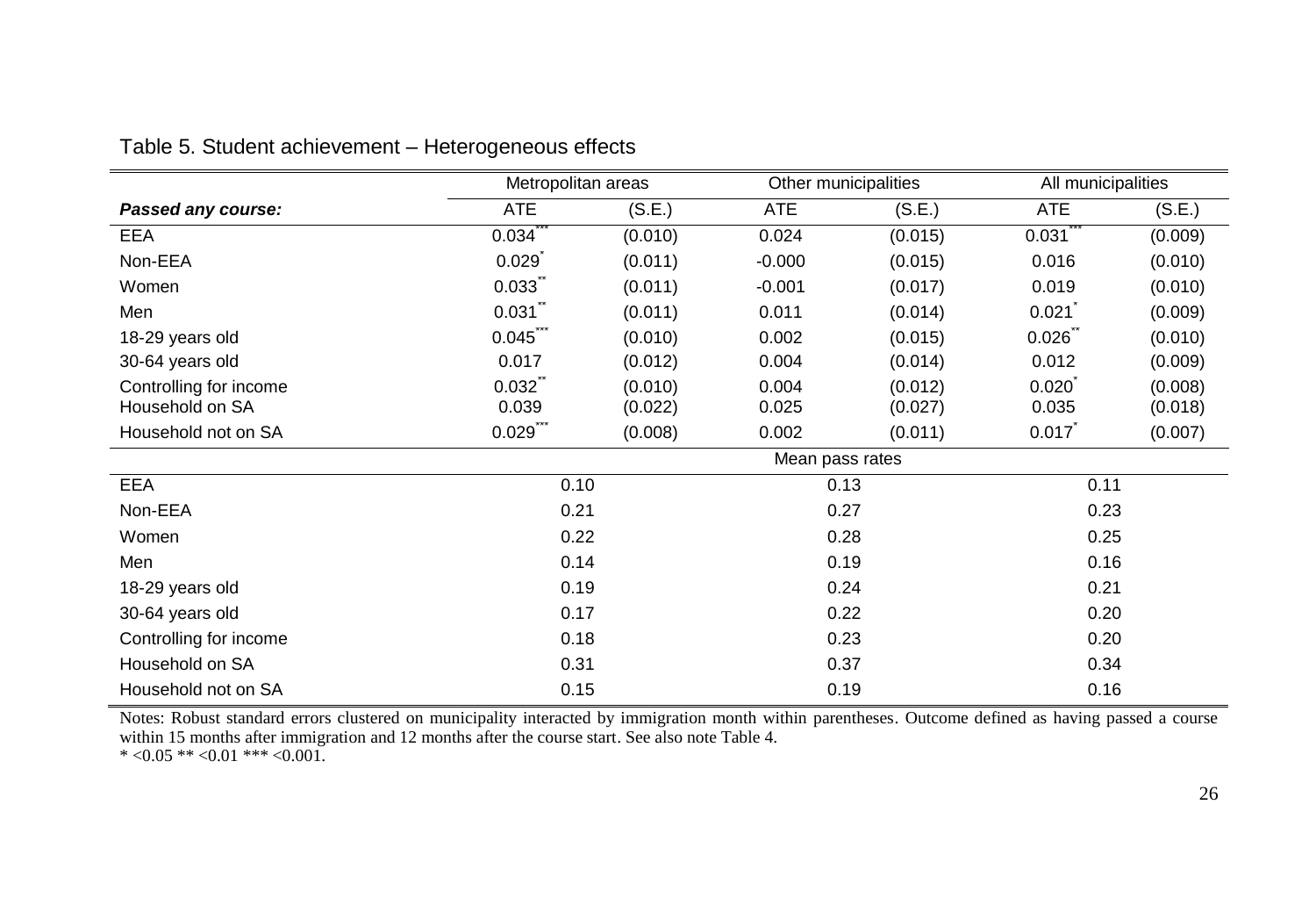Table 5 further shows that the impact is larger among younger migrants in metropolitan areas. The young are only slightly more likely than the old(er) to complete courses, but appear to be substantially more responsive to the bonus.<sup>25</sup> For men and women, the results are very similar (the estimated relative effect is however greater for men). As we pointed out there are notable differences in labor market outcomes measured the year of arrival between the treatment and control group in metropolitan areas. Splitting the sample depending on whether a household is a recipient of social assistance (SA) shows that the point estimate is larger for individuals that receive social benefits. In relative terms the size of the effect of the bonus is similar in the two groups when evaluated at their respective pass rates. We also tried including a control for income from labor; this did not have any effect on the results.<sup>26</sup>

### **6.4 Variations and Robustness Checks**

#### **6.4.1 Placebo Regressions and Linear Trends**

Table A4 in the appendix presents placebo regressions for the baseline specification, "moving" the treatment one year back in time (as discussed above). The estimates do in general not question the plausibility of the baseline model. Only a few estimates are statistically significant, and overall the magnitude is clearly smaller than in the actual analysis. If anything, the negative placebo estimates outside the metropolitan areas could be indicating that we would underestimate the impact of the bonus.<sup>27</sup> For example, assuming a DDD setting, one could argue that zero estimates for the reform in non-metropolitan areas combined with negative placebo estimates, actually suggest a positive impact of the bonus reform also in these areas.<sup>28</sup> As for linear trends, it is reassuring to see in Table A5 that the results are not affected by the inclusion of them.

#### **6.4.2 Time Frame for Completion**

 $\overline{a}$ 

It is relevant to ask whether students only moved the completion date to just before the time limit for eligibility or whether effects are present also for more long-run outcomes. Changing the outcome to a pass or pass with

 $25$  In our baseline sample we include immigrants aged 18-64 years old, i.e. the age group that was affected by the implementation of the bonus scheme. Some municipalities however require that participants in Sfi should be at least 20 years old. Otherwise, they are offered language training within high school education programs. To this end we have re-run our analysis setting the age requirement to at least 20 years at time of immigration. This exercise has little effect on our results.

 $26$  Placebo estimates are found in Table A6 in the appendix.

 $27$  Although insignificant, some of the point estimates in the disaggregated placebo analysis of Table A6 urge caution.

 $28$  An alternative view is of course that negative placebo estimates indicate poor handling of factors relevant to the outcomes.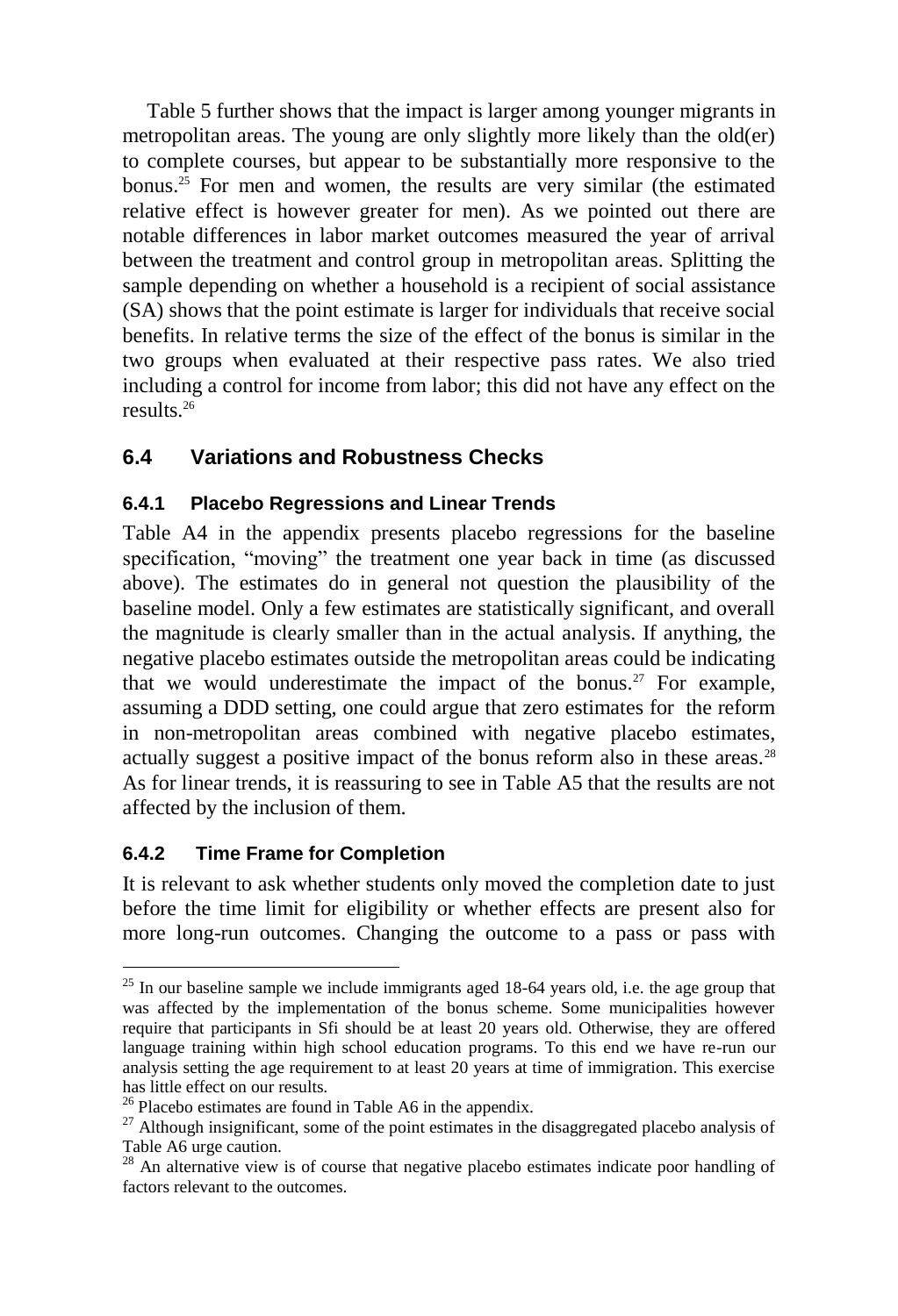distinction within 18 months after arrival gives support for the latter notion (see Table A7), i.e. that it was not just a matter of changing the completion date to fulfill the bonus requirement (18 months is the maximum follow-up for the latest cohorts studied).

#### **6.4.3 Time-Varying Effects**

We have also investigated the possibility that the impact varies over time. One hypothesis is that the effect would increase with time since implementation as the bonus becomes more known. An opposite idea would say that the immediate impact is bigger than the long-run, as the existence of the bonus becomes an established part of the system, not receiving that much attention. Table A8 shows estimates for bonus courses, where we allow the estimate to vary by month of immigration. The results show that the impact in the metropolitan areas is present in nine out of the twelve months that the experiment lasted, but that the effects tend to be weaker the last months, thus lending support to the latter explanation. On the other hand, for the other treatment areas, where the baseline estimates are zero, the estimates become somewhat more positive over time although only one of the estimates can statistically be distinguished from zero.

One way to view these estimates is to say that since there is no impact in all of the months, we cannot believe in the baseline estimate.<sup>29</sup> On the other hand, if there was no treatment effect and the significant estimates were just outcomes of major but random swings over time, we would expect to see significant differences going in the other direction as well. But we do not.

If one instead is willing to accept the existence of an impact, the question of how to explain the observed time pattern arises. This necessarily becomes speculative. It could be that what we see in the metropolitan areas is an effect of some people responding to the news of the bonus and possibly also to feeling "chosen" relative to their peers being in the same classes but noneligible due to their earlier arrival. To reconcile the pattern in the other locations one could think of a situation where information and institutions respond slower, perhaps in combination with peer effects spurring performance in some narrowly defined cohorts but not in others.

Our reading of the time-varying results is that they underscore the fact that even though there appears to be some effect of the bonus on study achievement, there is a lot we do not understand regarding the mechanisms.

#### **6.4.4 Strategic Behavior – Relocation and Course Choice**

 $\overline{a}$ 

The setup of the bonus aimed at granting eligibility to people immigrating to some municipalities but not to others. Only the participating municipalities were instructed to inform about the bonus, and the information stated the

<sup>&</sup>lt;sup>29</sup> As shown in Åslund and Engdahl (2012), this ambiguity is even greater if one include also non-bonus courses.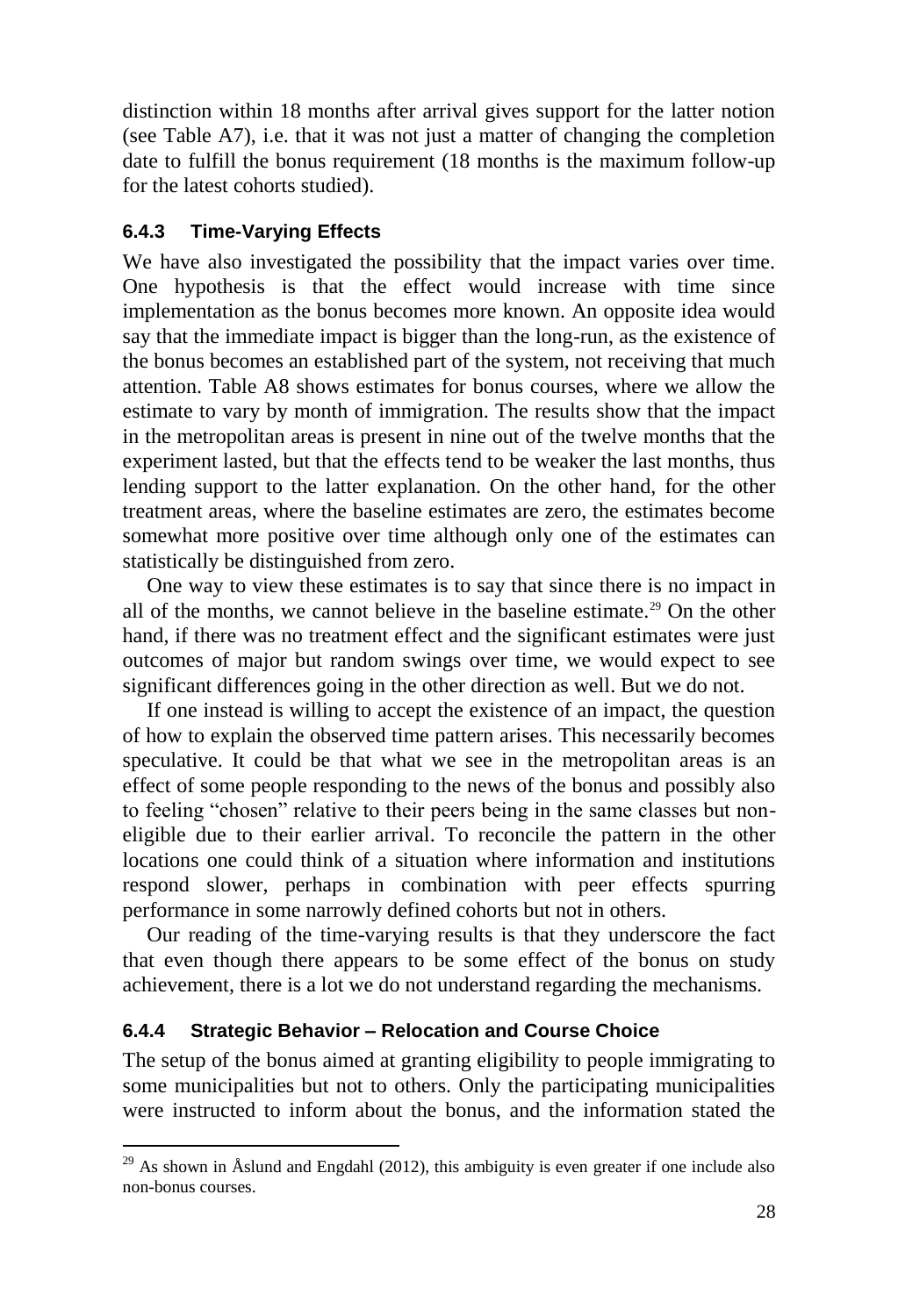requirements similar to section 4.1. Yet, the fine prints of the regulations opened up for gaming the system in the sense that those who moved to a course in a participating municipality were not to be excluded from the bonus. We have therefore checked whether changing to a participating municipality became more common with the reform, which it did not. Neither do the data suggest that people chose to immigrate to bonus municipalities to a greater extent (results available on request).

Another possibility is that the bonus affected course choice. It is hard to tell to what extent students can affect this decision. Many municipalities use tests or conversations to classify the students, but in other cases the procedure is unclear and one cannot rule out the possibility that some individuals acted strategically. To the extent that our outcome variables capture the aims of the bonus in a reasonable way (and thus we ignore the possibility that completing some courses may not be as valuable as completing others), one could argue that the baseline approach is robust to such compositional effects since it includes the entire population of migrants and studies impacts at all types of courses.

#### **6.4.5 Additional Specification Checks**

Even though we control for background characteristics, one could worry that if some groups are more affected by general time effects, imbalances across treatment and control may create a false impression of a treatment effect. This should arguably to some extent show up in the placebo analysis, but we have nevertheless tried re-weighting the sample according to country of origin. The estimates confirmed the baseline results (which are in line with the above-mentioned analysis on finer subgroups based on region of origin) (see Table A9).

Another test performed to confirm our results is to re-run our analysis by excluding covariates altogether. This is a common variation, based on the idea that if the results are unaffected this would to some extent confirm how successful the randomization was. The outcome of this exercise indicates that there are limited imbalances in covariates as the point estimates become slightly smaller, but that the qualitative results are not affected (results available on request). One should, however, note that this type of sensitivity check is less needed as well as less informative, given the randomization that by definition excludes self-selection on unobservables. The fact that prereform outcomes and covariates are not perfectly balanced through the randomized allocation does in our setting not raise a concern that, for example, locations which are more ambitious in raising performance are also more likely to exert effort which makes them more likely to participate.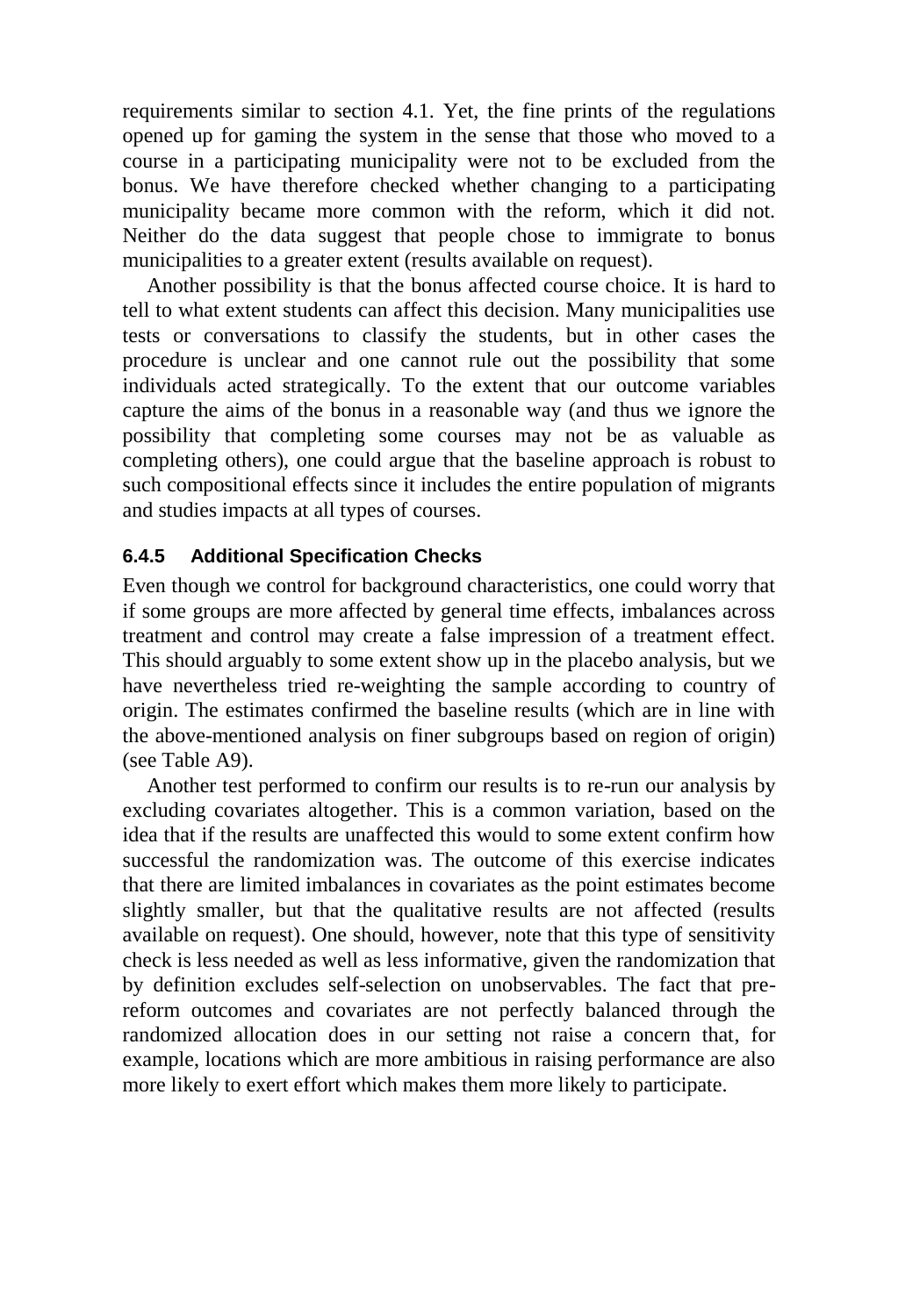### **6.5 Enrollment and Achievement Conditional on Enrollment**

Enrollment is interesting as an outcome in itself, but investigating enrollment can also aid the interpretation of the results on student performance. This section first presents estimates on enrollment, and then turns to an analysis of achievement conditional on enrollment.

#### **6.5.1 Enrollment**

Table 6 shows the baseline estimates for course starts. We examine respectively the probability of starting a course within 3, 6, and 12 months after immigration. The estimates are in general positive and significant for metropolitan areas, but insignificant and closer to zero for the other municipalities. Taken at face value these estimates indicate a non-trivial positive impact on enrollment in the metropolitan areas.

However, this interpretation is questioned by several placebo regressions as well as the inclusion of trends in the specifications. For metropolitan areas there are indications of an on average more positive development over time than in the comparison areas, while the opposite holds true for other municipalities (see Table A11 in the appendix), which casts doubt on the baseline enrollment estimates. Furthermore, including a group-specific linear time trend, removes also the significance and the size of the estimates for Stockholm (see Table A12).

All in all, these findings suggest that we need to be very cautious in interpreting the enrollment estimates as causal effects of the reform. In fact, there is only one enrollment estimate that comes out of the sensitivity checks more or less unscattered: the positive impact on starting a bonus course within 12 months. It makes sense that an impact at this level is delayed, given that most people do not take bonus courses as their first course. It also seems reasonable that the possibility of earning a bonus may have affected some students to progress in the system. In sum, it is hard to argue strongly that the implementation of the bonus increased or speeded up overall enrollment. At the same time the overall estimates contain too much uncertainty to fully rule out an impact on enrollment.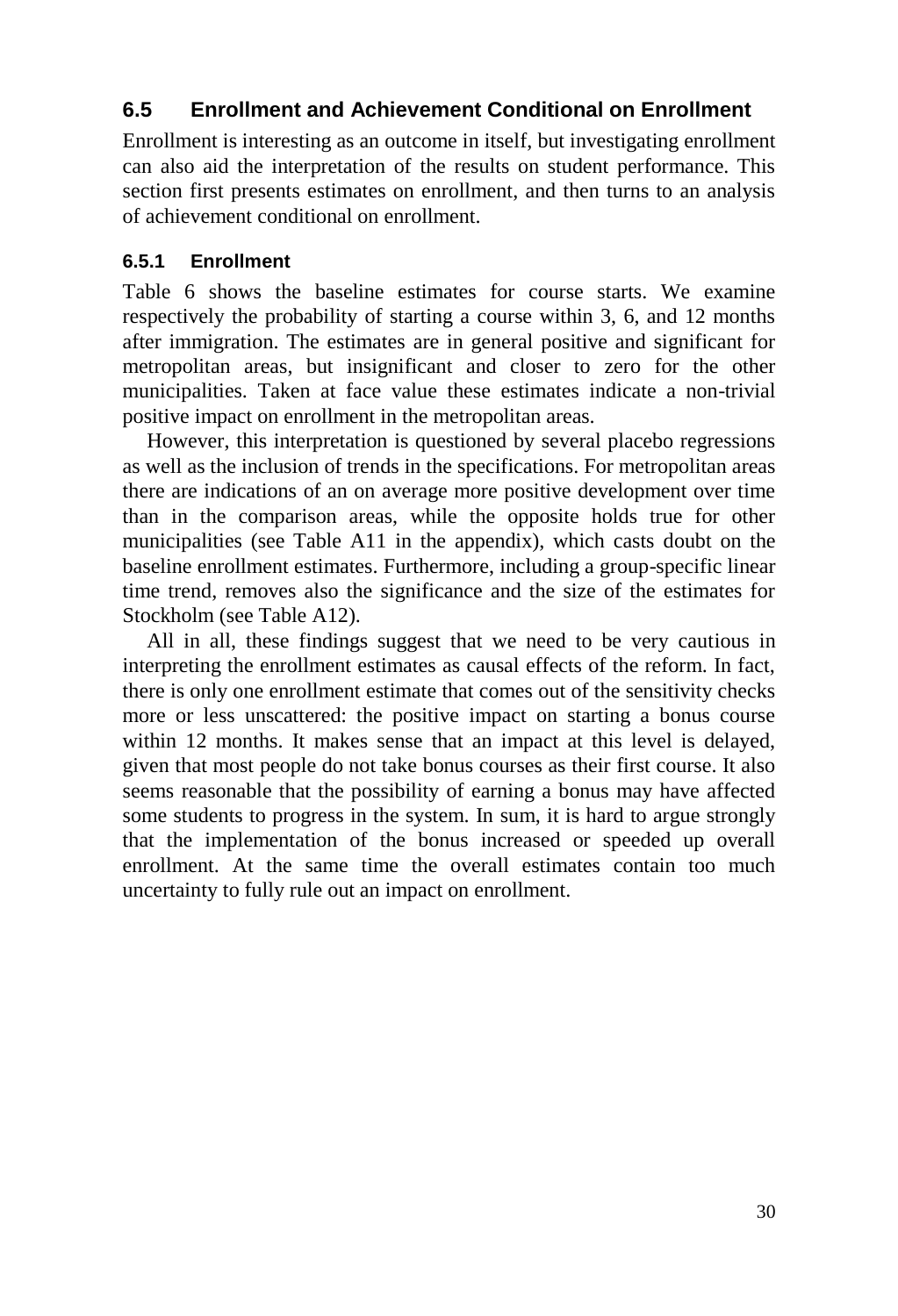#### Table 6. Effects on course starts

|                 | Metropolitan areas |         | Other municipalities          |         | All municipalities |         |  |
|-----------------|--------------------|---------|-------------------------------|---------|--------------------|---------|--|
|                 | <b>ATE</b>         | (S.E.)  | <b>ATE</b>                    | (S.E.)  | <b>ATE</b>         | (S.E.)  |  |
| Started within: |                    |         | Any course                    |         |                    |         |  |
| 3 months        | 0.035              | (0.013) | $-0.009$                      | (0.014) | 0.020              | (0.011) |  |
| 6 months        | 0.026              | (0.018) | 0.012                         | (0.015) | 0.021              | (0.013) |  |
| 12 months       | 0.032              | (0.013) | $-0.011$                      | (0.015) | 0.015              | (0.011) |  |
|                 |                    |         | Bonus course                  |         |                    |         |  |
| 3 months        | 0.001              | (0.003) | $-0.004$                      | (0.005) | $-0.000$           | (0.003) |  |
| 6 months        | 0.006              | (0.006) | $-0.006$                      | (0.008) | 0.002              | (0.005) |  |
| 12 months       | 0.020              | (0.009) | 0.002                         | (0.012) | 0.012              | (0.008) |  |
|                 |                    |         |                               |         |                    |         |  |
| 3 months        | 0.039              | (0.014) | 0.002                         | (0.013) | 0.026              | (0.011) |  |
| 6 months        | 0.035              | (0.017) | 0.017                         | (0.014) | 0.028              | (0.012) |  |
| 12 months       | 0.041              | (0.012) | $-0.009$                      | (0.015) | 0.021              | (0.011) |  |
| N               | 62589              |         | 41918                         |         | 104507             |         |  |
|                 |                    |         | Enrollment rate any course    |         |                    |         |  |
| 3 months        | 0.26               |         | 0.26                          |         | 0.26               |         |  |
| 6 months        | 0.40               |         | 0.43                          |         | 0.41               |         |  |
| 12 months       | 0.50               |         | 0.52                          |         | 0.51               |         |  |
|                 |                    |         | Enrollment rate bonus courses |         |                    |         |  |
| 3 months        | 0.02               |         | 0.04                          |         | 0.03               |         |  |
| 6 months        | 0.05               |         | 0.08                          |         | 0.07               |         |  |
| 12 months       | 0.16               |         | 0.21                          |         | 0.18               |         |  |
|                 |                    |         | Enrollment rate other courses |         |                    |         |  |
| 3 months        | 0.27               |         | 0.27                          |         | 0.27               |         |  |
| 6 months        | 0.38               |         | 0.39                          |         | 0.39               |         |  |
| 12 months       | 0.46               |         | 0.49                          |         | 0.47               |         |  |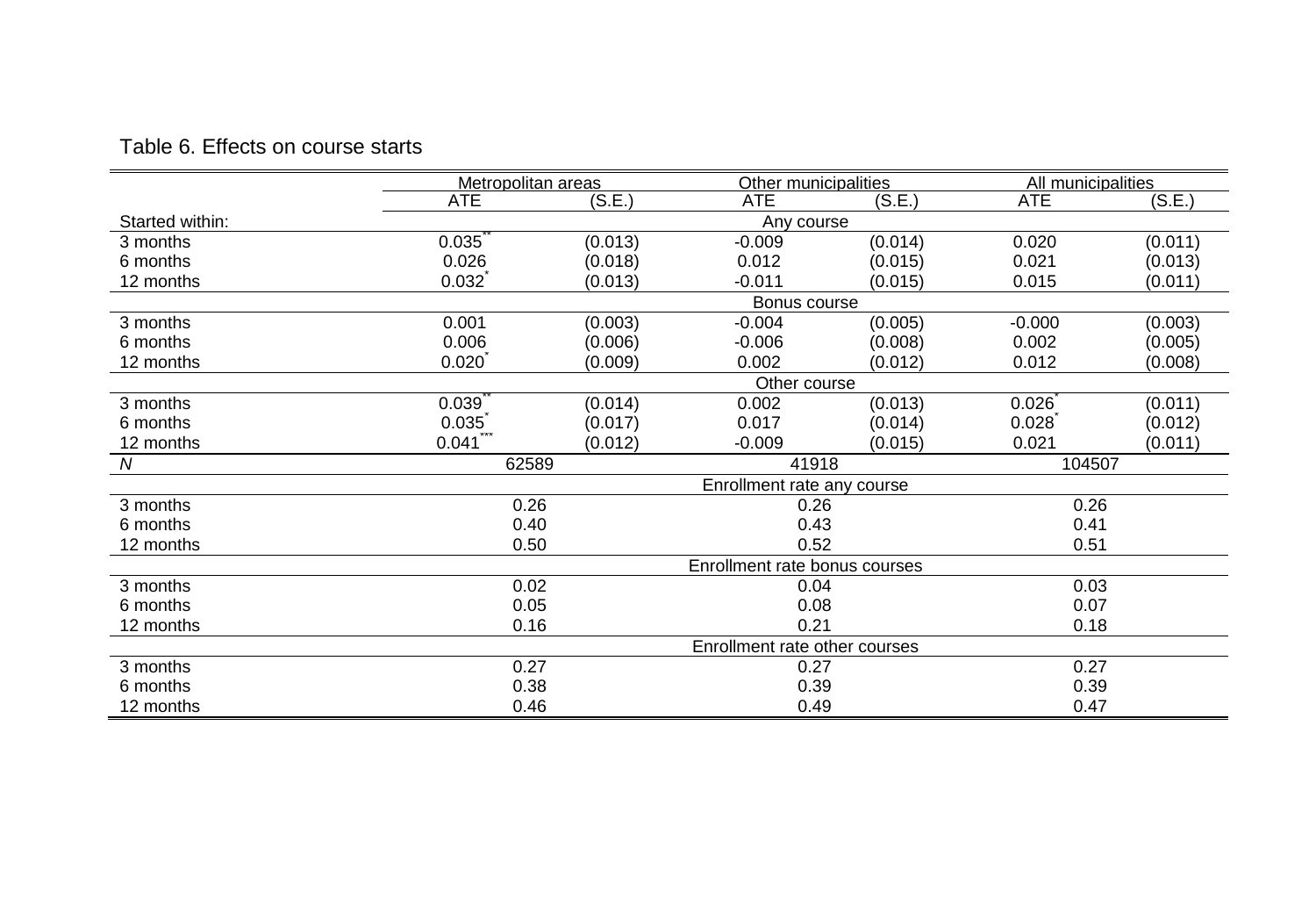Notes: Robust standard errors clustered on municipality interacted by immigration month within parentheses (see Table A10 for clustered standard errors on the municipality level). The outcomes are defined as either having started a course within a quarter of a year (91 days) /half a year (182 days) /a year (365 days) after arrival to Sweden. See also note Table 4. \* <0.05 \*\* <0.01 \*\*\* <0.001.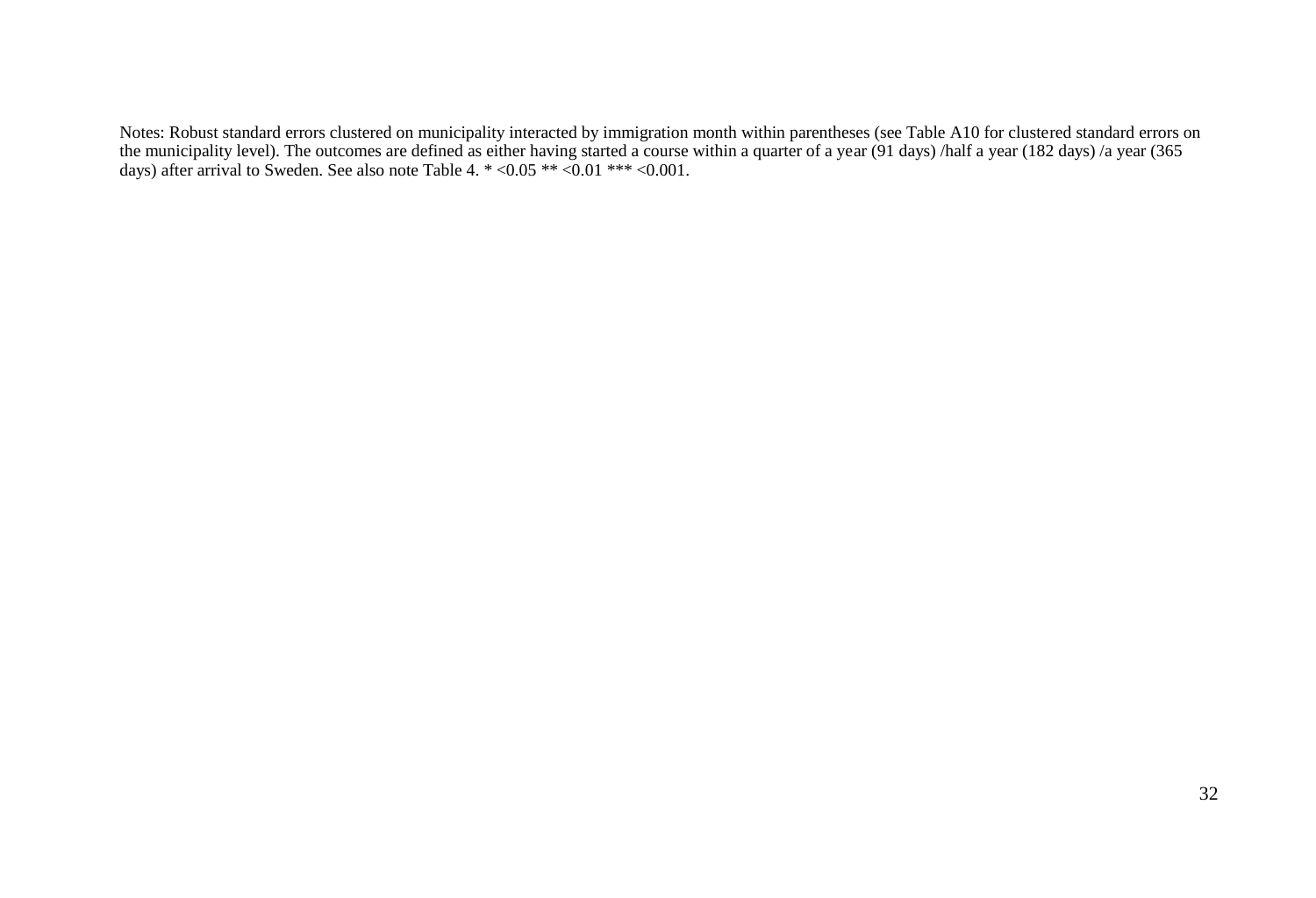#### **6.5.2 Achievement Conditional on Enrollment**

There are good reasons for focusing on the overall population of recent immigrants, and not just on those enrolling in Sfi. First, the policy aimed to increase language learning in general, which partly could be achieved through increased enrollment. Second, conditioning on enrollment may create sample selection problems if the reform affects who enrolls. However, a conditional analysis has the merit of excluding those who under no circumstances are interested in Sfi.

Table A13 shows that the basic conclusions from the performance analysis above are not altered by restricting the sample to those who actually participated. Point estimates are somewhat larger in Stockholm, and particularly so for bonus courses, but there are no aggregate effects in the other regions, as in the unconditional analysis. Moving down the table it can be noted that, just as in the unconditional analysis, there is a negative effect on results on course 1B in metropolitan areas (see Section 6.3). Regarding the other bonus courses the effects are positive. Further, for other municipalities, taking the placebo results into account, there are indications of a positive impact on some of the courses.<sup>30</sup>

Performing the conditional analysis by subgroups reveals some patterns worth noting (Table A14). The estimated positive impact is more marked among EEA immigrants who actually enrolled, compared to the effect among non-EEA students. This pattern signals the potential importance of how feasible the bonus threshold appears considering the individual's characteristics.

A (political) objection to the bonus scheme has been that it favors the highly educated and those who for other reasons may find it easier to accomplish the goals of the bonus program. If not generally, so at least in terms of the higher amounts given for more advanced courses. Table A14, however, does not suggest that the impact was greater among the highest educated.<sup>31</sup> The point estimates suggest similar effects for people with  $0-6$ and 7–12 years of schooling, but no significant impact on those with 13 or more years of education. Even though this does not necessarily say anything about fairness, it indicates that it was not the case that only the most educated were affected by the policy. It should however be noted that some of the placebo estimates suggest that one should be very cautious in drawing firm conclusions in this part of the analysis. It is also quite possible that the selection into participation varies by level of education.

Throughout the analysis, the results for metropolitan areas differ substantially from other participating municipalities. One could speculate

 $30$  The instability of the estimates however urges caution.

 $31$  Data on individual education for all cohorts under study are only available through the Sfi register and can thus not be used in the unconditional analysis.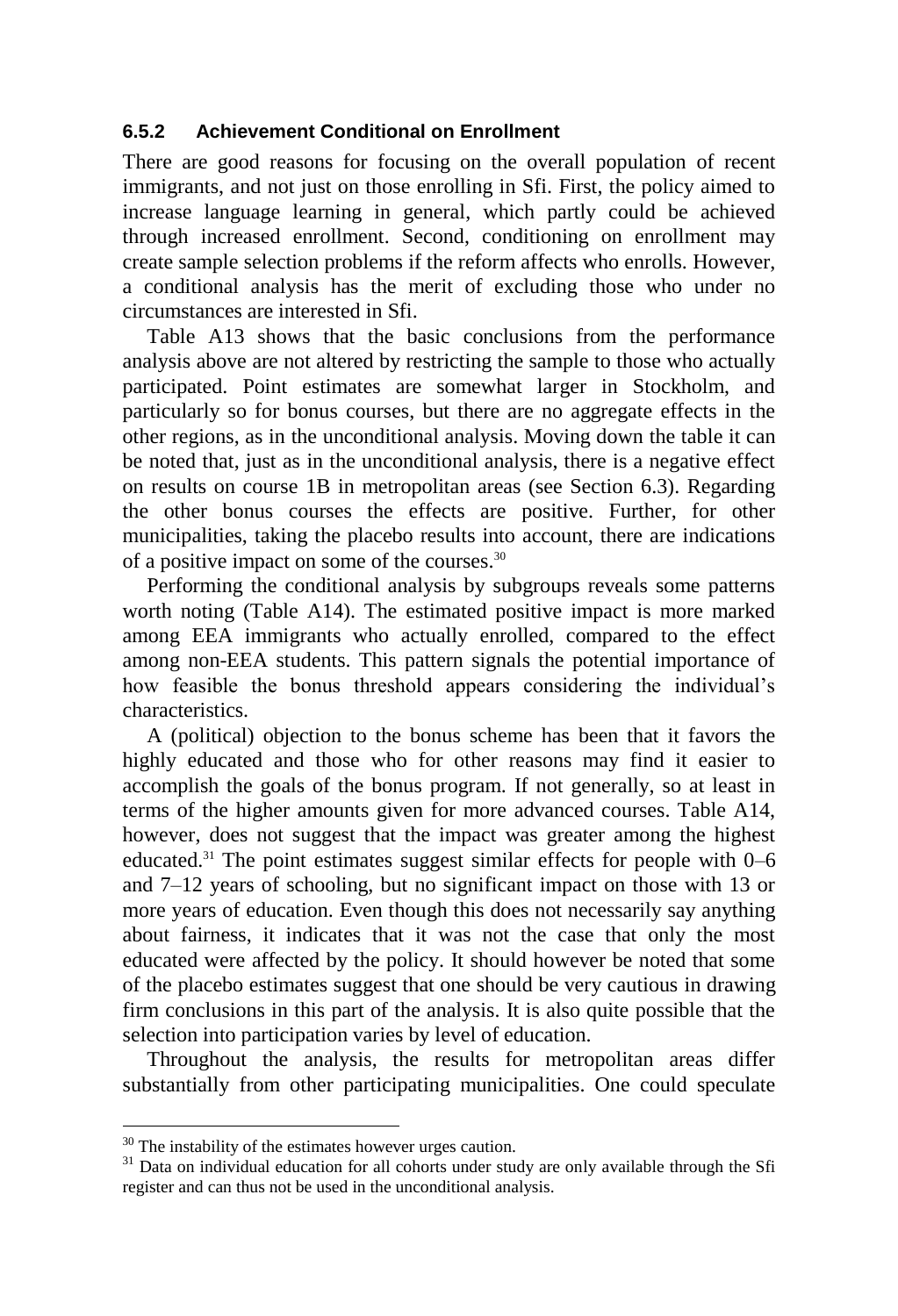that Stockholm's comparatively quick course starts make bonuses more feasible. One way of investigating this possibility is to include controls for time until course start in a conditional analysis. Doing so strongly confirms the idea that an early start is important for completing in time for a (possible) bonus; the pass rates fall sharply month-by-month. Thus, the regulations can be seen as quite strict. The point estimate on treatment for Stockholm is however more or less unchanged for all courses (Table A15). Thus, it is not the case that the effects can be explained by people in Stockholm enrolling quicker after the reform compared to before. To the extent that the shorter enrollment times in Stockholm do play a role, it is more likely to be as a time-constant institutional feature promoting the impact of the bonus.

## **7 Conclusions**

This paper evaluates the effects of a pay-for-performance scheme within the Swedish language tuition system for adult immigrants. The use of economic incentives to improve student achievement has become increasingly popular among policy makers, practitioners and researchers around the world but this is the first time financial awards are used in the type of setting studied here. A policy pilot run in 2009–2010 gave a randomly assigned group of municipalities the right to grant substantial cash bonuses to recently arrived immigrants meeting certain performance criteria. In short, to qualify for the bonus a student should have passed a bonus qualifying language course within 15 months after arriving to Sweden but no longer than a year after the course start.

The average estimated impact on student achievement is substantial, but driven alone by the metropolitan areas included in the pilot. Effects are greater for bonus-awarding courses, and in particular in more advanced tracks. For the metropolitan areas the effect of the bonus scheme appears to have had a comparable effect across regions of origin. In relative terms the effect is however larger for younger students and for men. The relative estimated impact of the bonus scheme is also greater for immigrants from the EEA/EU in comparison with immigrants born elsewhere. Similar effects are present for groups of different socioeconomic status. A large number of specification tests and robustness checks, which by and large support the baseline conclusion, are also discussed.

Although the results may seem quite disparate, there is actually a common thread of finding effects where they are more likely to occur. First, effects are greater for bonus-awarding courses. Second, we find a clear impact on tracks where the (historical) average duration is shorter, and none where the odds of completing in time for a bonus are poor. Similarly, Stockholm (where effects are found) has a record of people starting more quickly and a quick start is strongly associated with the probability of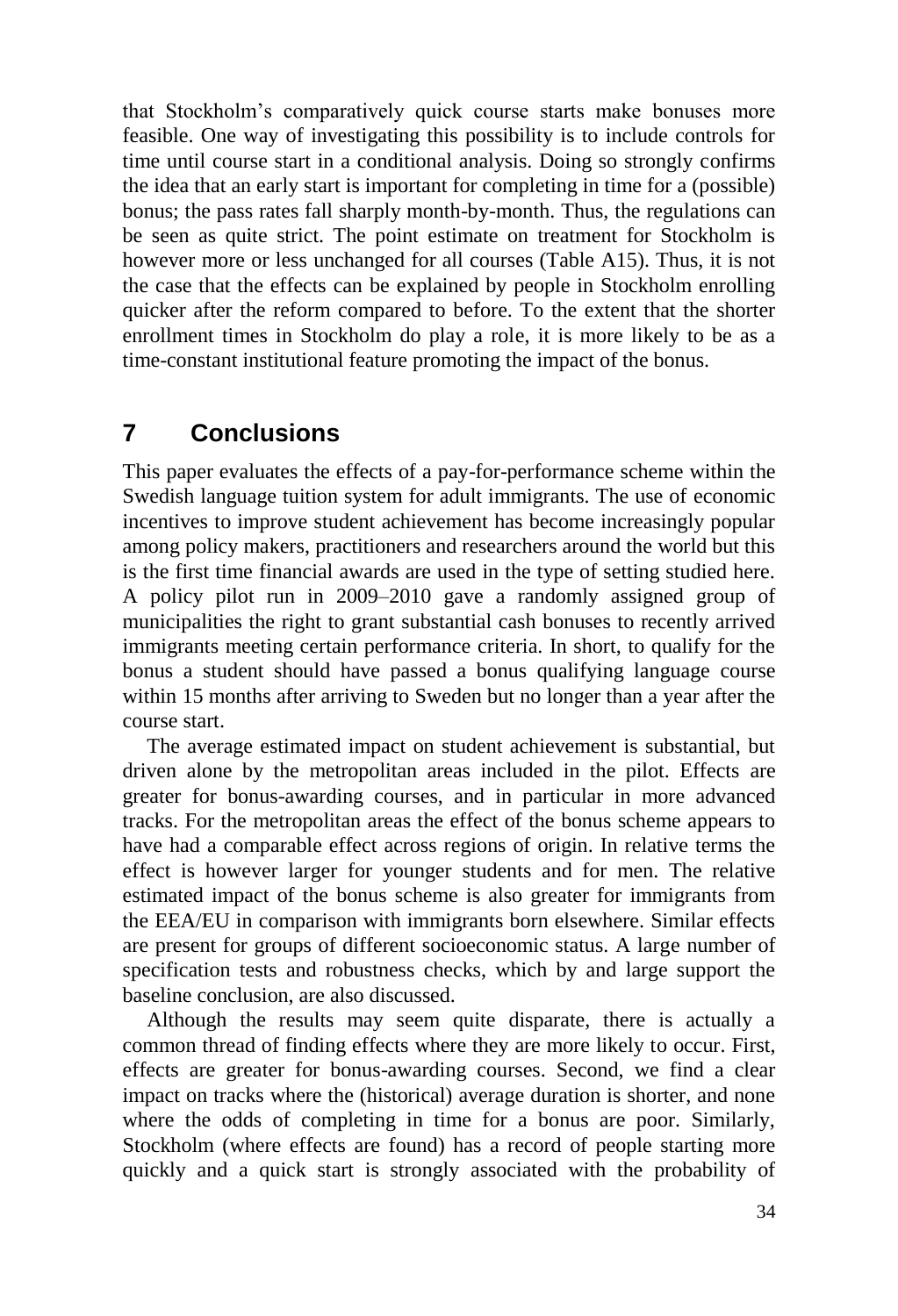completing in time. It is of course also possible that there are institutional advantages in larger cities, making it possible to provide teaching and classes in a manner suitable for the bonus requirements. Third, some findings suggest greater effects among migrants with arguably more favorable characteristics in terms of acquiring the Swedish language: the young, EEA migrants, and those judged suited for the advanced tracks.

One should however acknowledge the fact that the risk of there being something else than the bonus scheme driving the result is higher when effects are concentrated to one area, than if we had seen a similar pattern in all the regions. A similar concern is that the impact only seems to have been present in some periods. Taken together there are clearly still much to be understood regarding the mechanisms at work. On the other hand, such puzzles are perhaps not that surprising given the very mixed empirical evidence in previous studies. Since this is also the first study of performance bonuses for adult education and also for the immigrant population, it is hard to tell what to expect. Our estimates point to potentially very large effects in relative terms. But this is partly because outcomes are not very good to begin with. It does not seem entirely unlikely that the potential of gaining about Euro 1,350 would make three or four out of a hundred students complete their studies faster.

Taking the baseline estimates at face value, a back-of-the-envelope calculation arrives at a cost of about SEK 14,500 (Euro 1,600) per added course completion in Stockholm.<sup>32</sup> We do not have a good estimate of the exact value of completing Sfi, neither in terms of actual language skills nor on its labor market value. However, if one attaches any value to it in terms of shortening welfare dependence and promoting labor market integration (which, e.g. the results in Kennerberg and Åslund 2010 tend to do), the order of magnitude of the cost is relatively modest. This suggests that one would at least like to further understand the mechanisms at work before dismissing the bonus as an irrelevant policy tool.

 $32$  The number of people entering Stockholm in the pilot period times the estimated increase in the probability:  $(33690-24910)*0.032 = 280.96$ . The total paid bonuses plus administrative fees is 4,082,800, which divided by 280.96 yields a cost of 14,532 per added completion.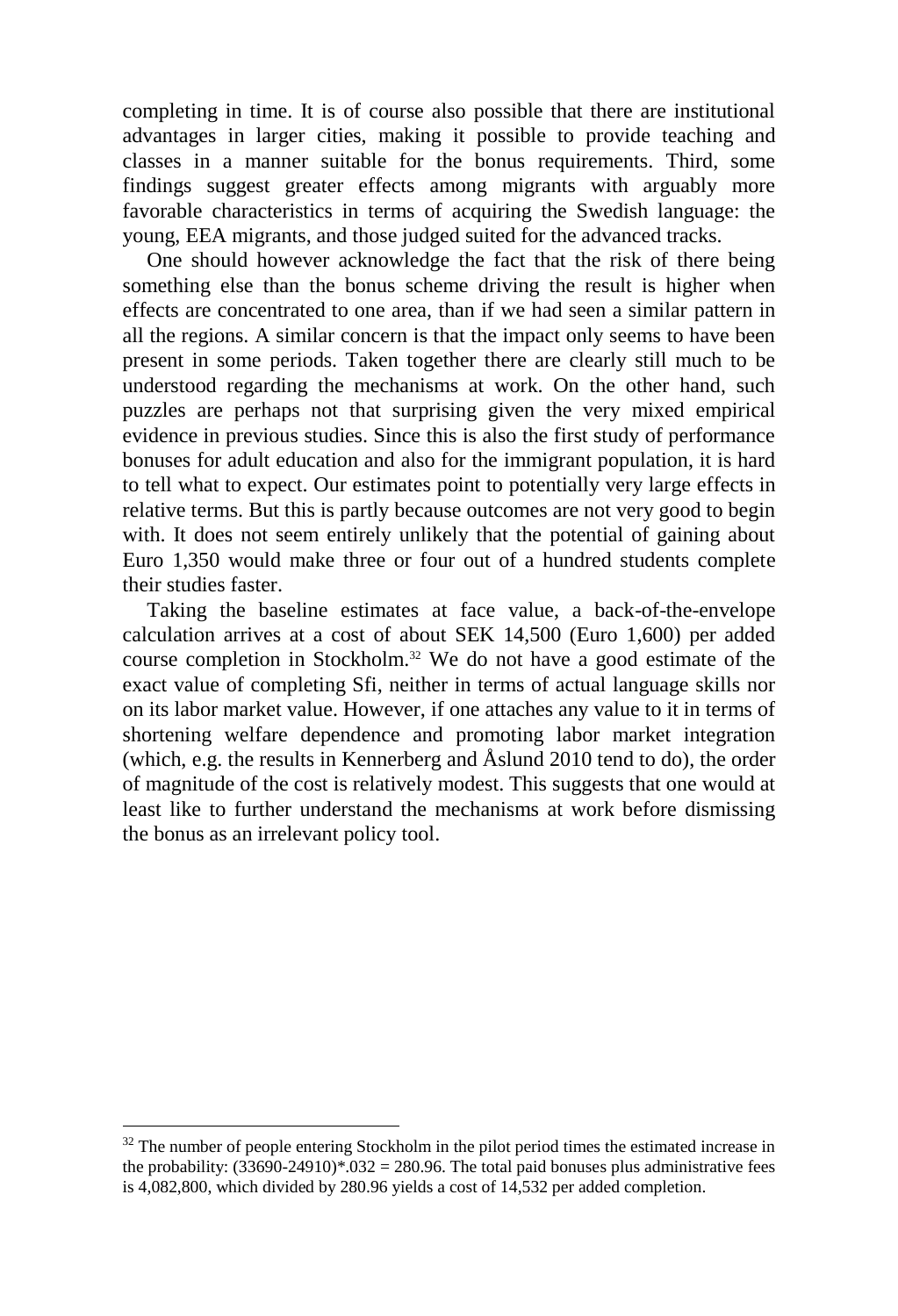## References

- Angrist, J, P Oreopoulos, and T Williams (2010). "When Opportunity Knocks, Who Answers? New Evidence on College Achievement Awards", NBER Working Paper No 16643, December 2010.
- Angrist, J, and V Lavy (2009). "The Effect of High Stakes School Achivement Awards: Evidence from Randomized Trials", *American Economic Review*, 99:4, 301–331.
- Angrist, J and S Pischke (2009). *Mostly Harmless Econometrics: An Empiricist's Companion*, Princeton: Princeton University Press.
- Angrist, J, E Bettinger, E Bloom, E King and M Kremer (2002) "Vouchers for Private Schooling in Colombia: Evidence from a Randomized Natural Experiment." *American Economic Review*, 92, pp.1535-1558.
- Angrist, J, D Lang and P Oreopoulos (2009). "Incentives and Services for College Achievement: Evidence from a Randomized Trial", *American Economic Journal: Applied Economics*, vol. 1(1), pp. 136-63.
- Åslund, O and M Engdahl (2012). The Value of Earning for Learning: Performance Bonuses in Immigrant Language Training. IFAU, Working Paper 2012:24.
- Bergemann, A, B Fitzenberger and S Speckesser (2009). "Evaluating the Dynamic Employment Effects of Training Programs in East Germany Using Conditional Difference-in-differences", *Journal of Applied Econometrics*, 24: 797–823.
- Berman, E, K Lang, and E Siniver (2003). "Language-skill Complementarity: Returns to Migrant Language Acquisition", *Labor Economics*, vol. 10, pp. 265-290.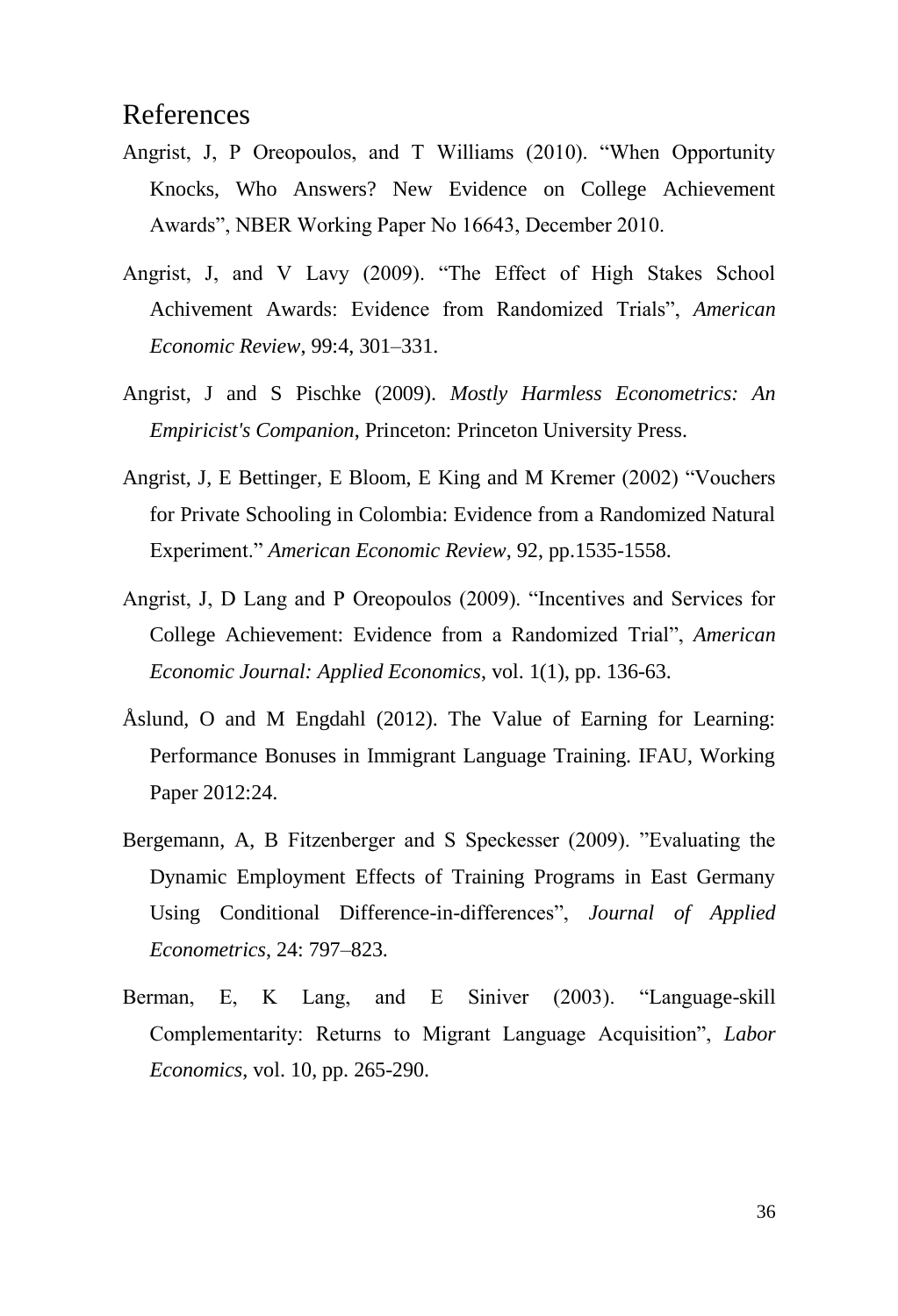- Bettinger, E (2008). "Paying to Learn: The Effect of Financial Incentives on Elementary School Test Scores", Program on Education Policy and Governance Working Paper 08-03.
- Bleakley, H and A Chin (2004). "Language Skills and Earnings: Evidence from Childhood Immigrants", *The Review of Economics and Statistics*, vol. 86 (2), May 2004.
- Borjas, G (1984). "The Economic Status of Male Hispanic Migrants and Natives in the Unites States", In Ehrenberg, R (red), *Research in Labor Economics*, JAI Press, Greenwich.
- Borjas, G (1999). "The Economic Analysis of Immigration", *Handbook of Labor Economics*, vol. 3, Chapter 28, pp. 1697-1760.
- Borjas, G (2013) "The Slowdown in the Economic Assimilation of Immigrants: Aging and Cohort Effects Revisited Again", NBER Working paper 19116.
- Bratsberg, B and J Ragan (2002). "The Impact of Host-Country Schooling on Earnings: A Study of Male Immigrants in the United States", *The Journal of Human Resources,* vol. 37(1), pp. 63-105.
- Cameron, J and W D Pierce (2002). *Rewards and Intrinsic Motivation: Resolving the Controversy*, Westport, CT: Bergin & Garvey.
- Carliner, G (1980). "Wages, Earnings and Hours of First, Second and Third Generation American Males", *Economic Inquiry*, vol. 18, pp. 87-102.
- Carliner, G (1999). "The Language Ability of U.S. Immigrants: Assimilation and Cohort Effects", *International Migration Review*, vol. 34 (1), pp. 158-182.
- Carnevale, A, R Fry and L Lowell (2001). "Understanding, Speaking, Reading, Writing, and earnings in the Immigrant Labor Market", *American Economic Review,* vol. 91, No. 2, May 2001, pp. 159-163.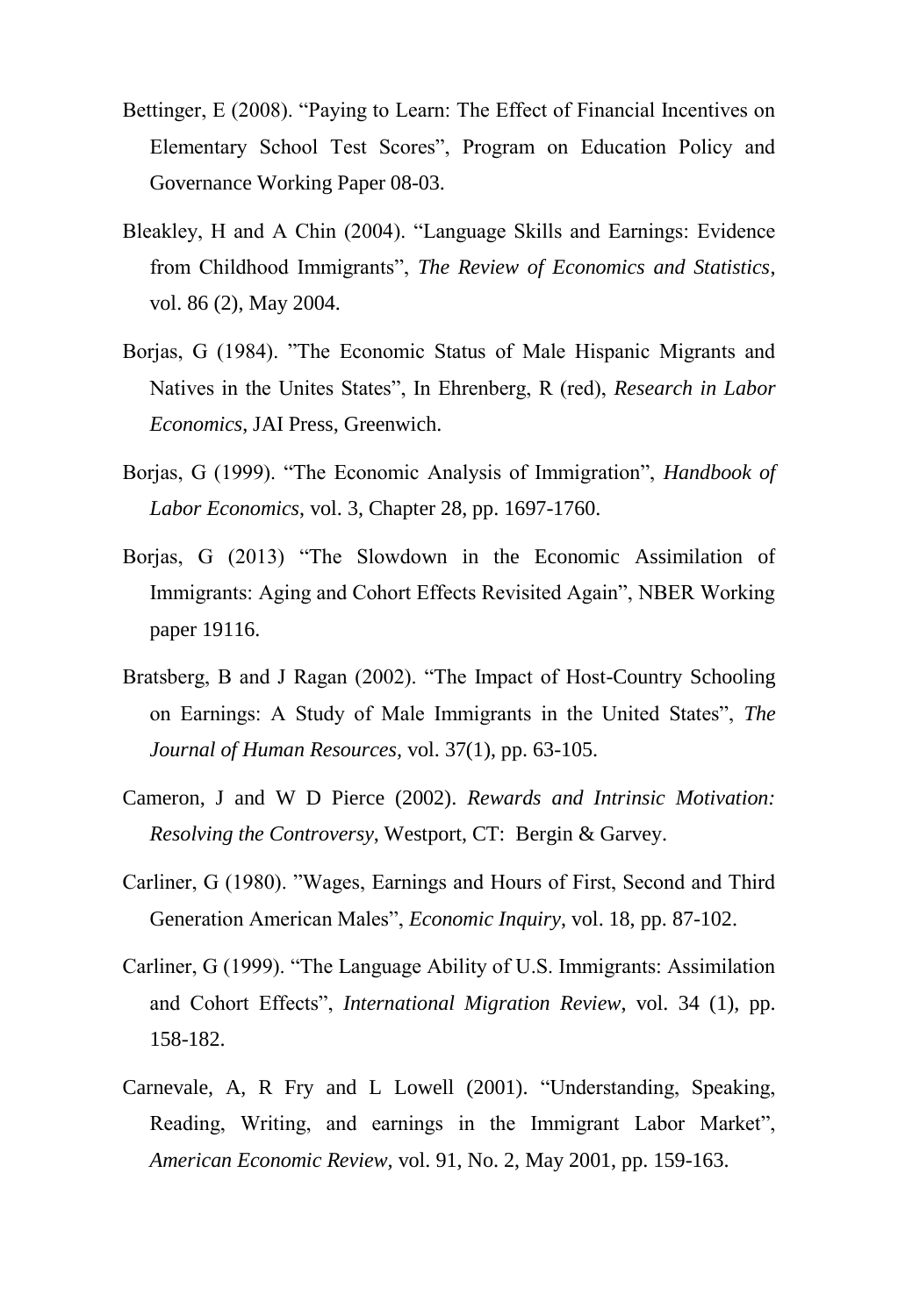- Chiswick, B (1998). "Hebrew Language Usage: Determinants and Effects on Earnings Among Immigrants in Israel", *Journal of Population Economics*, vol. 11, pp. 253-271.
- Chiswick, B, and P Miller (1995). "The Endogeneity between Language and Earnings: International Analysis", *Journal of Labor Economics*, vol. 13, no 2, pp. 246-288.
- Chiswick, B, and P Miller (1998). "English Language Fluency among Immigrants in the United States", *Research in Labor Economics*, vol. 17, 1998, pp. 151-200.
- Chiswick, B and P Miller (2002). "Immigrant Earnings: Language Skills, Linguistic Concentrations and the Business Cycle", *Journal of Population Economics*, 15(1), January 2002, pp. 31-57.
- Chiswick, B, and P Miller (2010). "Occupational Language Requirements and the Value of English in the US Labor Market", *Journal of Population Economics*, vol. 23, pp. 353-372.
- Dearden, L, et al. (2009). "Conditional Cash Transfers and School Dropout Rates", *Journal of Human Resources*, vol. 44, no. 4, pp. 827-857.
- Deci, E, R Koestner and R Ryan (2001). "Extrinsic Rewards and Intrinsic Motivation in Education: Reconsidered Once Again", *Review of Educational Research,* Spring 2001, vol. 71, No. 1, pp. 1–27.
- Dee, T (2009). "Conditional Cash Penalties in Education: Evidence from the Learnfare Experiment", NBER Working Paper No. 15126.
- Dustmann, C and A Van Soest (2002). "Language and the Earnings of Immigrants", *Industrial and Labor Relations Review*, vol. 55, No. 3, April 2002.
- Dustmann, C (1994). "Speaking Fluency, Writing Fluency and Earnings of Migrants", *Journal of Population Economics*, vol. 7, pp. 133-156.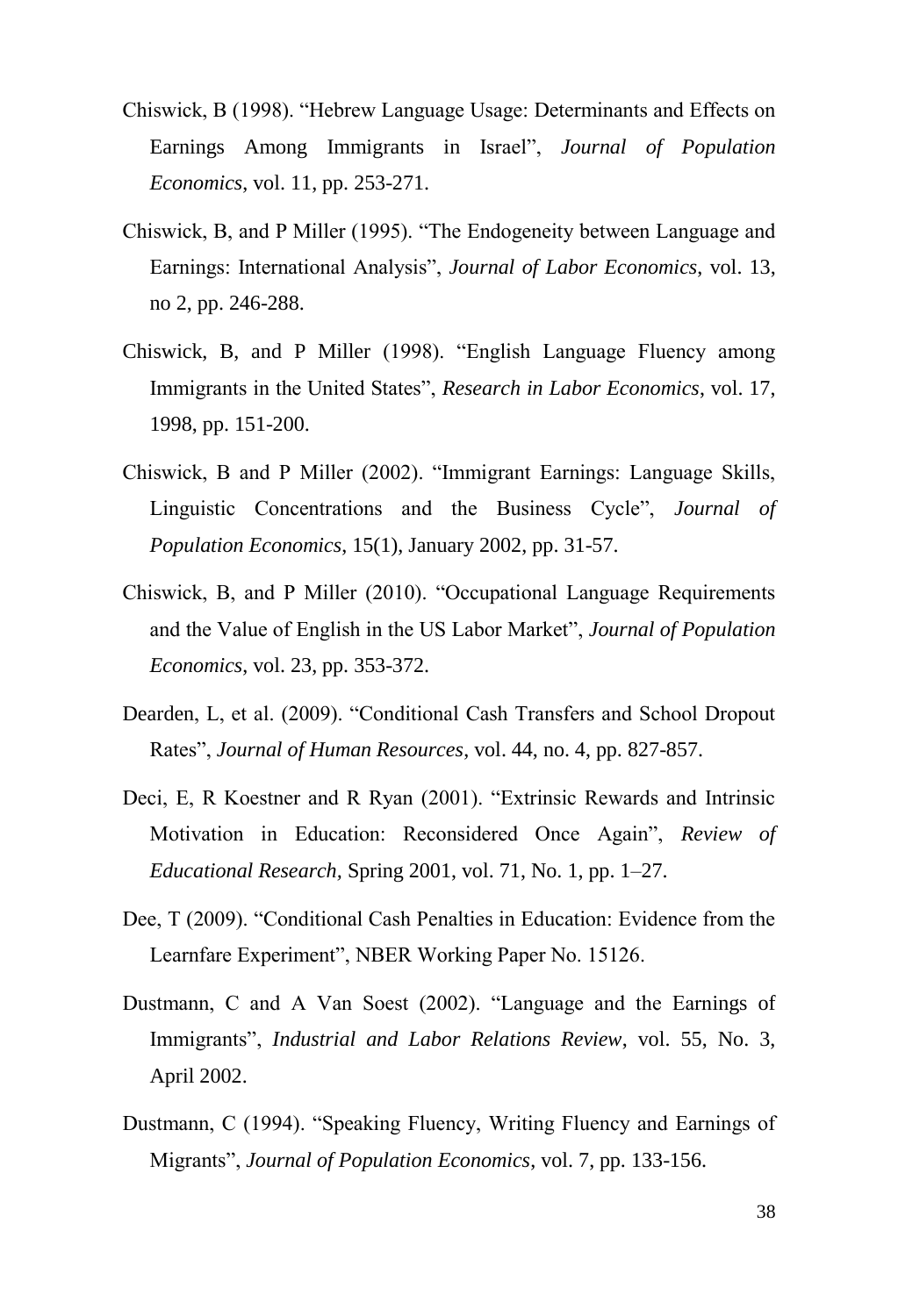- Dustmann, C and F Fabbri (2003). "Language Proficiency and Labor Market Performance of Immigrants in the UK", *The Economic Journal*, vol. 113, iss. 489, pp. 695–717, July 2003.
- Dustmann, C and A Van Soest (2001). "Language Fluency and Earnings Estimation with Misclassified Language Indicators", *Review of Economic and Statistics*, vol. 83, pp. 663-74.
- Eriksson, S (2007). "Arbetsutbud och sysselsättning bland personer med utländsk bakgrund: En kunskapsöversikt", Ds 2007:4, Fritzes, Stockholm.
- Eriksson, S (2011). "Utrikes födda på den svenska arbetsmarknaden", Bilaga 4 till Långtidsutredning 2011.
- Friedberg, R (2000). "You Can't Take It with You? Immigrant Assimilation and the Portability of Human Capital", *Journal of Labor Economics*, vol. 18(2), pp. 221-51.
- Fryer, R (2011). "Financial Incentives and Student Achievement: Evidence from Randomized Trials", *The Quarterly Journal of Economics*, vol. 126(4), pp. 1755-1798.
- Hayfron, J (2001). "Language Training, Language Proficiency and Earnings of Immigrants in Norway", *Applied Economics*, 33, pp. 1971-1979.
- Heckman J, R LaLonde and J Smith (1999). "The Economics and Econometrics of Active Labor Market Programs", in *Handbook of Labor Economics*, vol. 3A. Ashenfelter, O and D Card (eds.) Elsevier Science: Amsterdam; 1865–2097.
- Jackson, K (2010). "A Little Now for a Lot Later: A Look at a Texas Advanced Placement Incentive Program", *Journal of Human Resources*, vol. 45 no. 3, 591-639.
- Kennerberg, L and O Åslund (2010). "Sfi och arbetsmarknaden", Rapport 2010:10, IFAU, Uppsala.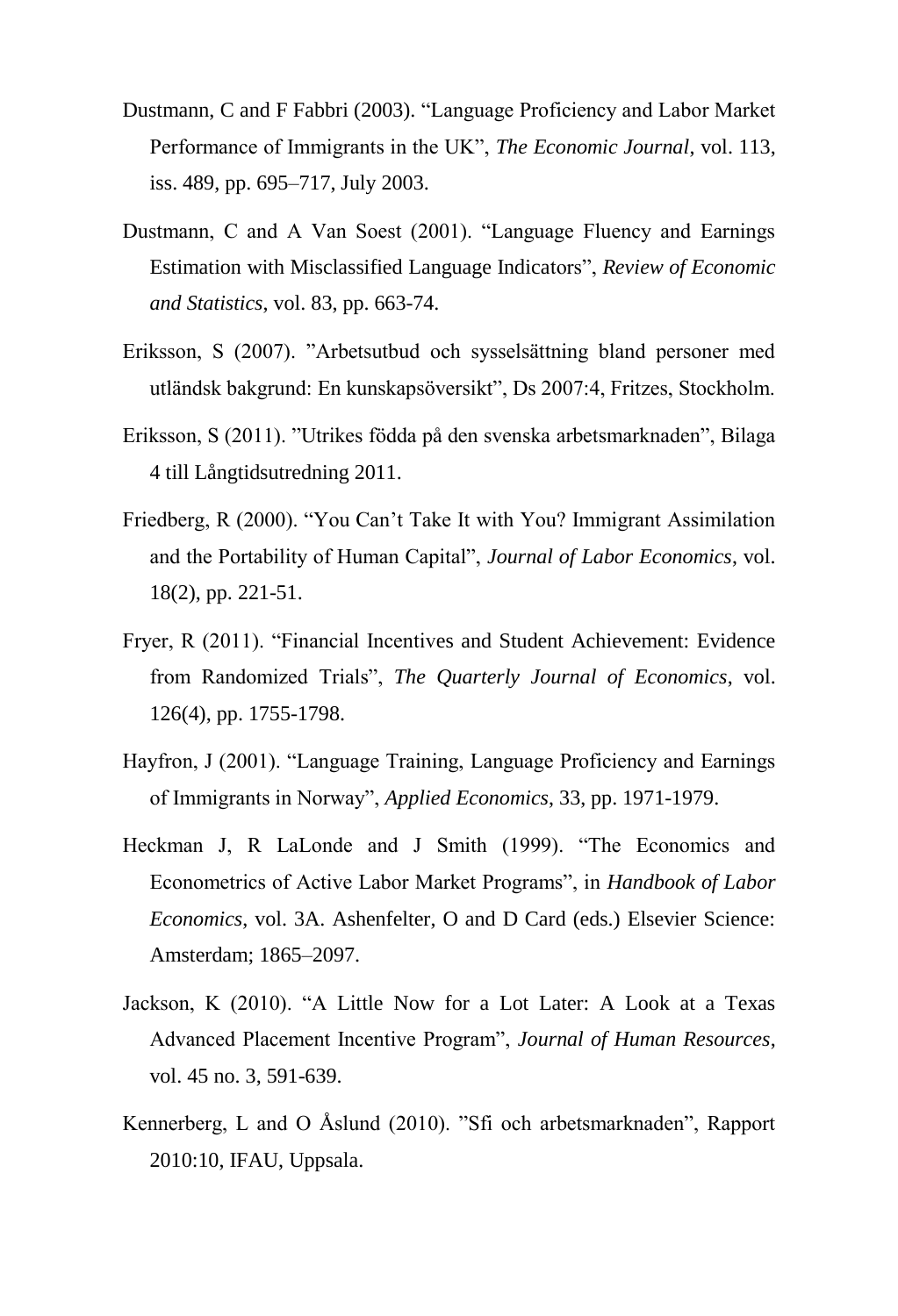- Kennerberg, L and K Sibbmark (2005). "Vilka deltar i svenska för invandrare", Rapport 2005:13, IFAU, Uppsala.
- Kennerberg, L (2009). "Hur försörjer sig nyanlända invandrare som inte deltar i sfi?", Rapport 2009:9, IFAU, Uppsala.
- Kossoudji, S (1988). "English Language Ability and the Labor Market Opportunities of Hispanic and East Asian Immigrant Men", *Journal of Labor Economics*, vol. 6 (2), pp. 205-228.
- Kremer, M, E Miguel and R Thornton (2009). "Incentives to learn", *The Review of Economic and Statistics*, vol. 91(3), pp. 437-456.
- Krueger, A and M Lindahl (2001). "Education for Growth: Why and for Whom?" *Journal of Economic Literature,* vol. XXXIX (December 2001) pp. 1101–1136.
- LaLonde, R and R Topel (1997). "Economic Impact of International Migration and the Economic Performance of Migrants", *Handbook of Population and Family Economics*, vol. 1, Part B, Chapter 14, pp. 799- 850.
- Lazear, E (1999). "Culture and Language", *Journal of Political Economy*, University of Chicago Press, vol. 107 (6), pp. 95-126, December.
- Lee, D and T Lemieux (2010). "Regression Discontinuity Designs in Economics", *Journal of Economic Literature*, American Economic Association, vol. 48(2), pp. 281-355, June.
- Leuven, E, H Oosterbeek and B van der Klaauw (2010). "The Effect of Financial Rewards on Students' Achievement: Evidence from a Randomized Experiment", *Journal of the European Economic Association*, MIT Press, vol. 8(6), pp. 1243-1265, December.
- Long, M (1990). "Maturational Constraints on Language Development", *Studies in Second Language Acquisition*, vol. 12, iss. 3, pp. 251-285.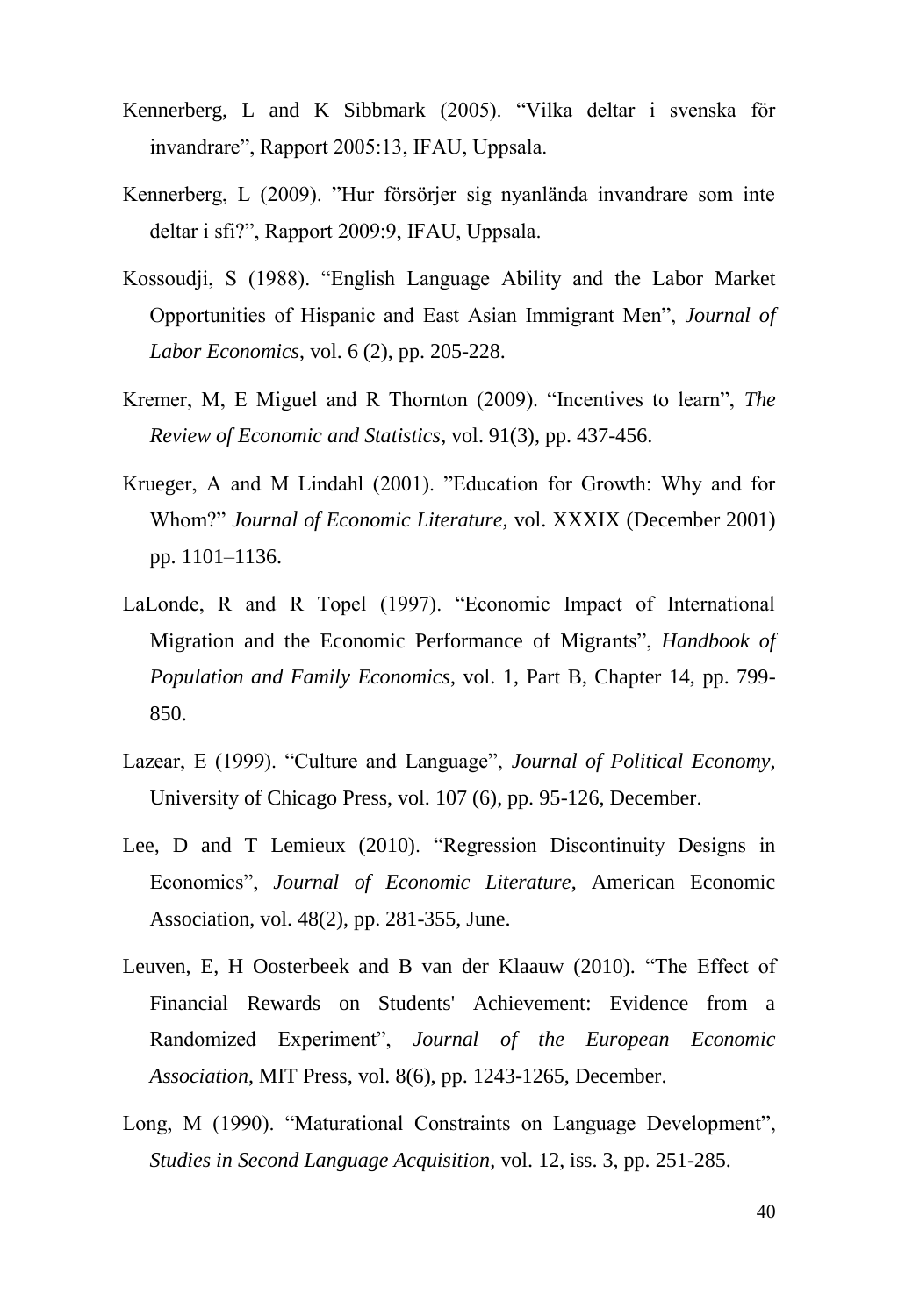- McManus, W, W Gould and F Welch (1983). "Earnings of Hispanic men: the role of English language proficiency", *Journal of Labor Economics*, vol. 1(2), pp. 101-130.
- Migrationsverket (2012). Bearbetning av tabellen "Beviljade uppehållstillstånd 1980-2011", available on 2012-08-06, [http://www.migrationsverket.se/info/793.html.](http://www.migrationsverket.se/info/793.html)
- Moretti, E (2004). "Estimating the Social Return to Higher Education: Evidence from Longitudinal and Repeated Cross-sectional Data" *Journal of Econometrics*, vol. 121, iss. 1–2, July–August 2004, pp. 175–212.
- OECD (2012). *PISA - Untapped Skills: Realising the Potential of Immigrant Students*, Programme for International Student Assessment.
- Pallais, A (2009). "Taking a Chance on College: Is the Tennessee Education Lottery Scholarship Program a Winner?" *The Journal of Human Resources*, 44(1), pp. 199-222.
- Proposition 2008/09:156. Sfi-bonus försöksverksamhet för att stimulera nyanlända invandrare att snabbare lära sig svenska.
- Riksrevisionen (2008). "Svenskundervisning för invandrare (sfi) En verksamhet med okända effekter. Rapport 2008:13, Riksrevisionen, Stockholm.
- Rodríguez-Planas, N (2010). "Mentoring, Educational Services, and Incentives to Learn: What Do We Know About Them?" IZA DP No. 5255.
- Rooth, D-O and O Åslund (2006). *Utbildning och kunskaper i svenska. Framgångsfaktorer för invandrade?*" SNS Förlag, 137 pp.
- SCB (2012). Uttag ur Statistikdatabasen (Befolkning, Invandrare efter födelseland och tid), available on 2012-08-06, [http://www.ssd.scb.se/databaser/makro/start.asp.](http://www.ssd.scb.se/databaser/makro/start.asp)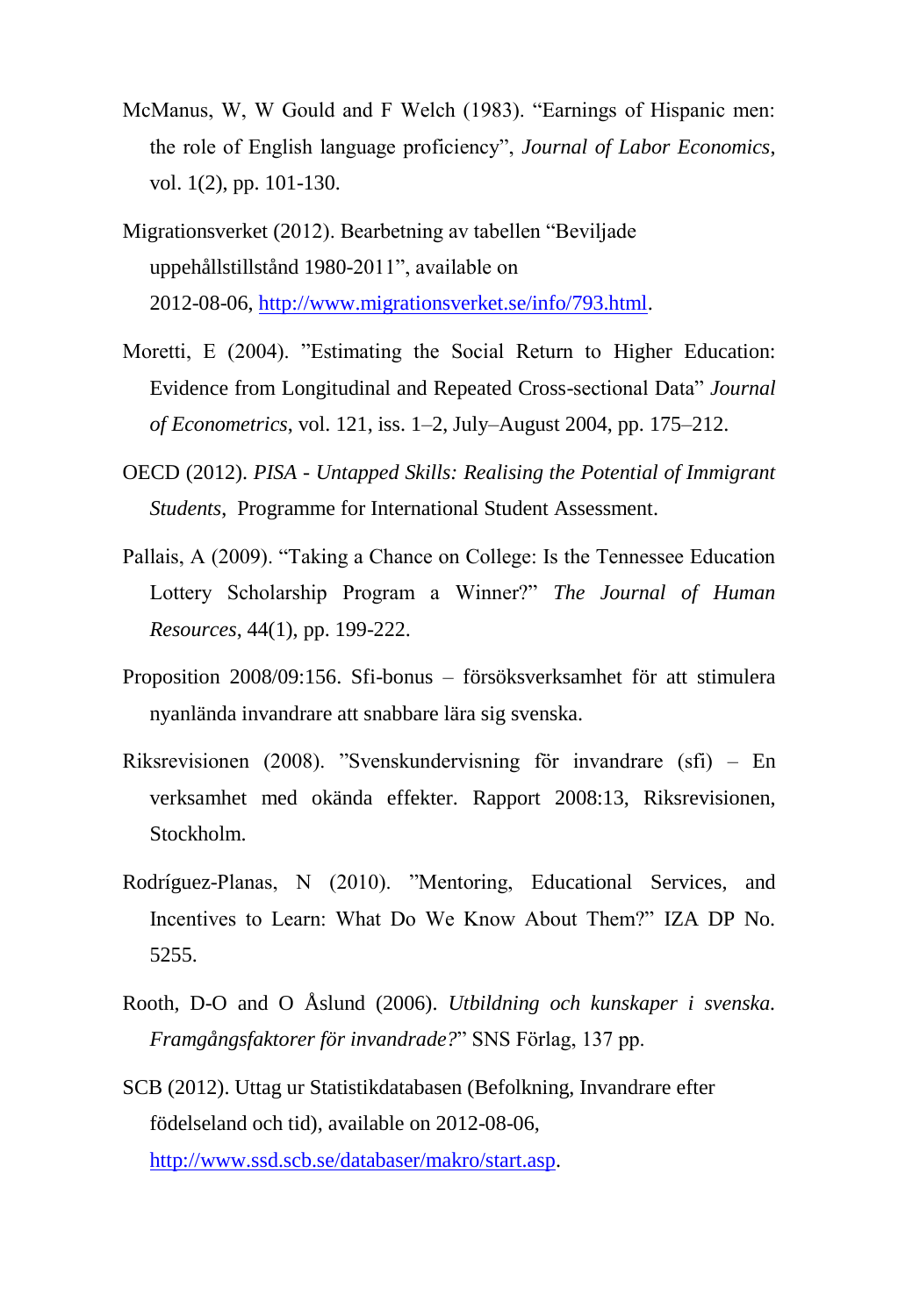- Sébastien, J, C Orsett, M Jimenez and I Wanner (2010), "Migration and Labour Market Outcomes in OECD Countries", *OECD Journal: Economic Studies*, vol. 2010/1.
- SFS (2007). Förordning om extra ersättning till kommuner 2007-2009 för att påskynda utlänningars etablering på arbetsmarknaden (SFS 2007:662).
- SFS (2009). SFS 2009:1561 Förordning om extra ersättning till kommuner 2010 för att påskynda utlänningars etablering på arbetsmarknaden (SFS 2009:1561).
- Sharma, D (2010). "Incentives for Academic Achievement: The Impacts on Exam Grades and Household Behavior of a Randomized Trial in Nepal." Working Paper, Department of Agricultural, Environmental, and Development Economics, The Ohio State University.
- SKOLFS 2009:2. Förordning om kursplan för svenskundervisning för invandrare, Statens skolverks författningssamling.
- Statskontoret (2009). "Sfi resultat, genomförande och lärarkompetens. En utvärdering av svenska för invandrare", Rapport 2009:2, Statskontoret, Stockholm.
- Swedish National Agency for Education (2010A). Tabell 3A: Elever 2006 2010 efter kön, ålder, utbildningsbakgrund, andel i läs- och skrivinlärning, andel i praktik och anordnare, available on 2012-08-06, [http://www.skolverket.se/statistik-och-analys/2.1862/2.4402/2.4419.](http://www.skolverket.se/statistik-och-analys/2.1862/2.4402/2.4419)
- Swedish National Agency for Education (2010B). Tabell 2C: Genomsnittligt tid i veckor mellan start- och slutdatum t.o.m. 2010 för elever som påbörjat sin utbildning 2008, elever prioriterade efter högsta godkända studieväg, available on 2012-11-01, [http://www.skolverket.se/statistik](http://www.skolverket.se/statistik-och-analys/statistik/2.4402/2.4422/studieresultat-i-svenskundervisning-for-invandrare-kalenderar-2010-1.129703)[och-analys/statistik/2.4402/2.4422/studieresultat-i-svenskundervisning](http://www.skolverket.se/statistik-och-analys/statistik/2.4402/2.4422/studieresultat-i-svenskundervisning-for-invandrare-kalenderar-2010-1.129703)[for-invandrare-kalenderar-2010-1.129703.](http://www.skolverket.se/statistik-och-analys/statistik/2.4402/2.4422/studieresultat-i-svenskundervisning-for-invandrare-kalenderar-2010-1.129703)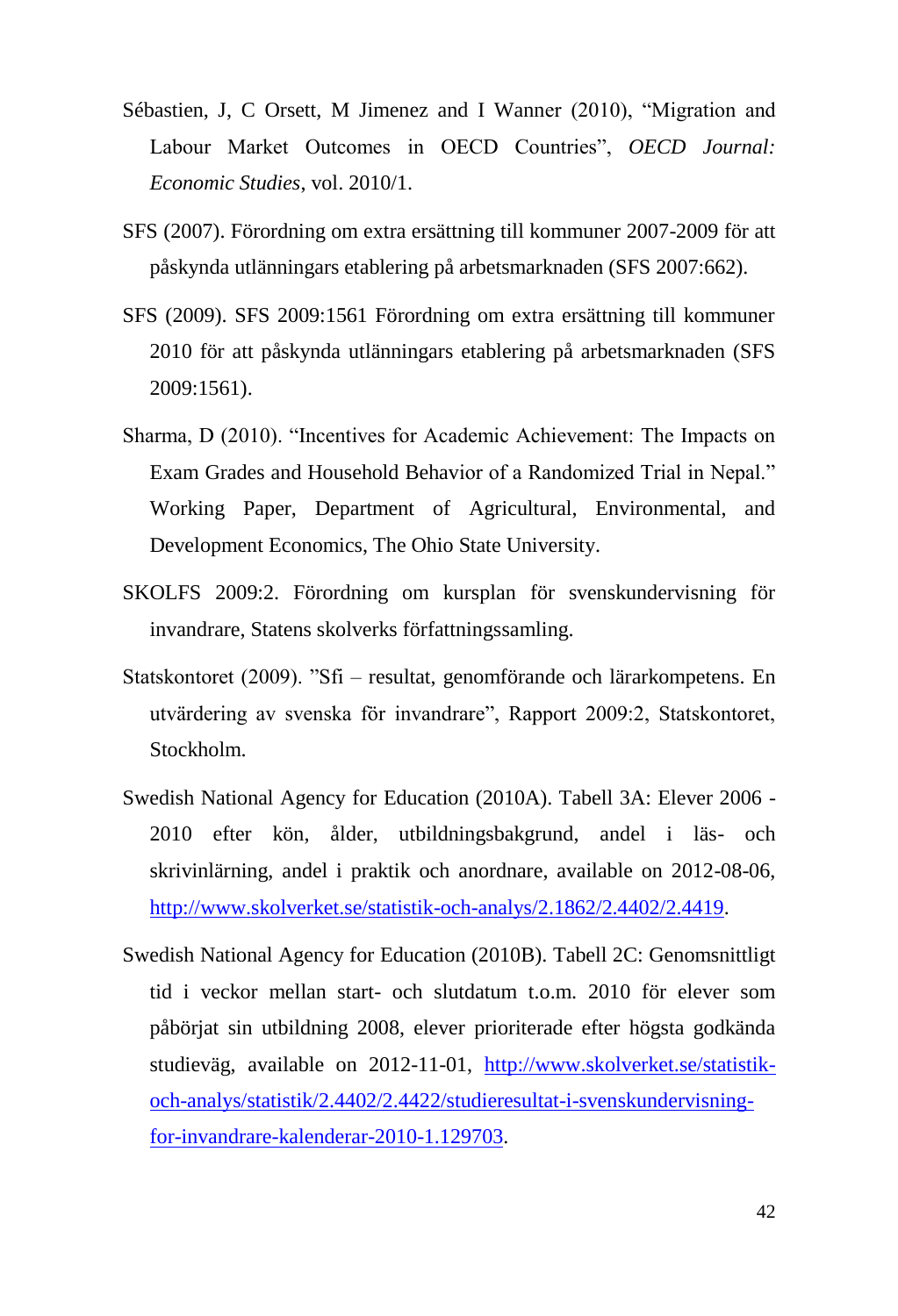Swedish National Agency for Education (2012). Tabell 2A: Studieresultat t.o.m. 2011 för elever som påbörjat sin utbildning 2009, available on 2012-08-24,

[http://www.skolverket.se/statistik-och-analys/2.1862/2.4402/2.4422.](http://www.skolverket.se/statistik-och-analys/2.1862/2.4402/2.4422)

- Swedish Schools Inspectorate (2010). "Svenskundervisning för invandrare (sfi) – en granskning av hur utbildningen formas efter deltagarnas förutsättningar och mål", Kvalitetsgranskning, Rapport 2010:7, Skolinspektionen.
- Tainer, E (1988). "English Language Proficiency and the Determination of Earnings Among Foreign-born Men", *The Journal of Human Resources*, vol. 23 (1), pp. 108-122.
- Tubergen, F and M Kalmijn (2005) "Destination‐Language Proficiency in Cross‐National Perspective: A Study of Immigrant Groups in Nine Western Countries" *American Journal of Sociology*, vol. 110, No. 5 (March 2005), pp. 1412-1457.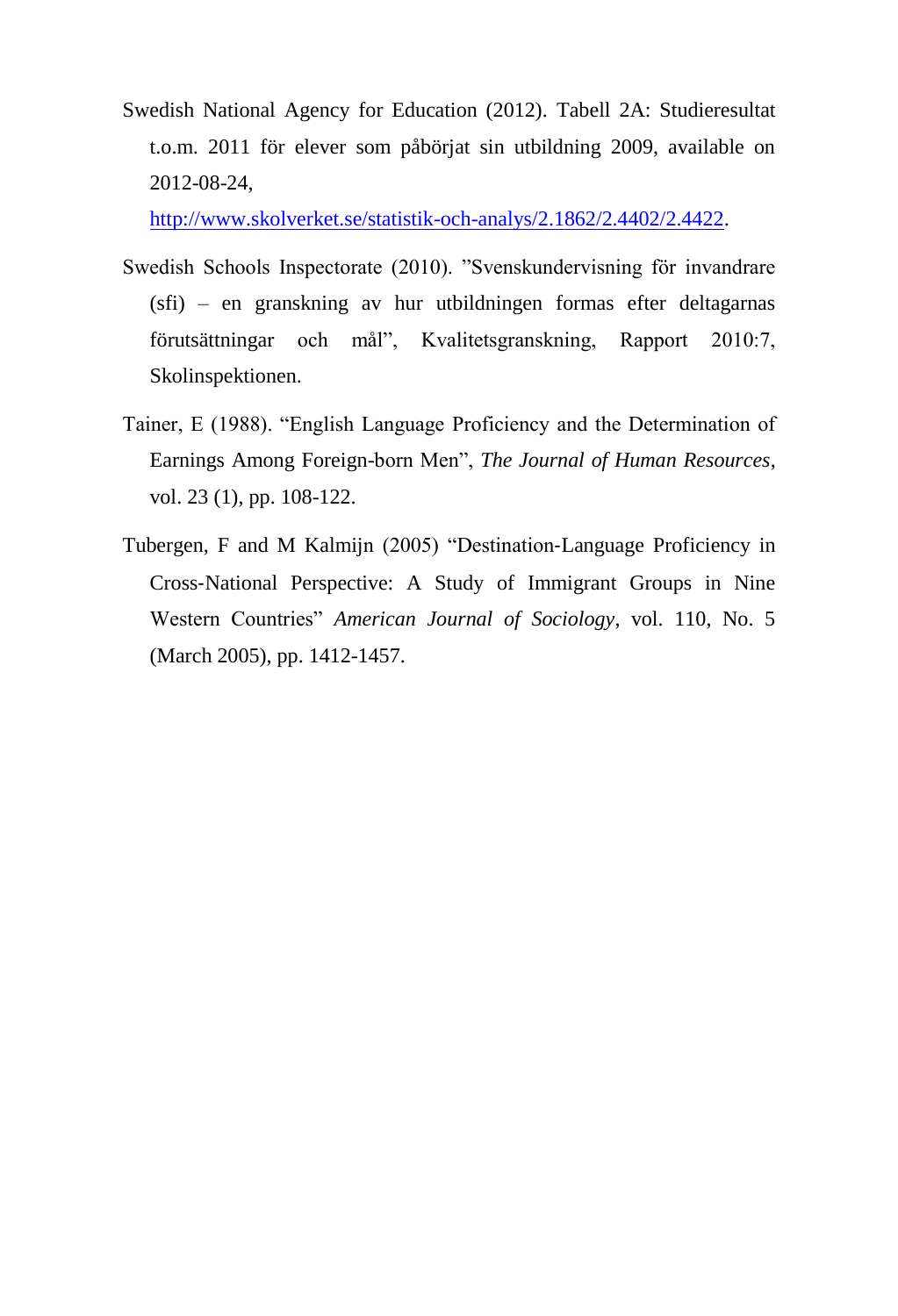# Appendix A. Additional Results

## Table A1. Regression sample (page 1/2)

|                                  | Metropolitan areas |         |         | Other municipalities |         | All municipalities |
|----------------------------------|--------------------|---------|---------|----------------------|---------|--------------------|
|                                  | Treated            | Control | Treated | Control              | Treated | Control            |
| Age                              | 31.28              | 30.85   | 31.53   | 30.86                | 31.37   | 30.86              |
| Gender (0=women)                 | 0.54               | 0.54    | 0.53    | 0.51                 | 0.53    | 0.53               |
| Married or partner               | 0.46               | 0.47    | 0.52    | 0.51                 | 0.48    | 0.49               |
| Children under 18 in household   | 0.21               | 0.22    | 0.27    | 0.25                 | 0.23    | 0.23               |
| Social assistance                | 0.13               | 0.25    | 0.25    | 0.26                 | 0.17    | 0.25               |
| Annual earnings (100's of SEK)   | 434.05             | 261.20  | 274.28  | 295.51               | 376.24  | 276.34             |
| Bosnia and Herzegovina           | 0.00               | 0.01    | 0.01    | 0.01                 | 0.01    | 0.01               |
| Former Yugoslavia                | 0.02               | 0.03    | 0.05    | 0.05                 | 0.03    | 0.04               |
| Poland                           | 0.09               | 0.07    | 0.10    | 0.09                 | 0.10    | 0.08               |
| Ireland and UK                   | 0.03               | 0.02    | 0.02    | 0.02                 | 0.03    | 0.02               |
| Germany                          | 0.00               | 0.00    | 0.00    | 0.00                 | 0.00    | 0.00               |
| Mediterranean countries          | 0.05               | 0.03    | 0.02    | 0.03                 | 0.04    | 0.03               |
| <b>The Baltics</b>               | 0.03               | 0.02    | 0.03    | 0.03                 | 0.03    | 0.02               |
| Eastern Europe and former Soviet | 0.09               | 0.08    | 0.09    | 0.07                 | 0.09    | 0.08               |
| <b>Central Europe</b>            | 0.01               | 0.02    | 0.02    | 0.02                 | 0.01    | 0.02               |
| France and Benelux               | 0.04               | 0.03    | 0.02    | 0.02                 | 0.03    | 0.03               |
| US and Canada                    | 0.03               | 0.02    | 0.01    | 0.02                 | 0.02    | 0.02               |
| <b>Central America</b>           | 0.01               | 0.01    | 0.01    | 0.01                 | 0.01    | 0.01               |
| Chile                            | 0.01               | 0.01    | 0.01    | 0.00                 | 0.01    | 0.01               |
| South America                    | 0.04               | 0.02    | 0.03    | 0.03                 | 0.04    | 0.02               |
| Horn of Africa and Sudan         | 0.09               | 0.06    | 0.07    | 0.07                 | 0.08    | 0.07               |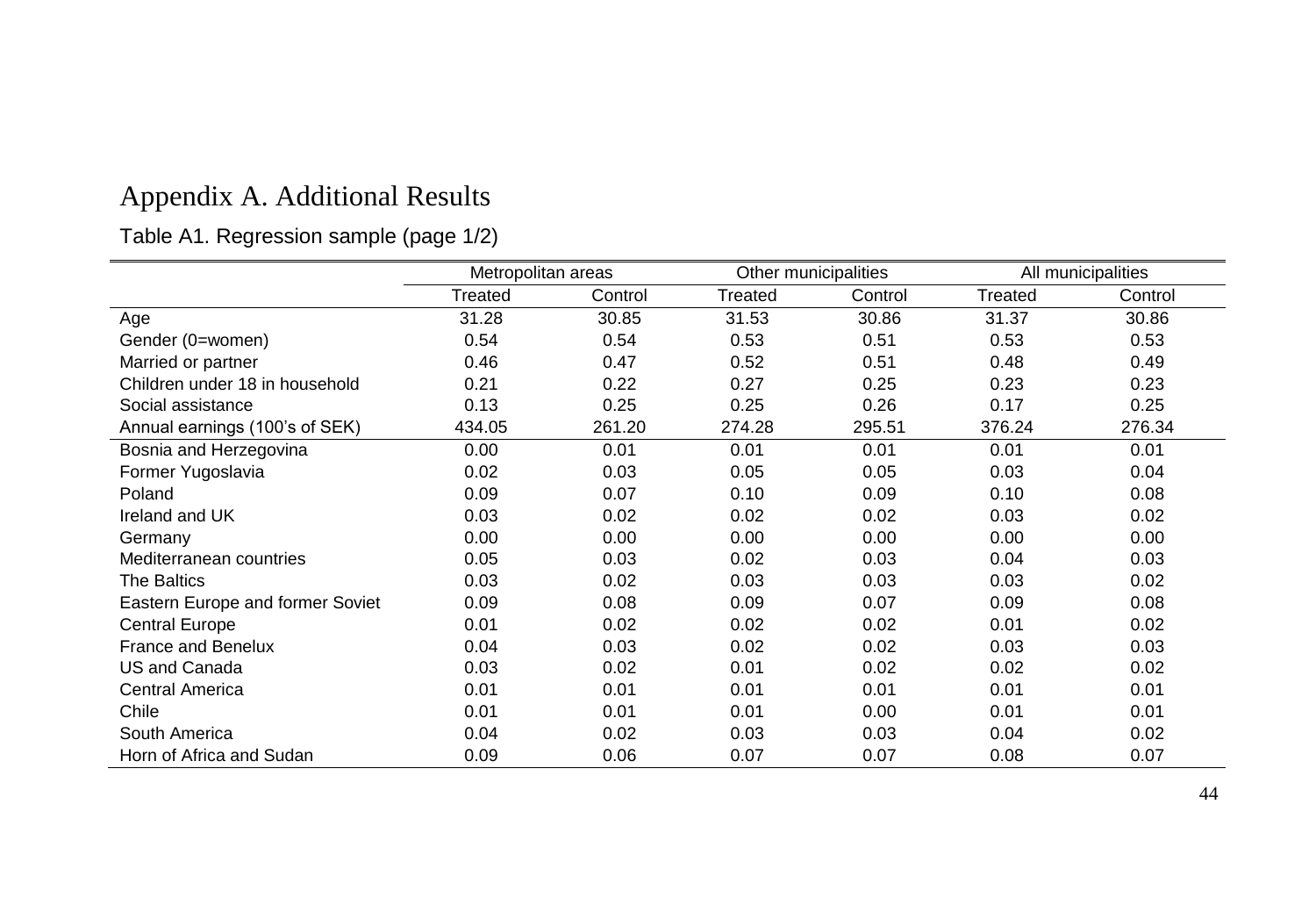#### Table A1. Cont'd (page 2/2)

| North Africa and Middle East  | 0.06  | 0.06  | 0.06  | 0.06  | 0.06  | 0.06  |
|-------------------------------|-------|-------|-------|-------|-------|-------|
| Sub-Saharan Africa and Egypt  | 0.03  | 0.04  | 0.03  | 0.03  | 0.03  | 0.04  |
| Iran                          | 0.03  | 0.05  | 0.04  | 0.03  | 0.04  | 0.04  |
| Iraq                          | 0.07  | 0.16  | 0.14  | 0.14  | 0.10  | 0.15  |
| Turkey                        | 0.03  | 0.03  | 0.03  | 0.03  | 0.03  | 0.03  |
| East Asia                     | 0.07  | 0.07  | 0.04  | 0.07  | 0.06  | 0.07  |
| South East Asia               | 0.04  | 0.04  | 0.06  | 0.06  | 0.05  | 0.05  |
| South Asia                    | 0.08  | 0.06  | 0.08  | 0.06  | 0.08  | 0.06  |
| Australia and the Pacific     | 0.01  | 0.01  | 0.00  | 0.01  | 0.01  | 0.01  |
| Not classified                | 0.00  | 0.00  | 0.00  | 0.00  | 0.00  | 0.00  |
| Course start within 3 months  | 0.30  | 0.21  | 0.28  | 0.25  | 0.29  | 0.23  |
| Course start within 6 months  | 0.42  | 0.39  | 0.43  | 0.42  | 0.42  | 0.40  |
| Course start within 12 months | 0.49  | 0.50  | 0.53  | 0.52  | 0.50  | 0.51  |
| Passed any course             | 0.16  | 0.20  | 0.24  | 0.23  | 0.19  | 0.21  |
| Passed a bonus course         | 0.07  | 0.09  | 0.10  | 0.11  | 0.08  | 0.10  |
| Passed other course           | 0.15  | 0.18  | 0.21  | 0.20  | 0.17  | 0.19  |
| N                             | 33690 | 28899 | 19105 | 22813 | 52795 | 51712 |

Notes: Sample includes all immigrants to Sweden that arrived to Sweden between 2006-07-01 and 2010-06-30, i.e. the full regression sample, aged 18-64 years old residing in a municipality that implemented the bonus scheme or a control municipality. Immigrants from Norway, Iceland, Finland and Denmark are excluded. All demographic and labor market characteristics are measured the year of arrival. The outcome variables course start within 3/6/12 months refers to time before the first course start within Sfi. The outcome variables passed any course/a bonus course/other course are set to unity if an individual have completed a course within 15 months after immigration but no longer than 12 months after immigration, i.e. the bonus requirement was fulfilled.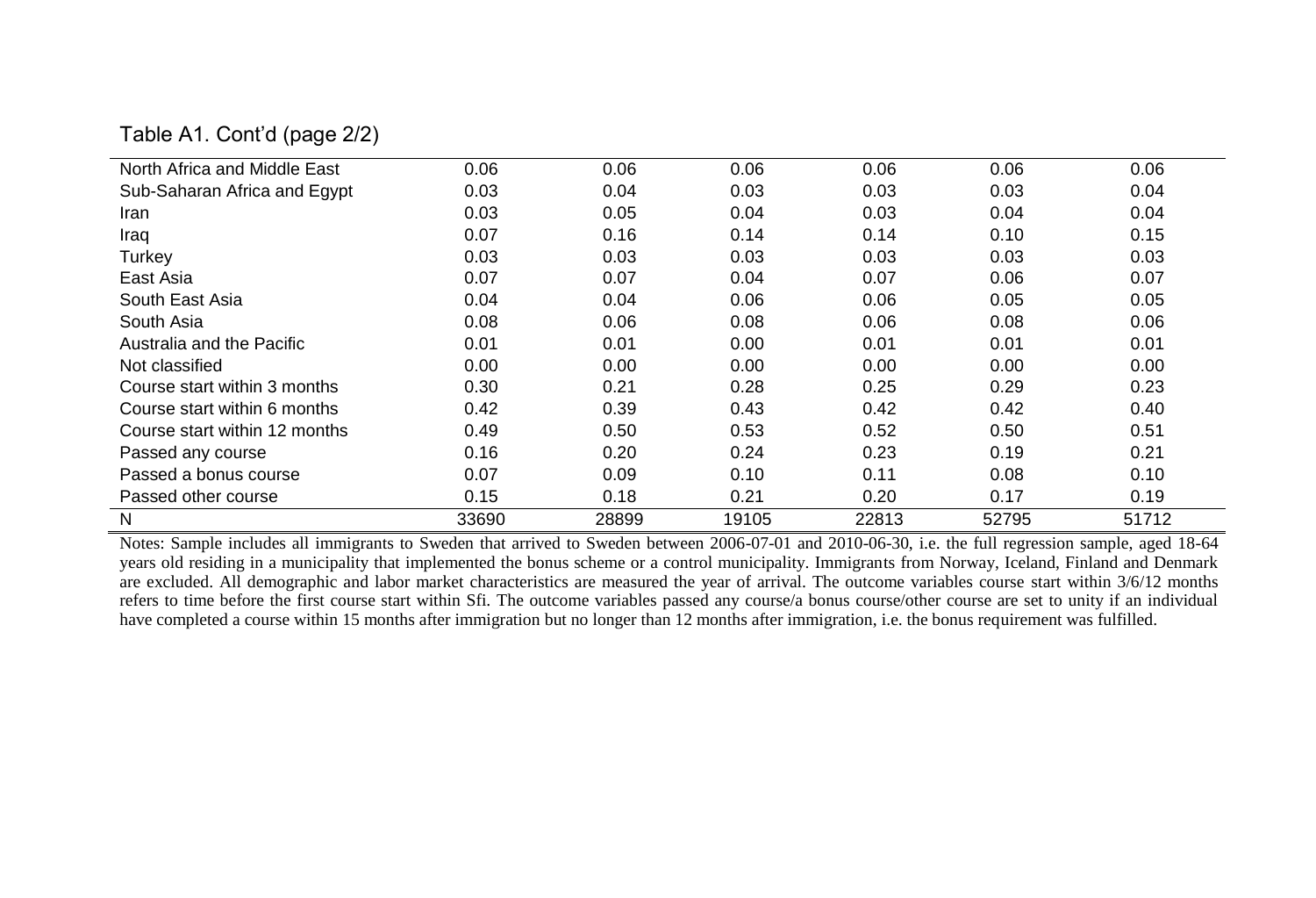|                           |           | Pilot period |           |         | <b>Before Pilot</b> |           |           |         |
|---------------------------|-----------|--------------|-----------|---------|---------------------|-----------|-----------|---------|
|                           | Mean      | Mean         | Diff.     | P-value | Mean                | Mean      | Diff.     | P-value |
|                           | pass rate | pass rate    | (Treated- |         | pass rate           | pass rate | (Treated- |         |
|                           | treated   | control      | Control)  |         | treated             | control   | Control)  |         |
|                           | group     | group        |           |         | group               | group     |           |         |
| All treated-all untreated | 0.421     | 0.386        | 0.035     | 0.000   | 0.422               | 0.410     | 0.012     | 0.001   |
| Stockholm-Göteborg        | 0.427     | 0.383        | 0.043     | 0.000   | 0.411               | 0.392     | 0.020     | 0.000   |
| Huddinge-Haninge          | 0.393     | 0.418        | $-0.025$  | 0.291   | 0.443               | 0.415     | 0.029     | 0.045   |
| Borås-Jönköping           | 0.413     | 0.472        | $-0.059$  | 0.039   | 0.394               | 0.440     | $-0.046$  | 0.004   |
| Växjö-Kalmar              | 0.297     | 0.235        | 0.062     | 0.085   | 0.378               | 0.404     | $-0.026$  | 0.228   |
| Sandviken-Gävle           | 0.444     | 0.406        | 0.039     | 0.365   | 0.597               | 0.568     | 0.029     | 0.252   |
| Nacka-Täby                | 0.245     | 0.430        | $-0.185$  | 0.000   | 0.282               | 0.345     | $-0.063$  | 0.002   |
| Sollentuna-Solna          | 0.475     | 0.293        | 0.182     | 0.000   | 0.414               | 0.282     | 0.132     | 0.000   |
| Halmstad-Helsingborg      | 0.522     | 0.339        | 0.184     | 0.000   | 0.525               | 0.483     | 0.042     | 0.015   |
| Karlstad-Västerås         | 0.406     | 0.504        | $-0.098$  | 0.002   | 0.473               | 0.505     | $-0.032$  | 0.111   |
| Trelleborg-Landskrona     | 0.270     | 0.216        | 0.054     | 0.151   | 0.321               | 0.333     | $-0.012$  | 0.628   |
| Ornsköldsvik-Härnösand    | 0.600     | 0.655        | $-0.055$  | 0.416   | 0.687               | 0.593     | 0.094     | 0.010   |
| Uddevalla-Trollhättan     | 0.553     | 0.405        | 0.148     | 0.002   | 0.595               | 0.429     | 0.165     | 0.000   |
| Katrineholm-Nyköping      | 0.794     | 0.566        | 0.228     | 0.000   | 0.692               | 0.560     | 0.132     | 0.000   |

#### Table A2. Course starts within 6 months after immigration, t-test

Notes: The outcome is defined as having started a course within 6 months after immigration. The sample includes all immigrants to Sweden that arrived to Sweden between 2006-07-01 and 2010-06-30 aged 18-64 years old residing in a municipality that implemented the bonus scheme or a control municipality excluding immigrants from Norway, Iceland, Finland and Denmark.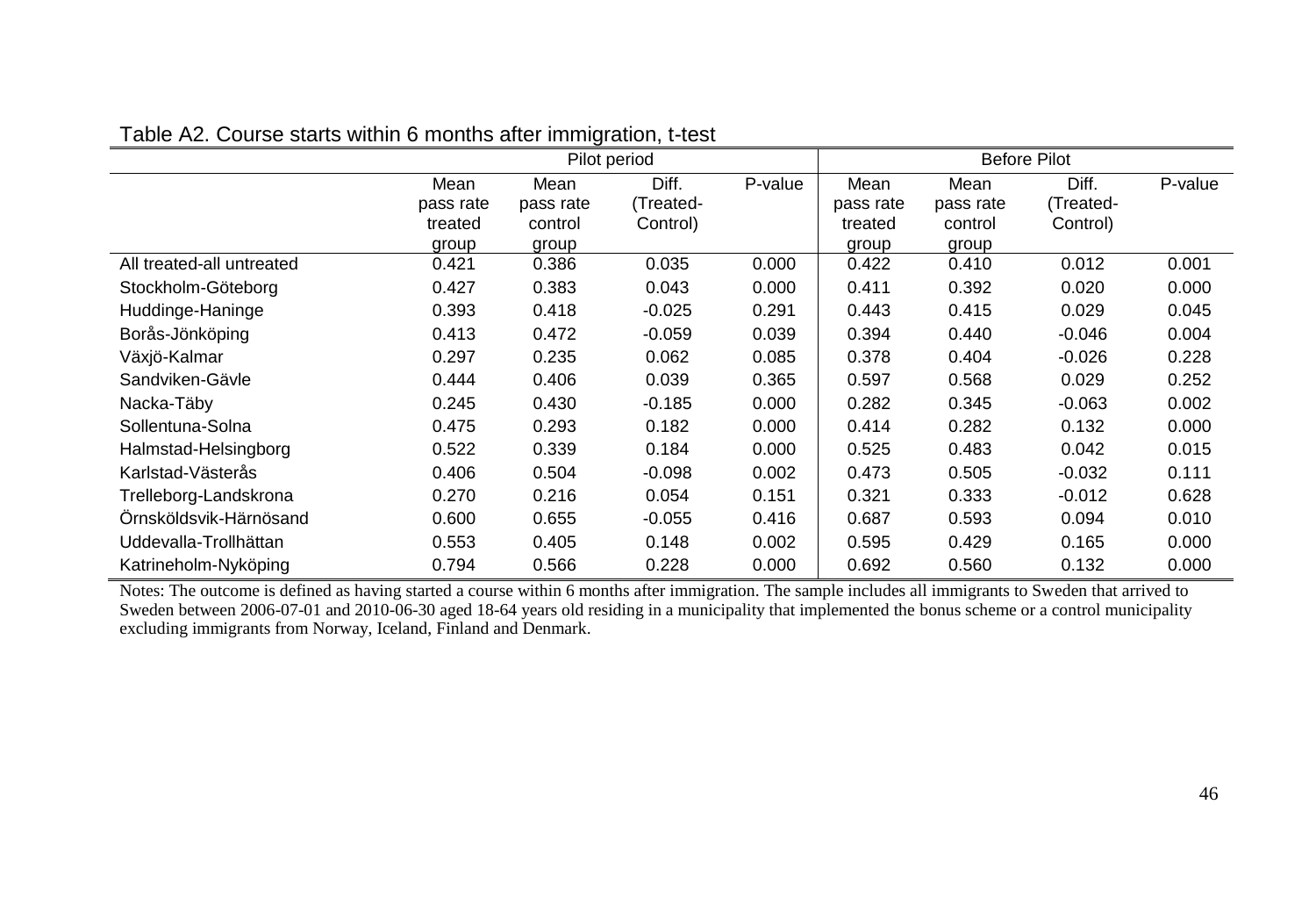Table A3. Effects on student achievement – clustered standard errors

|                                 | Metropolitan |         |       | Other          | All            |         |
|---------------------------------|--------------|---------|-------|----------------|----------------|---------|
|                                 | areas        |         |       | municipalities | municipalities |         |
| Passed the following<br>course: | <b>ATE</b>   | (S.E.)  | ATE   | (S.E.)         | ATE            | (S.E.)  |
| Any course (1A-3D)              | 0.032        | (0.021) | 0.005 | (0.025)        | 0.020          | (0.016) |
| Bonus courses (1B, 2C,<br>3D)   | 0.034        | (0.011) | 0.007 | (0.019)        | 0.022          | (0.011) |
| Other courses (1A, 2B, 3C)      | 0.031        | (0.018) | 0.005 | (0.026)        | 0.019          | (0.015) |

Notes: Robust standard errors clustered on municipalities in parentheses. See also note Table 4.

 $* < 0.05$  \*\*  $< 0.01$  \*\*\*  $< 0.001$ .

#### Table A4. Placebo regressions – student achievement

|                      |            | Metropolitan | Other      |                 | All municipalities |         |  |
|----------------------|------------|--------------|------------|-----------------|--------------------|---------|--|
|                      |            | areas        |            | municipalities  |                    |         |  |
| Passed the following | <b>ATE</b> | (S.E.)       | <b>ATE</b> | (S.E.)          | <b>ATE</b>         | (S.E.)  |  |
| course:              |            |              |            |                 |                    |         |  |
| Any course (1A-3D)   | 0.007      | (0.008)      |            | (0.013)         | $-0.002$           | (0.008) |  |
| Bonus courses (1B,   | $-0.003$   | (0.005)      | $-0.027$   | (0.009)         | $-0.013$           | (0.005) |  |
| 2C, 3D)              |            |              |            |                 |                    |         |  |
| Other courses (1A,   | 0.003      | (0.008)      | $-0.005$   | (0.013)         | $-0.001$           | (0.008) |  |
| 2B, 3C)              |            |              |            |                 |                    |         |  |
| N                    |            | 31284        | 21294      |                 |                    | 52578   |  |
|                      |            |              |            | Mean pass rates |                    |         |  |
| Any course           |            | 0.17         | 0.23       |                 |                    | 0.20    |  |
| Bonus courses        |            | 0.08         |            | 0.10            |                    | 0.08    |  |
| Other courses        |            | 0.16         |            | 0.20            |                    | 0.18    |  |

Notes: Robust standard errors clustered on municipality interacted by immigration month within parentheses. Includes migrants that arrived between 2007-07-01 and 2009-06-30. Treatment defined to take place 1 of July 2008. Outcome defined as having passed a course within 15 months after immigration and 12 months after the course start. See also note Table 4.

\*  $<0.05$  \*\*  $<0.01$  \*\*\*  $<0.001$ .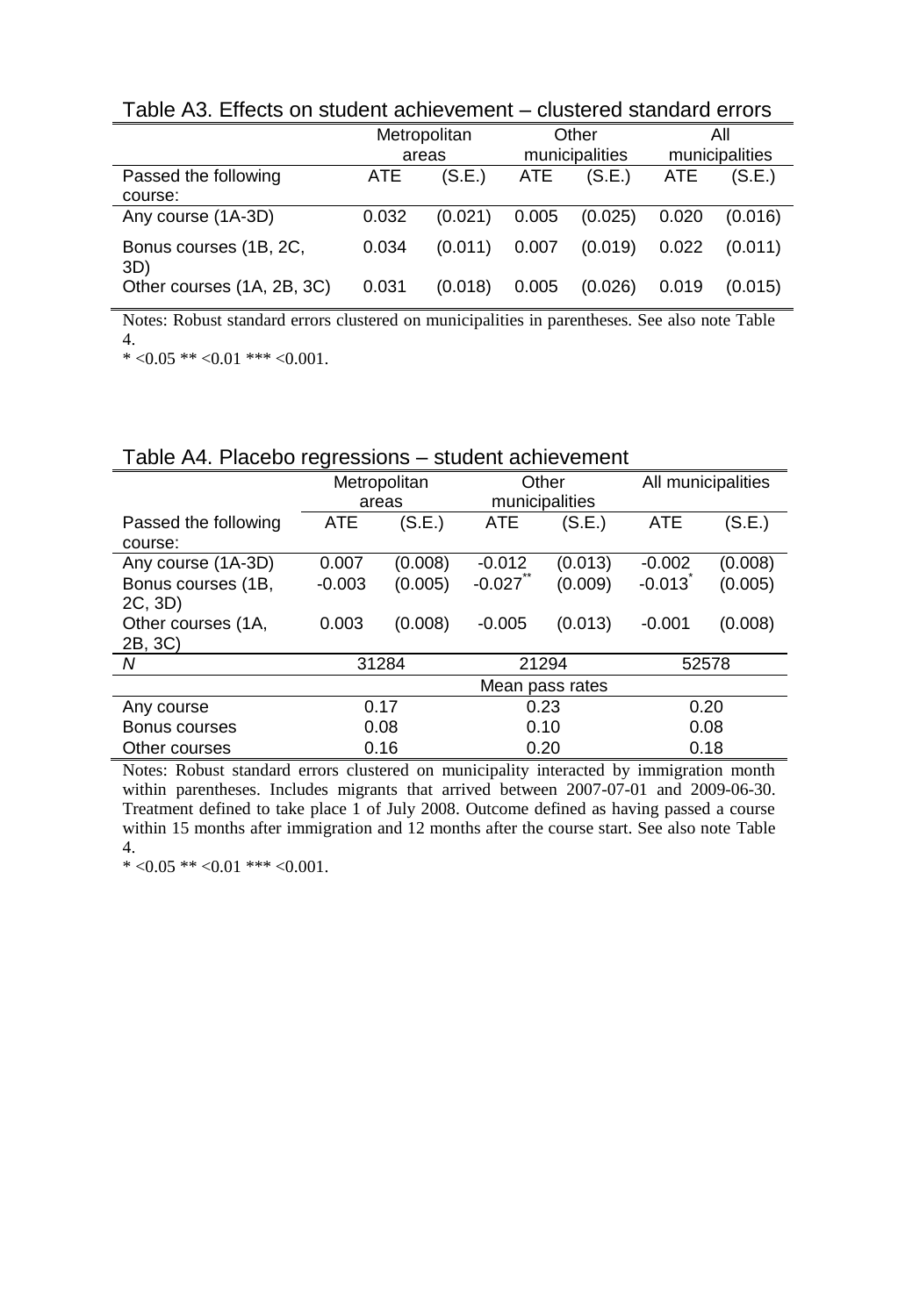|                                 | rapio 7 io. Enocio on otagont aomovomont<br>adding infoar time trondo |         |            |                 |                |         |  |  |  |  |
|---------------------------------|-----------------------------------------------------------------------|---------|------------|-----------------|----------------|---------|--|--|--|--|
|                                 | Metropolitan                                                          |         |            | Other           |                | All     |  |  |  |  |
|                                 | areas                                                                 |         |            | municipalities  | municipalities |         |  |  |  |  |
| Passed the following<br>course: | ATE                                                                   | (S.E.)  | <b>ATE</b> | (S.E.)          | <b>ATE</b>     | (S.E.)  |  |  |  |  |
| Any course (1A-3D)              | 0.034                                                                 | (0.013) | 0.003      | (0.018)         | 0.020          | (0.012) |  |  |  |  |
| Bonus courses (1B,<br>2C, 3D)   | 0.024                                                                 | (0.009) | 0.025      | (0.012)         | 0.024          | (0.008) |  |  |  |  |
| Other courses (1A, 2B,<br>3C)   | ***<br>0.042                                                          | (0.012) | $-0.002$   | (0.018)         | 0.023          | (0.011) |  |  |  |  |
| N                               | 62589                                                                 |         |            | 41918           | 104507         |         |  |  |  |  |
|                                 |                                                                       |         |            | Mean pass rates |                |         |  |  |  |  |
| Any course                      | 0.18                                                                  |         |            | 0.23            | 0.20           |         |  |  |  |  |
| Bonus courses                   |                                                                       | 0.08    |            | 0.10            |                | 0.09    |  |  |  |  |
| Other courses                   | 0.16                                                                  |         |            | 0.21            | 0.18           |         |  |  |  |  |

Table A5. Effects on student achievement – adding linear time trends

Notes: Robust standard errors clustered on municipality interacted by immigration month within parentheses. Outcome defined as having passed a course within 15 months after immigration and 12 months after the course start. See also note Table 4. \*  $<0.05$  \*\*  $<0.01$  \*\*\*  $<0.001$ .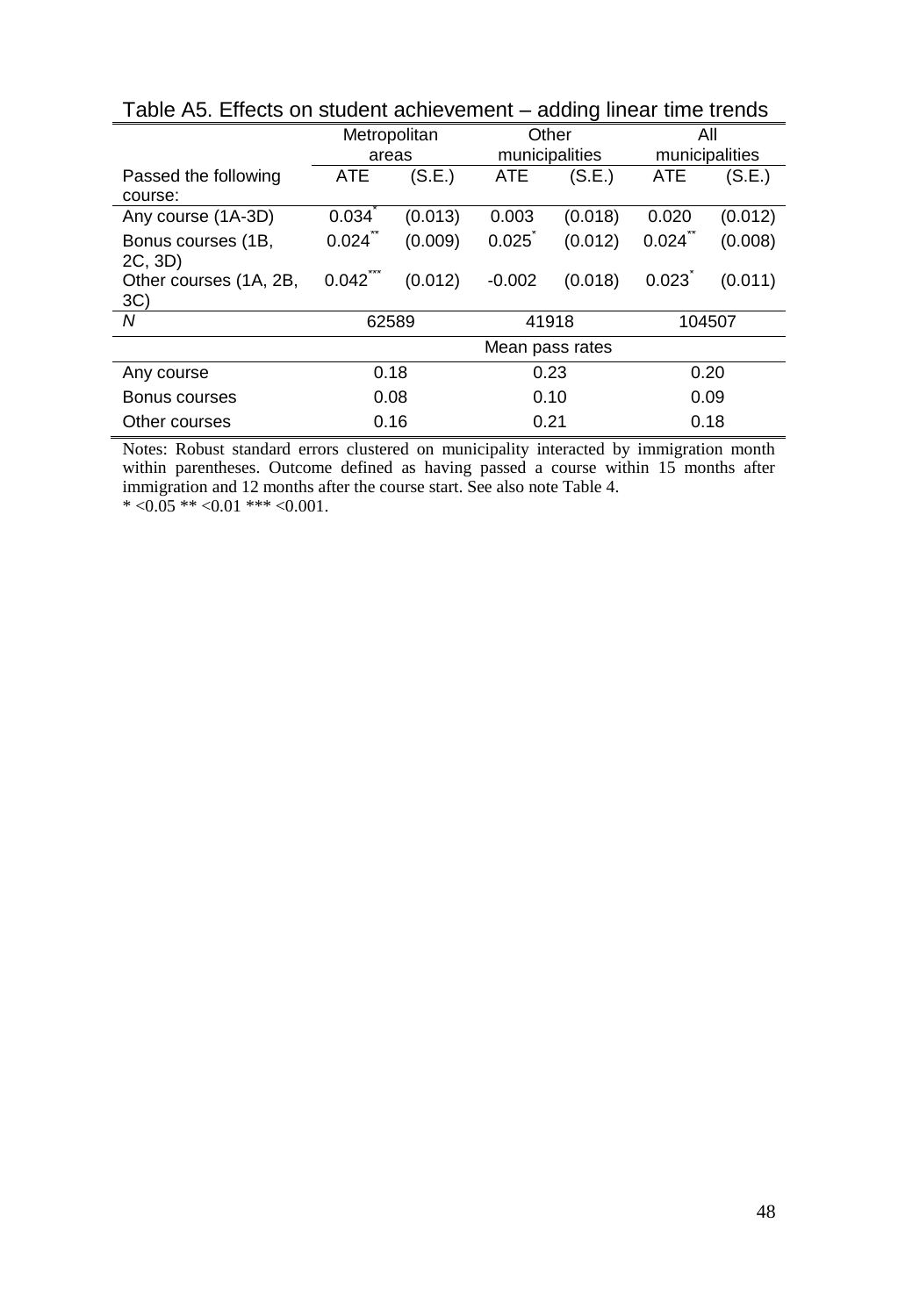|                           | Metropolitan areas |         |                 | Other   |          | All municipalities |  |
|---------------------------|--------------------|---------|-----------------|---------|----------|--------------------|--|
|                           |                    |         | municipalities  |         |          |                    |  |
| <b>Passed any</b>         | <b>ATE</b>         | (S.E.)  | ATE             | (S.E.)  | ATE      | (S.E.)             |  |
| course:                   |                    |         |                 |         |          |                    |  |
| <b>EEA</b>                | 0.020              | (0.011) | $-0.019$        | (0.019) | 0.004    | (0.010)            |  |
| Non-EEA                   | 0.001              | (0.010) | $-0.009$        | (0.016) | $-0.005$ | (0.010)            |  |
| Women                     | $-0.008$           | (0.011) | $-0.024$        | (0.020) | $-0.016$ | (0.011)            |  |
| Men                       | 0.017              | (0.009) | 0.003           | (0.015) | 0.010    | (0.009)            |  |
| 18-29 years old           | 0.008              | (0.010) | $-0.031$        | (0.017) | $-0.009$ | (0.010)            |  |
| 30-64 years old           | 0.007              | (0.012) | 0.008           | (0.017) | 0.007    | (0.010)            |  |
| Controlling for<br>income | 0.006              | (0.008) | $-0.012$        | (0.013) | $-0.002$ | (0.008)            |  |
| Household on SA           | $-0.001$           | (0.024) | $-0.058$        | (0.027) | $-0.026$ | (0.020)            |  |
| Household not on<br>SA    | 0.005              | (0.007) | 0.007           | (0.013) | 0.004    | (0.007)            |  |
|                           |                    |         | Mean pass rates |         |          |                    |  |
| <b>EEA</b>                |                    | 0.10    | 0.13            |         |          | 0.11               |  |
| Non-EEA                   |                    | 0.20    | 0.26            |         | 0.23     |                    |  |
| Women                     |                    | 0.22    | 0.28            |         | 0.24     |                    |  |
| Men                       |                    | 0.13    | 0.18            |         | 0.15     |                    |  |
| 18-29 years old           |                    | 0.18    | 0.23            |         |          | 0.20               |  |
| 30-64 years old           | 0.17               |         | 0.23            |         | 0.19     |                    |  |
| Controlling for<br>income | 0.17               |         | 0.23            |         | 0.20     |                    |  |
| Household on SA           |                    | 0.30    |                 | 0.36    |          | 0.33               |  |
| Household not on<br>SA    |                    | 0.14    | 0.18            |         |          | 0.16               |  |

| Table A6. Student achievement – Heterogeneous effects – Placebo |  |
|-----------------------------------------------------------------|--|
| regressions                                                     |  |

Notes: Robust standard errors clustered on municipality interacted by immigration month within parentheses. Outcome defined as having passed any course within 15 months after immigration and 12 months after the course start. Treatment is defined to take place on  $1<sup>st</sup>$  of July 2008. Immigrants immigrating between 2007-07-01 – 2009-06-30 included. See also note Table 4.

 $* <0.05 ** <0.01 ** <0.001$ .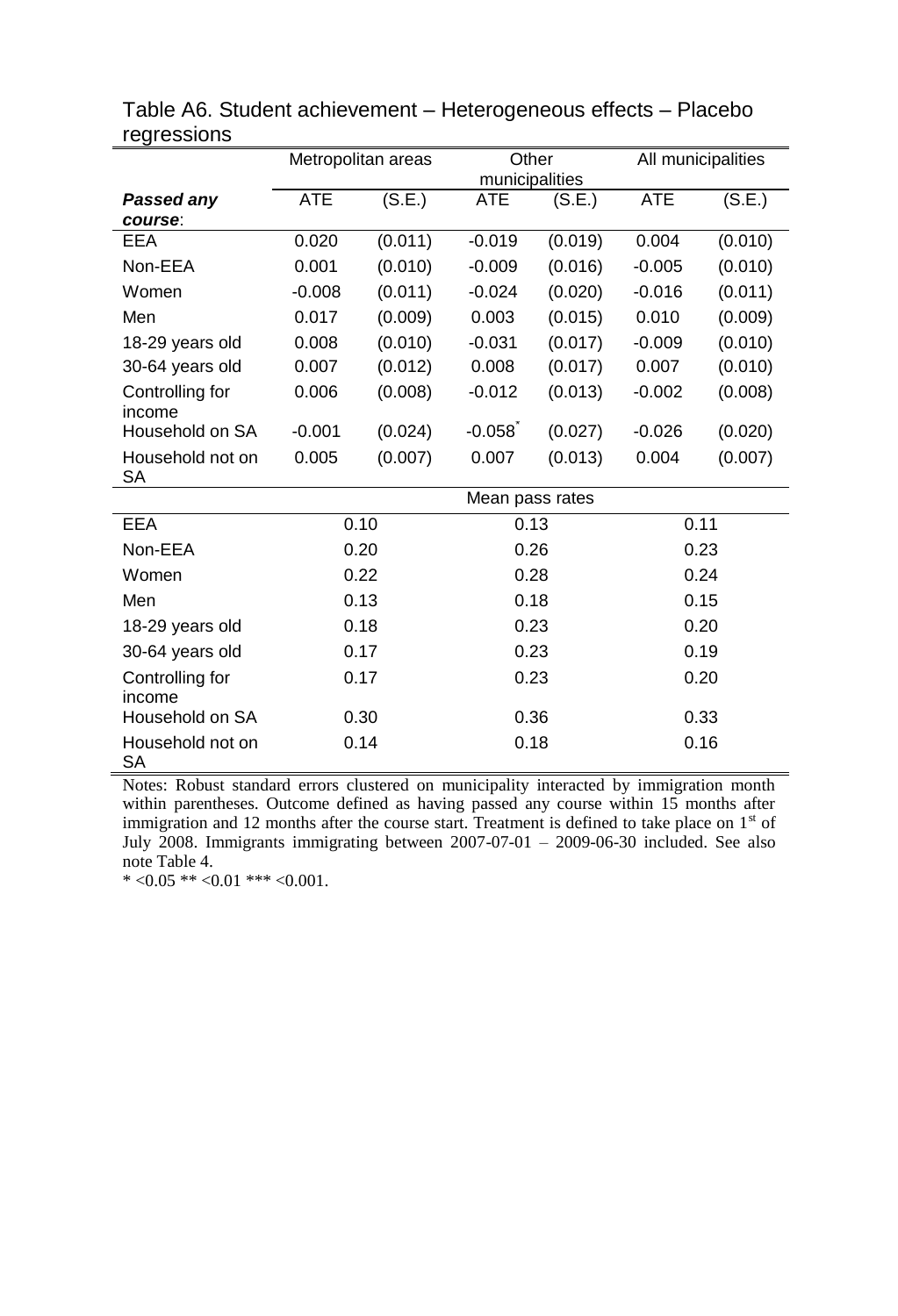|                                 | Metropolitan areas |         | Other<br>municipalities |                 | All municipalities |         |
|---------------------------------|--------------------|---------|-------------------------|-----------------|--------------------|---------|
| Passed the<br>following course: | <b>ATE</b>         | (S.E.)  | <b>ATE</b>              | (S.E.)          | <b>ATE</b>         | (S.E.)  |
| Any course (1A-<br>3D)          | 0.032              | (0.010) | 0.001                   | (0.012)         | 0.018              | (0.008) |
| Bonus courses<br>(1B, 2C, 3D)   | 0.031              | (0.006) | 0.007                   | (0.009)         | 0.020              | (0.006) |
| Other courses<br>(1A, 2B, 3C)   | 0.034              | (0.009) | 0.001                   | (0.012)         | 0.020              | (0.008) |
| Ν                               | 62589              |         | 41918                   |                 | 104507             |         |
|                                 |                    |         |                         | Mean pass rates |                    |         |
| Any course                      | 0.21               |         | 0.27                    |                 | 0.24               |         |
| Bonus courses                   | 0.10               |         | 0.13                    |                 | 0.12               |         |
| Other courses                   | 0.19               |         | 0.24                    |                 | 0.21               |         |

Table A7. Effects on student achievement – pass within 18 months after immigration

Notes: Robust standard errors clustered on municipality interacted by immigration month within parentheses. Outcome defined as having passed a course within 18 months after immigration. See also note Table 4.

 $* < 0.05$  \*\*  $< 0.01$  \*\*\*  $< 0.001$ .

| rapio Alor Timo Varying onoolo on olddom domovomoril |                       |         |                      |         |                    |         |  |
|------------------------------------------------------|-----------------------|---------|----------------------|---------|--------------------|---------|--|
|                                                      | Metropolitan areas    |         | Other municipalities |         | All municipalities |         |  |
| Passed:                                              | <b>ATE</b>            | (S.E.)  | ATE                  | (S.E.)  | <b>ATE</b>         | (S.E.)  |  |
| Bonus courses<br>(1B, 2C, 3D)                        |                       |         |                      |         |                    |         |  |
| <b>July 2009</b>                                     | 0.030                 | (0.012) | 0.001                | (0.024) | 0.016              | (0.013) |  |
| August 2009                                          | 0.063                 | (0.004) | $-0.014$             | (0.015) | 0.033              | (0.012) |  |
| September 2009                                       | 0.065                 | (0.009) | 0.004                | (0.017) | 0.041              | (0.012) |  |
| October 2009                                         | 0.025                 | (0.011) | $-0.010$             | (0.027) | 0.009              | (0.012) |  |
| November 2009                                        | $0.047$ <sup>-1</sup> | (0.017) | 0.013                | (0.022) | 0.031              | (0.015) |  |
| December 2009                                        | 0.024                 | (0.011) | 0.019                | (0.041) | 0.021              | (0.019) |  |
| January 2010                                         | 0.051                 | (0.006) | $-0.033$             | (0.033) | 0.013              | (0.019) |  |
| February 2010                                        | 0.023                 | (0.010) | $-0.008$             | (0.035) | 0.010              | (0.016) |  |
| March 2010                                           | $-0.015$              | (0.010) | 0.074                | (0.026) | 0.020              | (0.020) |  |
| <b>April 2010</b>                                    | 0.008                 | (0.008) | 0.024                | (0.027) | 0.014              | (0.012) |  |
| May 2010                                             | 0.004                 | (0.009) | 0.037                | (0.025) | 0.013              | (0.021) |  |
| June 2010                                            | 0.023                 | (0.008) | 0.004                | (0.029) | 0.013              | (0.014) |  |
|                                                      | 62589                 |         | 41918                |         | 104507             |         |  |

#### Table A8. Time-Varying effects on student achievement

Notes: Robust standard errors clustered on municipality interacted by immigration month within parentheses. Outcome defined as having passed a course within 15 months after immigration and 12 months after the course start. See also note Table 4.  $* < 0.05$  \*\*  $< 0.01$  \*\*\*  $< 0.001$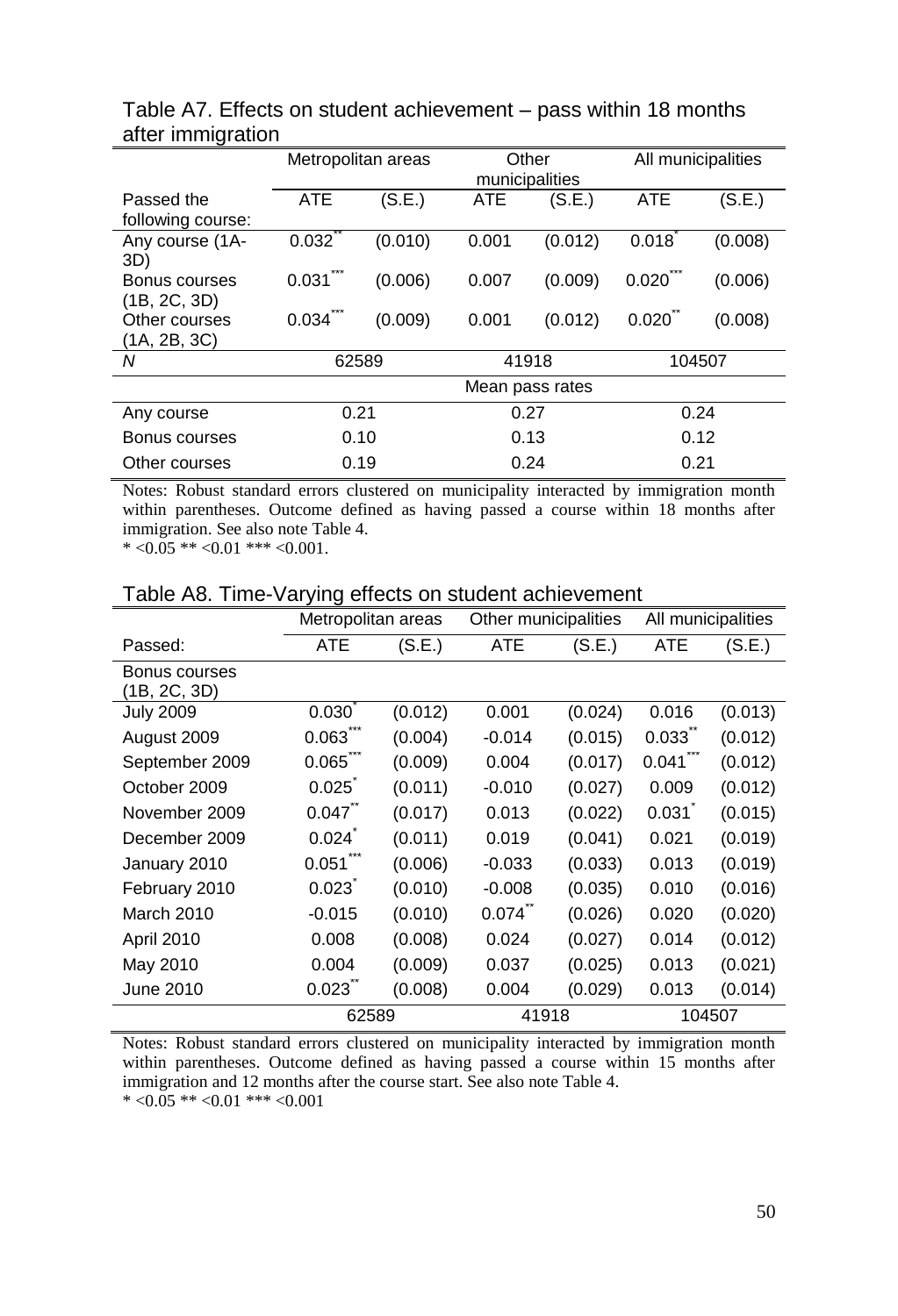|            |         |                                                                   |         | All municipalities                                                    |                |
|------------|---------|-------------------------------------------------------------------|---------|-----------------------------------------------------------------------|----------------|
| <b>ATE</b> | (S.E.)  | <b>ATE</b>                                                        | (S.E.)  | <b>ATE</b>                                                            | (S.E.)         |
|            |         |                                                                   |         |                                                                       |                |
|            |         |                                                                   |         |                                                                       |                |
| 0.028      | (0.009) | 0.006                                                             | (0.012) | 0.017                                                                 | (0.008)        |
|            |         |                                                                   |         |                                                                       |                |
|            |         |                                                                   |         |                                                                       | (0.005)        |
|            |         |                                                                   |         |                                                                       |                |
| 0.027      |         | 0.006                                                             |         |                                                                       | (0.007)        |
|            |         |                                                                   |         |                                                                       |                |
|            |         | 41918                                                             |         | 104507                                                                |                |
|            |         |                                                                   |         |                                                                       |                |
|            |         | 0.23                                                              |         | 0.20                                                                  |                |
| 0.08       |         | 0.10                                                              |         | 0.09                                                                  |                |
|            |         |                                                                   |         | 0.18                                                                  |                |
|            | 0.033   | Metropolitan areas<br>(0.006)<br>(0.008)<br>62589<br>0.18<br>0.16 | 0.008   | Other municipalities<br>(0.009)<br>(0.012)<br>Mean pass rates<br>0.21 | 0.020<br>0.017 |

Table A9. Effects on student achievement – weights defined by country/region of birth

Notes: Robust standard errors clustered on municipality interacted by immigration month within parentheses. Outcome defined as having passed a course within 15 months after immigration and 12 months after the course start. See also note Table 4.

 $* < 0.05$  \*\*  $< 0.01$  \*\*\*  $< 0.001$ .

|                    | Metropolitan areas |         | Other municipalities |         |          | All municipalities |  |
|--------------------|--------------------|---------|----------------------|---------|----------|--------------------|--|
|                    | <b>ATE</b>         | (S.E.)  | ATE                  | (S.E.)  | ATE      | (S.E.)             |  |
| Started<br>within: |                    |         | Any course           |         |          |                    |  |
| 3 months           | 0.035              | (0.025) | $-0.009$             | (0.031) | 0.020    | (0.024)            |  |
| 6 months           | 0.026              | (0.045) | 0.012                | (0.026) | 0.021    | (0.026)            |  |
| 12 months          | 0.032              | (0.022) | $-0.011$             | (0.025) | 0.015    | (0.020)            |  |
|                    | Bonus course       |         |                      |         |          |                    |  |
| 3 months           | 0.001              | (0.008) | $-0.004$             | (0.011) | $-0.000$ | (0.007)            |  |
| 6 months           | 0.006              | (0.018) | $-0.006$             | (0.017) | 0.002    | (0.012)            |  |
| 12 months          | 0.020              | (0.024) | 0.002                | (0.022) | 0.012    | (0.016)            |  |
|                    |                    |         | All municipalities   |         |          |                    |  |
| 3 months           | 0.039              | (0.018) | 0.002                | (0.029) | 0.026    | (0.021)            |  |
| 6 months           | 0.035              | (0.030) | 0.017                | (0.027) | 0.028    | (0.021)            |  |
| 12 months          | 0.041              | (0.012) | $-0.009$             | (0.028) | 0.021    | (0.019)            |  |
| Ν                  | 62589              |         | 41918                |         | 104507   |                    |  |

#### Table A10. Effects on course starts – clustered standard errors

Notes: Robust standard errors clustered on municipalities in parentheses. See also note Table 4.

 $* < 0.05$  \*\*  $< 0.01$  \*\*\*  $< 0.001$ .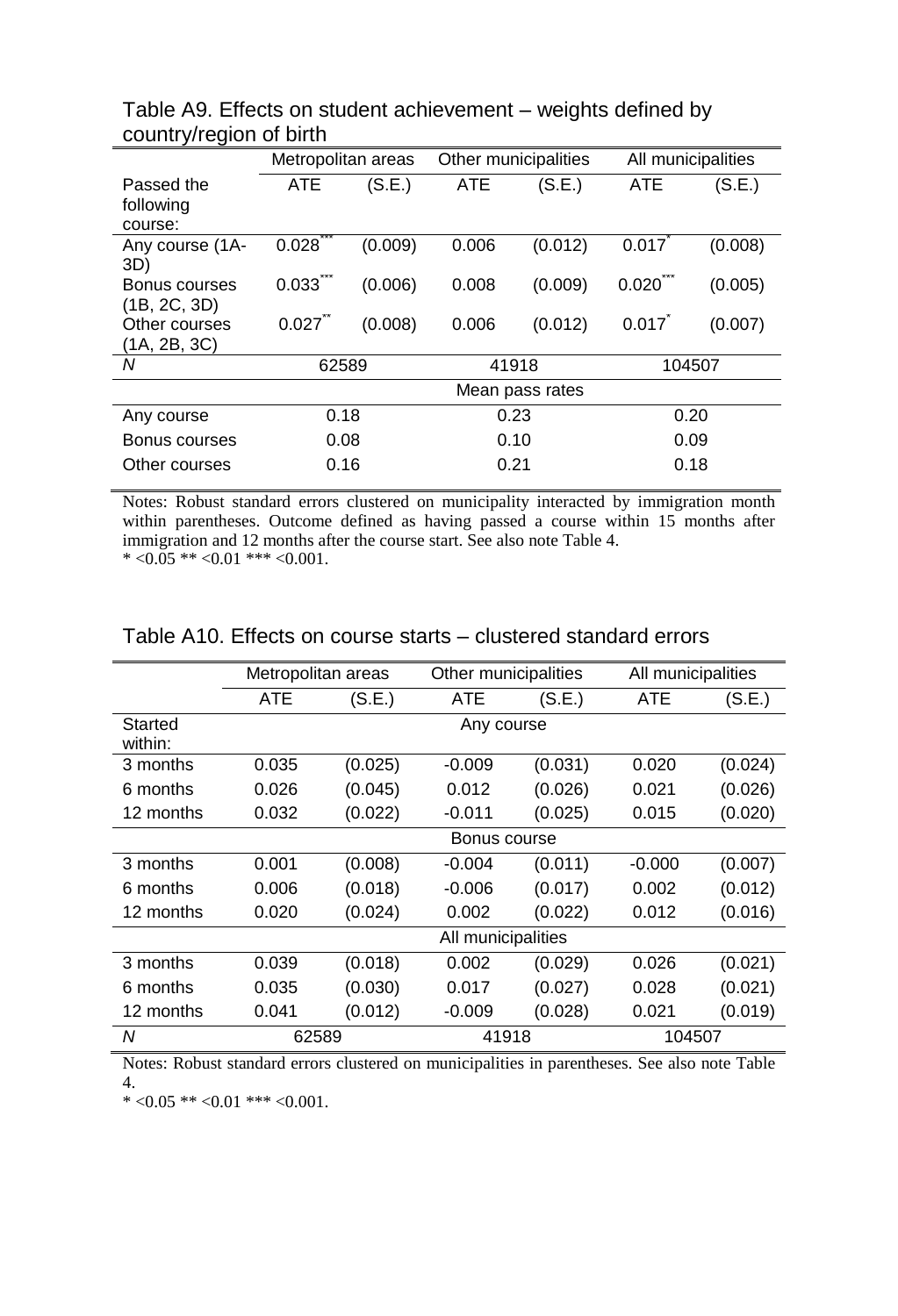|                 | Metropolitan areas |                | Other municipalities |                               |            | All municipalities |  |  |
|-----------------|--------------------|----------------|----------------------|-------------------------------|------------|--------------------|--|--|
|                 | <b>ATE</b>         | (S.E.)         | <b>ATE</b>           | (S.E.)                        | <b>ATE</b> | (S.E.)             |  |  |
| Started within: |                    |                | Any course           |                               |            |                    |  |  |
| 3 months        | 0.028              | (0.017)        | $-0.019$             | (0.017)                       | 0.013      | (0.013)            |  |  |
| 6 months        | 0.008              | (0.020)        | $-0.032$             | (0.019)                       | $-0.006$   | (0.015)            |  |  |
| 12 months       | 0.046              | (0.016)        | $-0.011$             | (0.018)                       | 0.023      | (0.013)            |  |  |
|                 |                    |                | Bonus course         |                               |            |                    |  |  |
| 3 months        | $-0.001$           | (0.003)        | 0.012                | (0.007)                       | 0.005      | (0.004)            |  |  |
| 6 months        | $-0.004$           | (0.006)        | 0.006                | (0.011)                       | 0.000      | (0.006)            |  |  |
| 12 months       | $-0.008$           | (0.008)        | 0.004                | (0.014)                       | $-0.004$   | (0.008)            |  |  |
|                 |                    |                | Other course         |                               |            |                    |  |  |
| 3 months        | 0.035              | (0.016)        | $-0.018$             | (0.016)                       | 0.016      | (0.012)            |  |  |
| 6 months        | 0.017              | (0.018)        | $-0.038$             | (0.017)                       | $-0.003$   | (0.014)            |  |  |
| 12 months       | 0.048              | (0.016)        | $-0.011$             | (0.017)                       | 0.024      | (0.013)            |  |  |
| N               |                    | 31284<br>21294 |                      |                               | 52578      |                    |  |  |
|                 |                    |                |                      | Enrollment rate any course    |            |                    |  |  |
| 3 months        | 0.26               |                | 0.27                 |                               |            | 0.26               |  |  |
| 6 months        | 0.39               |                | 0.42                 |                               | 0.41       |                    |  |  |
| 12 months       | 0.48               |                | 0.52                 |                               | 0.50       |                    |  |  |
|                 |                    |                |                      | Enrollment rate bonus courses |            |                    |  |  |
| 3 months        | 0.02               |                |                      | 0.04                          |            | 0.02               |  |  |
| 6 months        | 0.05               |                |                      | 0.08                          |            | 0.06               |  |  |
| 12 months       | 0.16<br>0.21       |                |                      |                               | 0.18       |                    |  |  |
|                 |                    |                |                      | Enrollment rate other courses |            |                    |  |  |
| 3 months        | 0.26               |                |                      | 0.28                          |            | 0.27               |  |  |
| 6 months        | 0.37               |                | 0.39                 |                               | 0.38       |                    |  |  |
| 12 months       | 0.46               |                | 0.48                 |                               | 0.47       |                    |  |  |

|  |  | Table A11. Placebo regressions - course starts |  |
|--|--|------------------------------------------------|--|
|--|--|------------------------------------------------|--|

Notes: Robust standard errors clustered on municipality interacted by immigration month within parentheses. Sample includes all immigrants to Sweden that arrived to Sweden between 2007-07-01 and 2009-06-30. Treatment is defined to take place on 2008-07-01. See also note Table 4.

\*  $<0.05$  \*\*  $<0.01$  \*\*\*  $<0.001$ .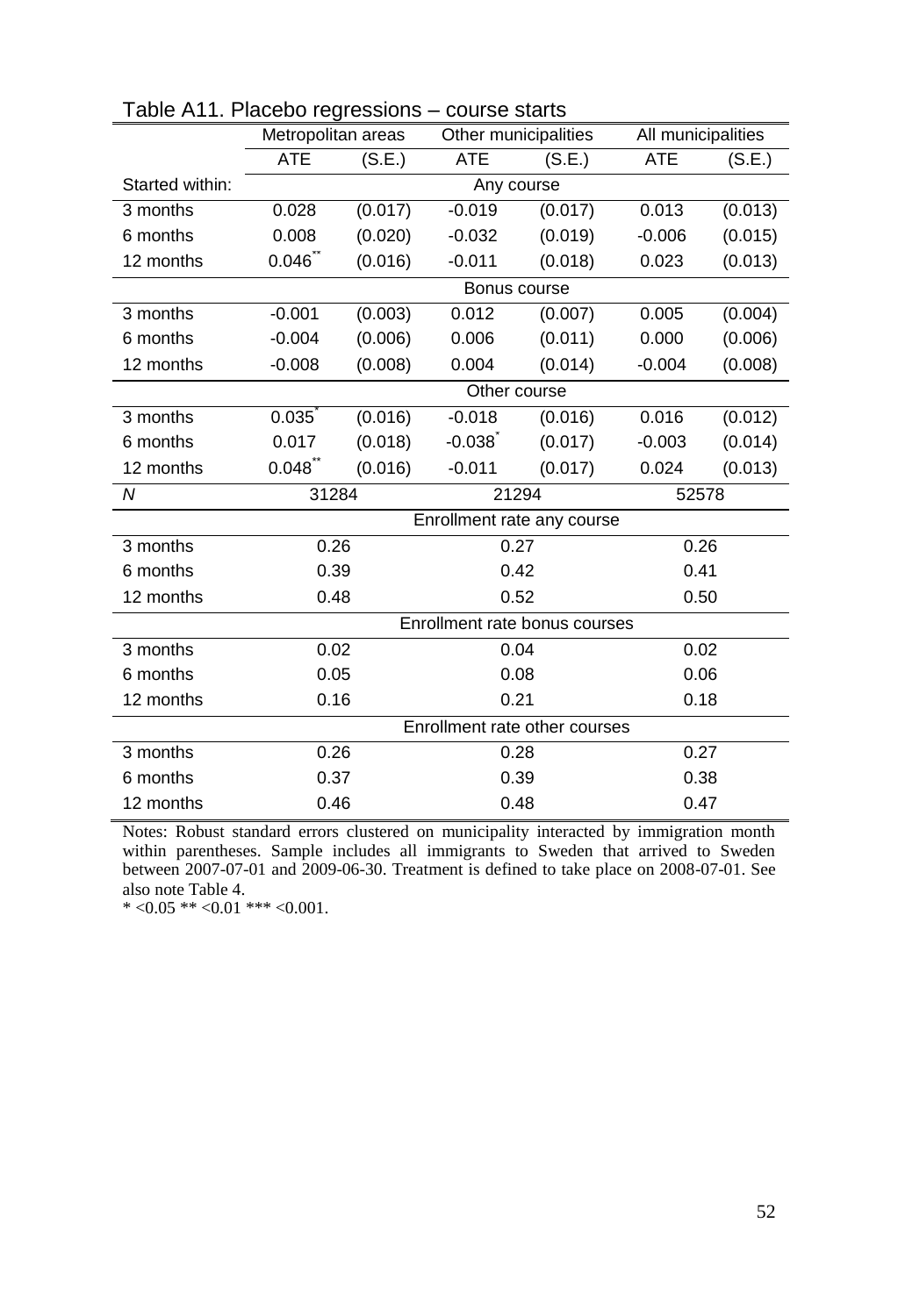|                 | Metropolitan areas |         | Other municipalities |              | All municipalities |         |
|-----------------|--------------------|---------|----------------------|--------------|--------------------|---------|
|                 | <b>ATE</b>         | (S.E.)  | ATE                  | (S.E.)       | ATE                | (S.E.)  |
| Started within: |                    |         |                      | Any course   |                    |         |
| 3 months        | $-0.014$           | (0.022) | 0.005                | (0.022)      | $-0.008$           | (0.018) |
| 6 months        | 0.001              | (0.024) | 0.014                | (0.024)      | 0.004              | (0.019) |
| 12 months       | 0.002              | (0.020) | $-0.023$             | (0.023)      | $-0.009$           | (0.017) |
|                 | Bonus course       |         |                      |              |                    |         |
| 3 months        | $-0.003$           | (0.004) | 0.021                | (0.008)      | 0.006              | (0.005) |
| 6 months        | 0.001              | (0.008) | 0.029                | (0.013)      | 0.010              | (0.008) |
| 12 months       | 0.026              | (0.012) | 0.026                | (0.018)      | 0.024              | (0.011) |
|                 |                    |         |                      | Other course |                    |         |
| 3 months        | $-0.019$           | (0.024) | $-0.006$             | (0.020)      | $-0.015$           | (0.018) |
| 6 months        | 0.004              | (0.023) | $-0.001$             | (0.023)      | $-0.000$           | (0.018) |
| 12 months       | 0.008              | (0.020) | $-0.039$             | (0.023)      | $-0.012$           | (0.017) |
| N               | 62589              |         | 41918                |              | 104507             |         |

Table A12. Effects on course starts – adding linear time trends

Notes: Robust standard errors clustered on municipality interacted by immigration month within parentheses. See also note Table 4.

 $* < 0.05 ** < 0.01 ** < 0.001$ .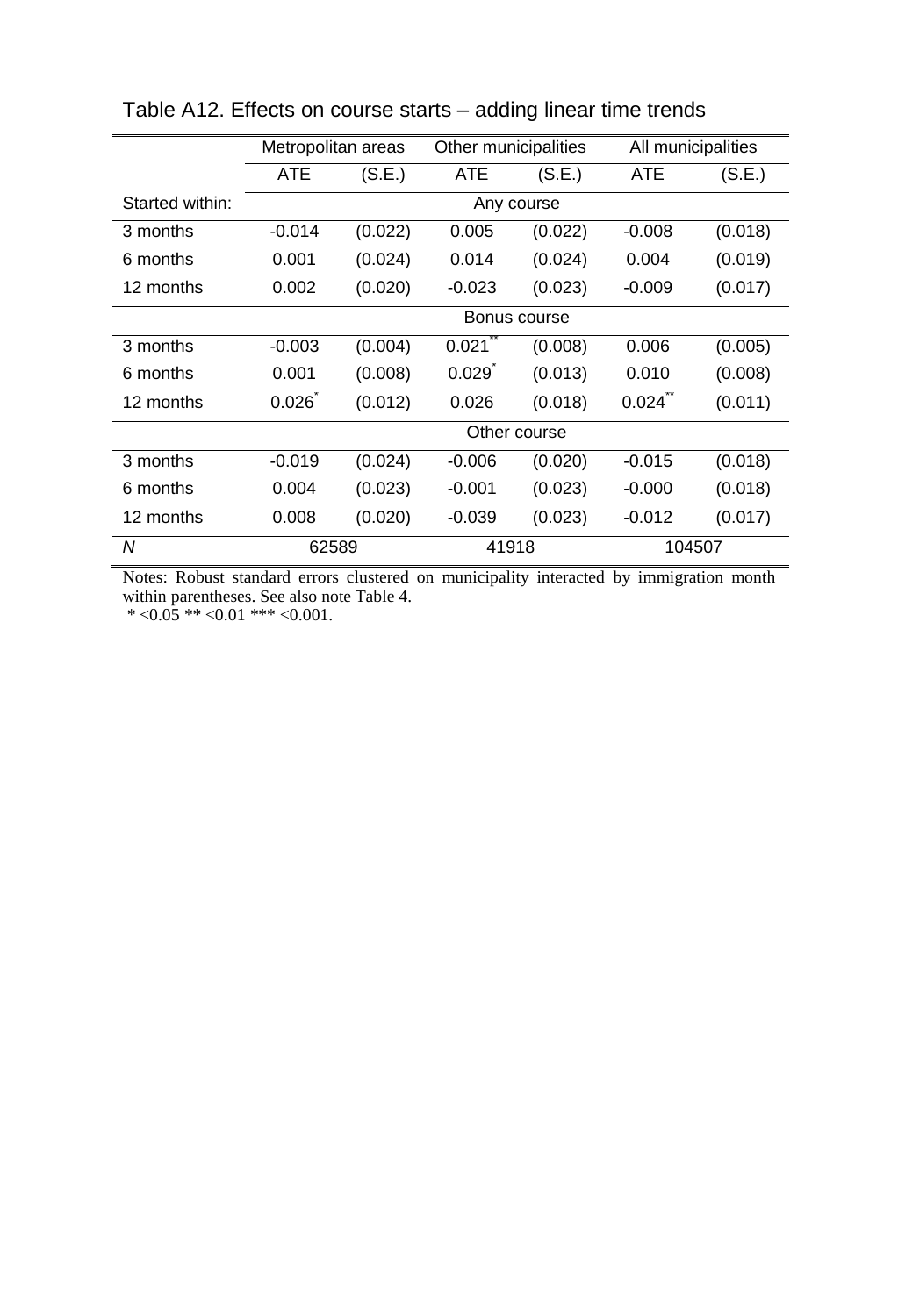|                               | <b>Baseline estimates</b> |                      |                    | Placebo estimates |                      |                    |  |
|-------------------------------|---------------------------|----------------------|--------------------|-------------------|----------------------|--------------------|--|
|                               | Metropolitan              | Other municipalities | All municipalities | Metropolitan      | Other municipalities | All municipalities |  |
|                               | areas                     |                      |                    | areas             |                      |                    |  |
| Passed the following          | ATE (S.E.)                | ATE (S.E.)           | ATE (S.E.)         | ATE (S.E.)        | ATE (S.E.)           | ATE (S.E.)         |  |
| course:                       |                           |                      |                    |                   |                      |                    |  |
| Any course (1A-3D)            | 0.045                     | $-0.005$             | 0.020              | 0.002             | 0.015                | 0.002              |  |
|                               | (0.016)                   | (0.020)              | (0.014)            | (0.017)           | (0.023)              | (0.016)            |  |
| Bonus courses (1B, 2C,<br>3D) | 0.096                     | 0.028                | 0.059              | $-0.003$          | $-0.052$             | $-0.026$           |  |
|                               | (0.018)                   | (0.022)              | (0.014)            | (0.019)           | (0.024)              | (0.017)            |  |
| Other courses (1A, 2B,<br>3C) | 0.036                     | $-0.006$             | 0.014              | $-0.005$          | 0.028                | 0.004              |  |
|                               | (0.016)                   | (0.022)              | (0.014)            | (0.018)           | (0.024)              | (0.016)            |  |
| 1A                            | $-0.004$                  | $-0.003$             | $-0.002$           | 0.008             | 0.020                | 0.014              |  |
|                               | (0.006)                   | (0.009)              | (0.006)            | (0.006)           | (0.010)              | (0.006)            |  |
| 1B                            | $-0.007$                  | $-0.019$             | $-0.012$           | $-0.003$          | $-0.012$             | $-0.006$           |  |
|                               | (0.003)                   | (0.007)              | (0.004)            | (0.003)           | (0.005)              | (0.003)            |  |
| 2B                            | 0.047                     | $-0.007$             | 0.021              | 0.003             | $-0.012$             | $-0.008$           |  |
|                               | (0.009)                   | (0.016)              | (0.009)            | (0.011)           | (0.018)              | (0.011)            |  |
| 2C                            | 0.034                     | $-0.023$             | 0.008              | 0.004             | $-0.043$             | $-0.018$           |  |
|                               | (0.006)                   | (0.011)              | (0.007)            | (0.008)           | (0.012)              | (0.007)            |  |
| 3C                            | $-0.000$                  | 0.023                | 0.007              | $-0.011$          | 0.032                | 0.005              |  |
|                               | (0.009)                   | (0.016)              | (0.009)            | (0.011)           | (0.019)              | (0.011)            |  |
| 3D                            | 0.055                     | 0.030                | 0.042              | $-0.020$          | $-0.076$             | $-0.003$           |  |
|                               | (0.009)                   | (0.013)              | (0.008)            | (0.038)           | (0.075)              | (0.010)            |  |

| Table A13. Effect on student achievement conditional on enrollment within 6 months and placebo (page 1/2) |  |
|-----------------------------------------------------------------------------------------------------------|--|
|-----------------------------------------------------------------------------------------------------------|--|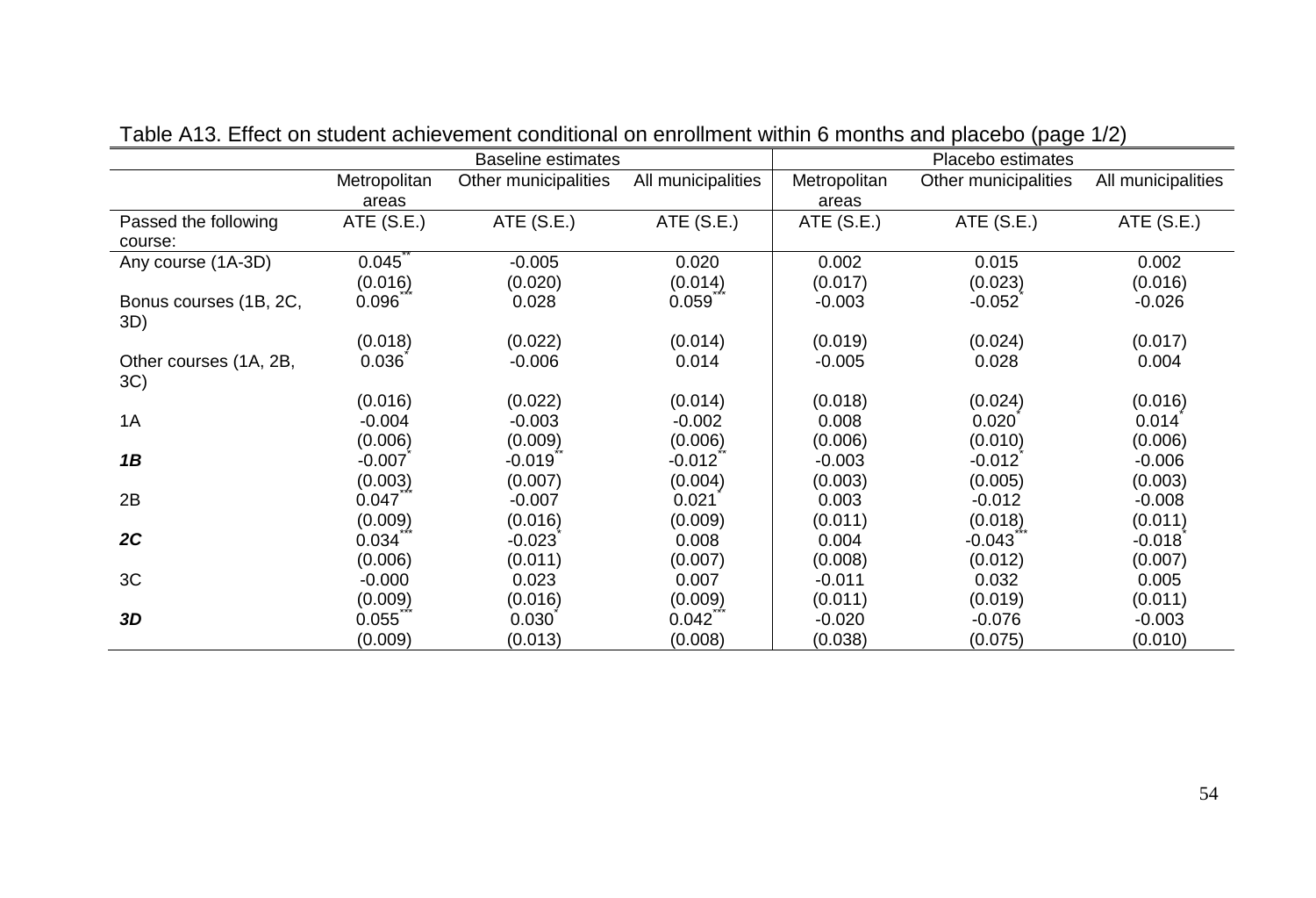|               |      | Mean pass rate |      |      | Mean pass rate |      |  |
|---------------|------|----------------|------|------|----------------|------|--|
| Any course    | 0.40 | 0.49           | 0.44 | 0.39 | 0.48           | 0.43 |  |
| Bonus courses | 0.18 | 0.22           | 0.20 | 0.18 | 0.21           | 0.19 |  |
| Other courses | 0.36 | 0.44           | 0.40 | 0.36 | 0.42           | 0.39 |  |
| 1A            | 0.03 | 0.05           | 0.04 | 0.02 | 0.05           | 0.03 |  |
| 1B            | 0.01 | 0.02           | 0.01 | 0.01 | 0.01           | 0.01 |  |
| 2B            | 0.14 | 0.19           | 0.16 | 0.13 | 0.18           | 0.15 |  |
| 2C            | 0.05 | 0.07           | 0.06 | 0.05 | 0.07           | 0.05 |  |
| 3C            | 0.21 | 0.22           | 0.21 | 0.21 | 0.22           | 0.21 |  |
| 3D            | 0.14 | 0.16           | 0.14 | 0.14 | 0.15           | 0.14 |  |

#### Table A13. Cont'd (page 2/2)

Notes: Robust standard errors clustered on municipality interacted by immigration month within parentheses. Outcome defined as having passed a course within 15 months after immigration and 12 months after the course start. In the placebo regressions migrants immigrating between 2007-07-01 – 2009-06-30 are included and the reform is defined to take place on the 2008-07-01. See also note Table 4. \*  $<0.05$  \*\*  $<0.01$  \*\*\*  $<0.001$ .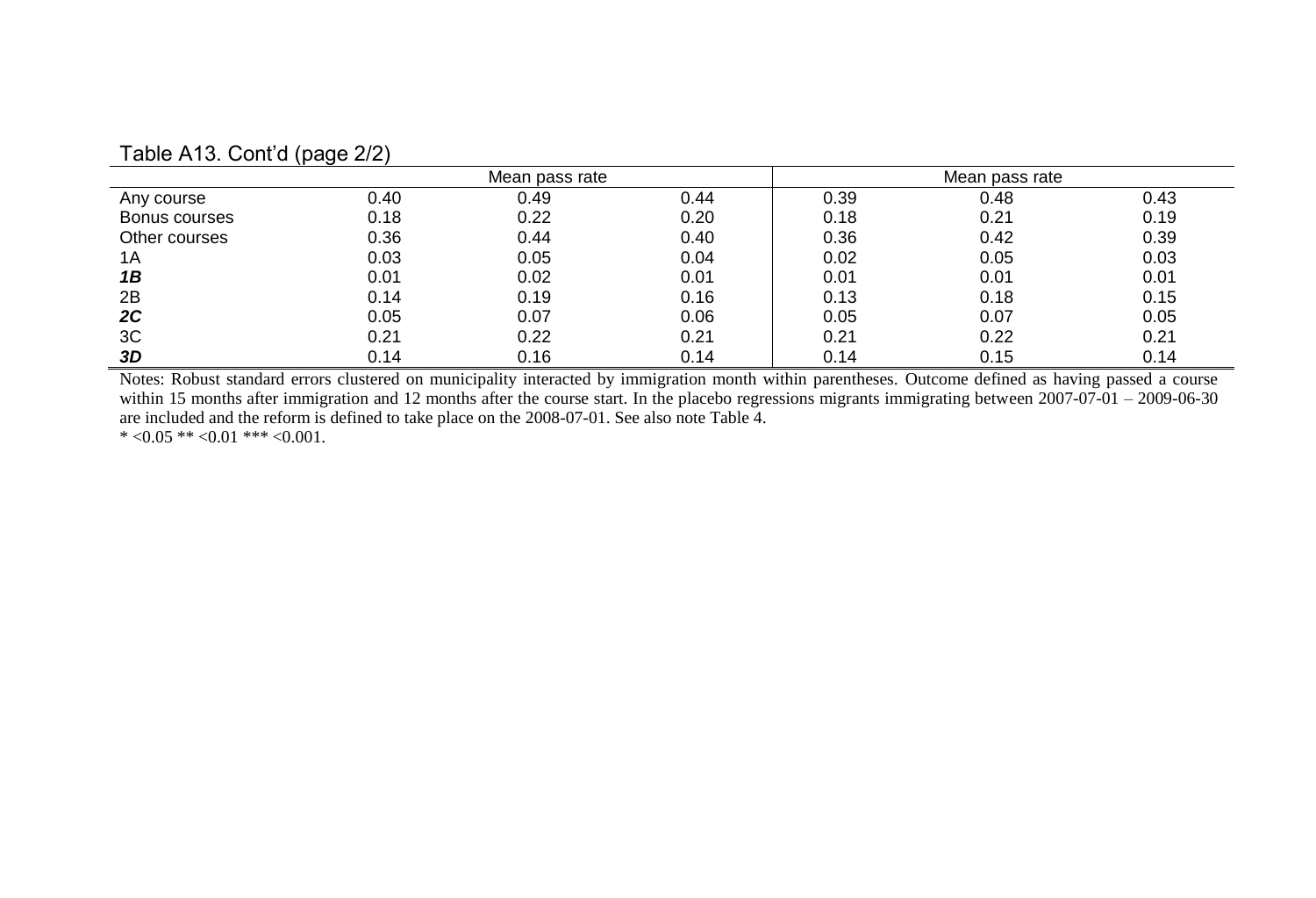|                           | Metropolitan          |         | Other          |         | All municipalities |         |  |
|---------------------------|-----------------------|---------|----------------|---------|--------------------|---------|--|
|                           | areas                 |         | municipalities |         |                    |         |  |
| Passed any course:        | <b>ATE</b>            | (S.E.)  | ATE            | (S.E.)  | <b>ATE</b>         | (S.E.)  |  |
| EEA                       | 0.056                 | (0.031) | 0.031          | (0.049) | 0.040              | (0.026) |  |
| Non-EEA                   | 0.039                 | (0.017) | $-0.006$       | (0.022) | 0.015              | (0.015) |  |
| Women                     | 0.035                 | (0.018) | $-0.010$       | (0.025) | 0.013              | (0.016) |  |
| Men                       | 0.057                 | (0.021) | 0.011          | (0.028) | 0.031              | (0.018) |  |
| 18-29 years old           | 0.058                 | (0.018) | $-0.007$       | (0.026) | 0.026              | (0.016) |  |
| 30-64 years old           | 0.032                 | (0.020) | 0.002          | (0.026) | 0.015              | (0.017) |  |
| Controlling for income    | 0.046                 | (0.016) | $-0.006$       | (0.020) | 0.020              | (0.014) |  |
| Household on SA           | 0.068                 | (0.024) | 0.008          | (0.031) | 0.044              | (0.021) |  |
| Household not on SA       | 0.033                 | (0.018) | $-0.008$       | (0.023) | 0.013              | (0.014) |  |
| 0-6 years of education    | 0.058                 | (0.030) | 0.016          | (0.040) | 0.033              | (0.027) |  |
| 7-12 years of             | $0.065$ **            | (0.018) | 0.025          | (0.028) | 0.044              | (0.017) |  |
| education                 |                       |         |                |         |                    |         |  |
| 13+ years of              | 0.002                 | (0.021) | $-0.015$       | (0.030) | $-0.007$           | (0.018) |  |
| education                 | Placebo estimates     |         |                |         |                    |         |  |
|                           |                       |         |                |         |                    |         |  |
| <b>EEA</b>                | 0.064                 | (0.035) | $-0.014$       | (0.058) | 0.036              | (0.031) |  |
| Non-EEA                   | $-0.008$              | (0.020) | 0.018          | (0.024) | $-0.003$           | (0.018) |  |
| Women                     | $-0.011$              | (0.024) | 0.016          | (0.030) | $-0.002$           | (0.020) |  |
| Men                       | 0.020                 | (0.021) | 0.017          | (0.030) | 0.010              | (0.020) |  |
| 18-29 years old           | 0.007                 | (0.021) | $-0.001$       | (0.031) | $-0.002$           | (0.020) |  |
| 30-64 years old           | $-0.001$              | (0.026) | 0.023          | (0.029) | 0.006              | (0.021) |  |
| 20 years old and older    | 0.004                 | (0.018) | 0.017          | (0.024) | 0.005              | (0.016) |  |
| Controlling for income    | 0.002                 | (0.017) | 0.017          | (0.023) | 0.003              | (0.016) |  |
| Household on SA           | 0.031                 | (0.027) | $-0.040$       | (0.032) | $-0.005$           | (0.024) |  |
| Household not on SA       | $-0.008$              | (0.018) | 0.053          | (0.028) | 0.011              | (0.017) |  |
| 0-6 years of education    | $0.113$ <sup>**</sup> | (0.040) | 0.010          | (0.049) | 0.065              | (0.031) |  |
| 7-12 years of             | $-0.034$              | (0.024) | 0.033          | (0.032) | $-0.006$           | (0.023) |  |
| education                 |                       |         |                |         |                    |         |  |
| 13+ years of<br>education | $-0.015$              | (0.023) | $-0.008$       | (0.036) | $-0.014$           | (0.022) |  |

Table A14. Heterogeneous results – conditional on enrollment within 6 months after immigration and placebo estimates (page 1/2)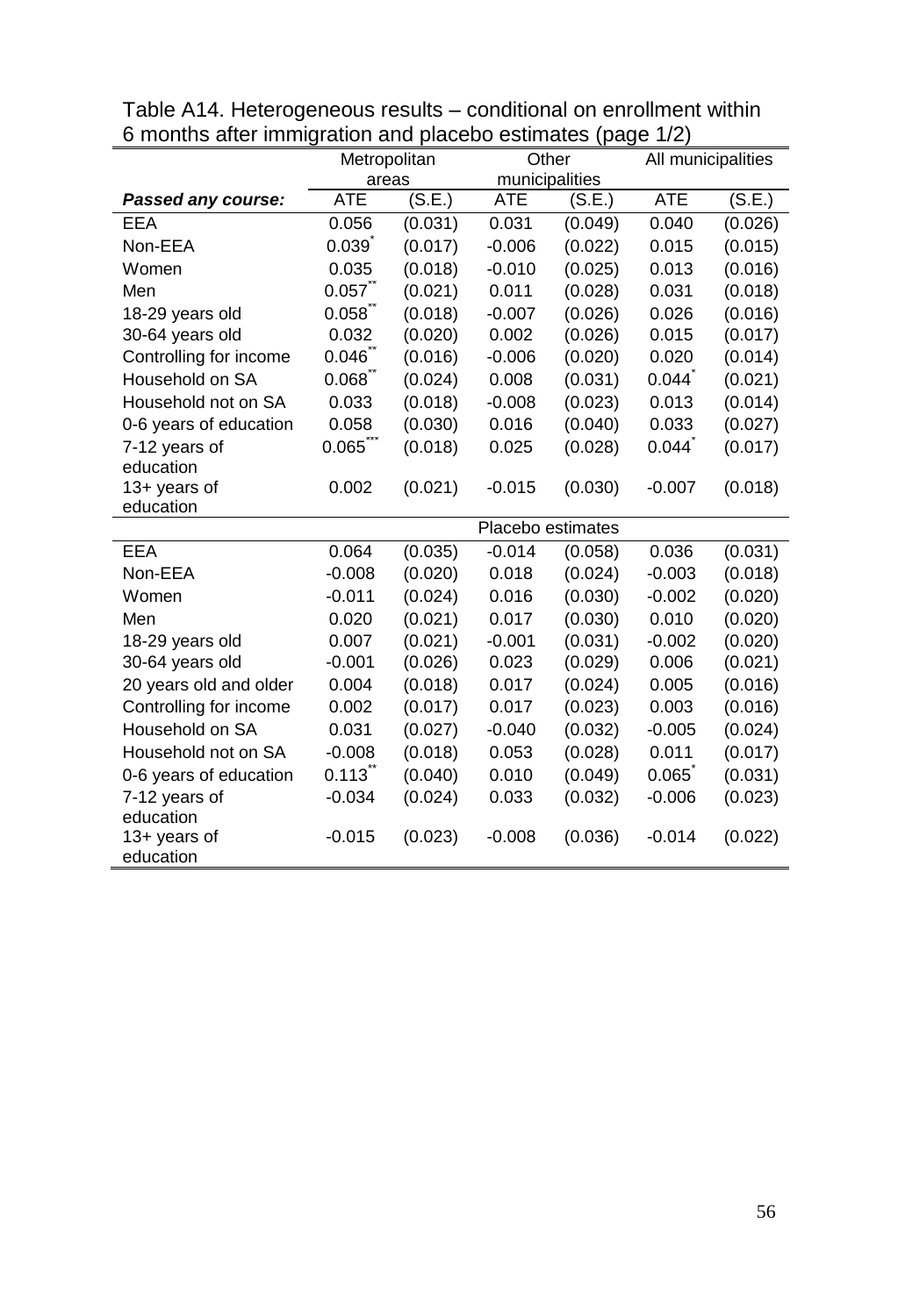|                        | Mean pass rates (full period) |      |      |  |  |
|------------------------|-------------------------------|------|------|--|--|
| EEA                    | 0.39                          | 0.45 | 0.42 |  |  |
| Non-EEA                | 0.40                          | 0.49 | 0.44 |  |  |
| Women                  | 0.44                          | 0.52 | 0.47 |  |  |
| Men                    | 0.35                          | 0.45 | 0.39 |  |  |
| 18-29 years old        | 0.42                          | 0.52 | 0.46 |  |  |
| 30-64 years old        | 0.38                          | 0.46 | 0.41 |  |  |
| Controlling for income | 0.40                          | 0.49 | 0.44 |  |  |
| Household on SA        | 0.43                          | 0.50 | 0.46 |  |  |
| Household not on SA    | 0.39                          | 0.48 | 0.42 |  |  |
| 0-6 years of education | 0.42                          | 0.41 | 0.42 |  |  |
| 7-12 years of          | 0.36                          | 0.48 | 0.41 |  |  |
| education              |                               |      |      |  |  |
| $13+$ years of         | 0.42                          | 0.54 | 0.46 |  |  |
| education              |                               |      |      |  |  |

## Table A14. Cont´d (page 2/2)

Notes: Robust standard errors clustered on municipality interacted by immigration month within parentheses. Outcome defined as having passed a course within 15 months after immigration and 12 months after the course start. In the placebo regressions treatment is defined to take place on  $1<sup>st</sup>$  of July 2008 and migrants immigrating between 2007-07-01 – 2009-06-30 are included. See also note Table 4.

 $* <0.05 ** <0.01 ** <0.001$ .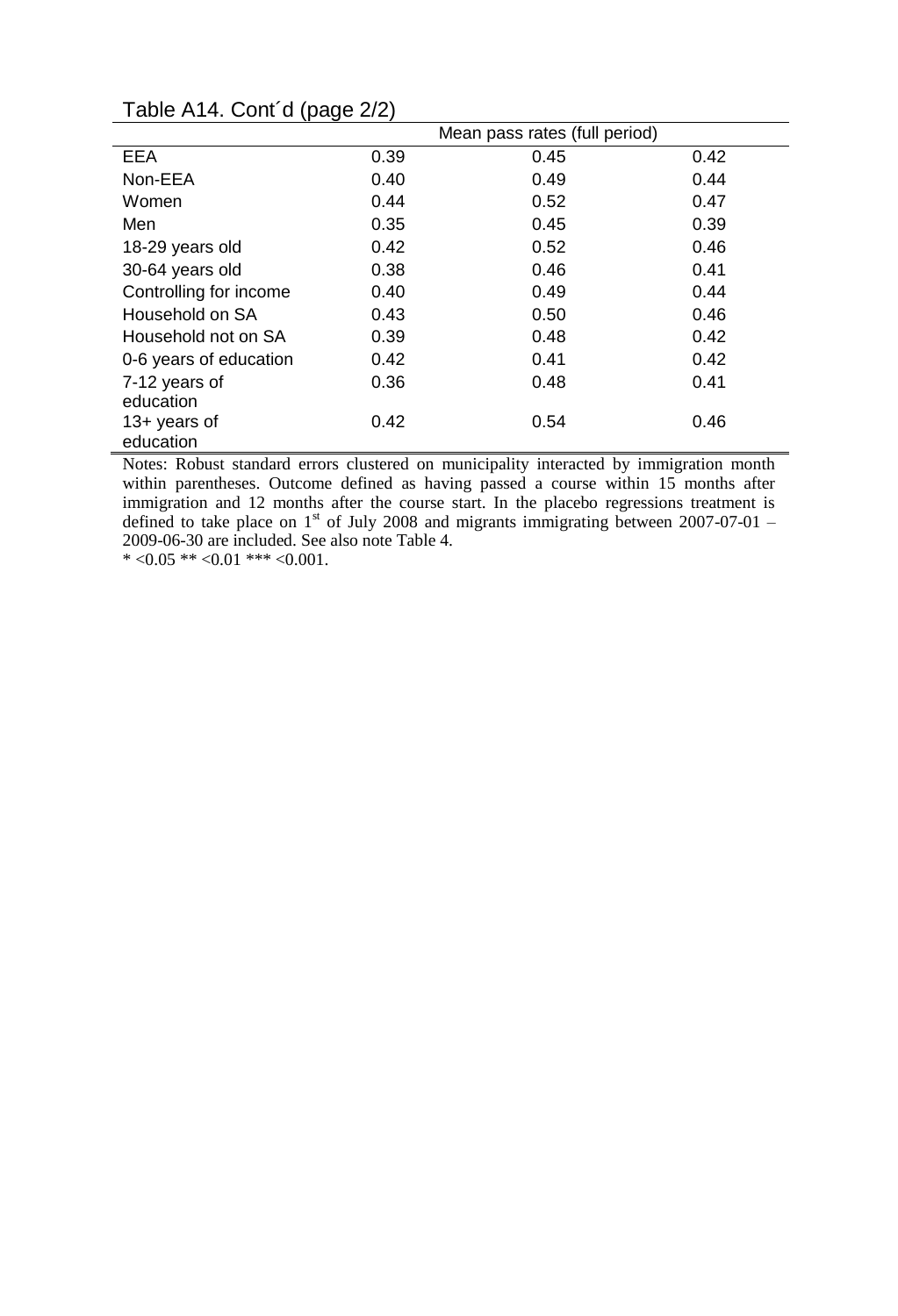Table A15. Effect on student achievement conditional on enrollment within 6 months – controlling for time before course start and placebo

|                                            |              | Baseline estimates    |                        |                        | Placebo estimates |                |  |
|--------------------------------------------|--------------|-----------------------|------------------------|------------------------|-------------------|----------------|--|
|                                            | Metropolitan | Other                 | All                    | Metropolitan           | Other             | All            |  |
|                                            | areas        | municipalities        | municipalities         | areas                  | municipalities    | municipalities |  |
|                                            | ATE $(S.E.)$ | ATE(S.E.)             | ATE(S.E.)              | ATE(S.E.)              | ATE $(S.E.)$      | ATE $(S.E.)$   |  |
| Passed any course (1A-3D)                  | 0.039        | $-0.005$              | 0.016                  | $-0.006$               | 0.017             | $-0.001$       |  |
|                                            | (0.016)      | (0.020)               | (0.014)                | (0.018)                | (0.023)           | (0.016)        |  |
| Started a course within (ref <1<br>month): |              |                       |                        |                        |                   |                |  |
| 1-2 month                                  | $-0.062$     | $-0.020$              | $-0.042$               | $-0.057$               | 0.003             | $-0.029$       |  |
|                                            | (0.012)      | (0.014)               | (0.009)                | (0.016)                | (0.019)           | (0.013)        |  |
| 2-3 months                                 | $-0.097$     | $-0.049$              | -0.073                 | $-0.112$               | $-0.026$          | $-0.072$       |  |
|                                            | (0.013)      | (0.014)               | (0.010)                | (0.017)                | (0.020)           | (0.014)        |  |
| 3-4 months                                 | $-0.130$     | $-0.090$ <sup>"</sup> | $-0.109$ <sup>-1</sup> | $-0.152$               | $-0.071$          | $-0.113$       |  |
|                                            | (0.014)      | (0.015)               | (0.010)                | (0.019)                | (0.021)           | (0.015)        |  |
| 4-5 months                                 | $-0.188$     | $-0.127$              | -0.157                 | $-0.211$ <sup>-1</sup> | $-0.114$          | $-0.166$       |  |
|                                            | (0.017)      | (0.016)               | (0.012)                | (0.024)                | (0.022)           | (0.017)        |  |
| $5+$ months                                | $-0.249$     | $-0.177$              | -0.214                 | $-0.261$               | $-0.151$          | $-0.210$       |  |
|                                            | (0.014)      | (0.018)               | (0.011)                | (0.018)                | (0.026)           | (0.016)        |  |
|                                            |              | Mean pass rate        |                        |                        | Mean pass rate    |                |  |
| Any course                                 | 0.40         | 0.49                  | 0.44                   | 0.39                   | 0.48              | 0.43           |  |

Notes: Robust standard errors clustered on municipality interacted by immigration month within parentheses. Outcome defined as having passed a course within 15 months after immigration and 12 months after the course start. In the placebo regressions migrants immigrating between  $2007-07-01 - 2009-06-30$ are included and the reform is defined to take place on the 2008-07-01. See also note Table 4. \*  $<0.05$  \*\*  $<0.01$  \*\*\*  $<0.001$ .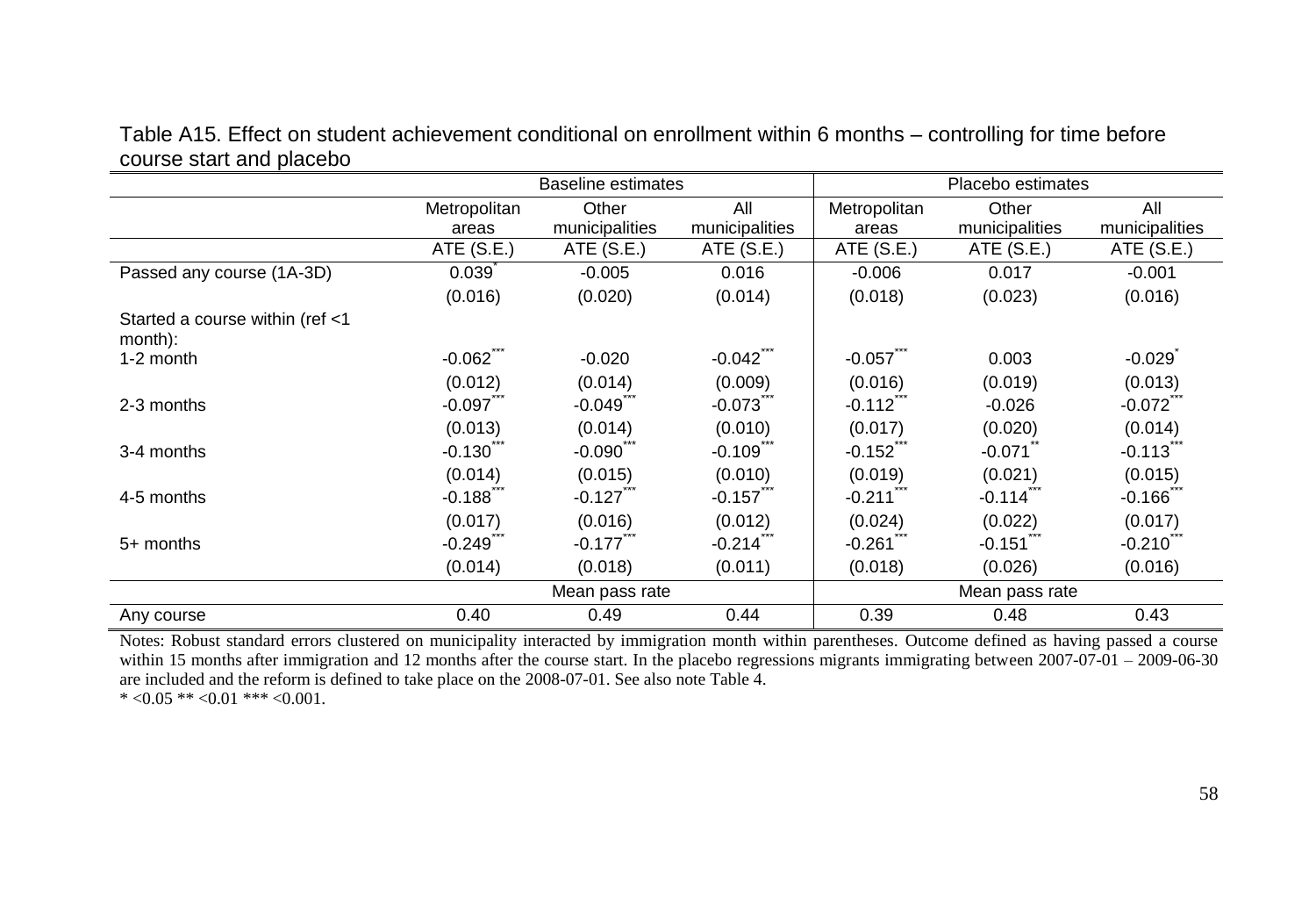## Appendix B. Figures



#### Figure B1. Course starts within 3 months

Notes: The figure shows the fraction of the immigrant population, by month of immigration, arriving between 2006-07-01 and 2010-06-30 that starts any course within 3 months after immigration. The vertical line represents the introduction of the bonus scheme that occurred on the 1st of July 2009.

#### Figure B2. Course starts within 6 months



Notes: The figure shows the share of migrants starting any course within 6 months after immigration. See also note Figure A1.